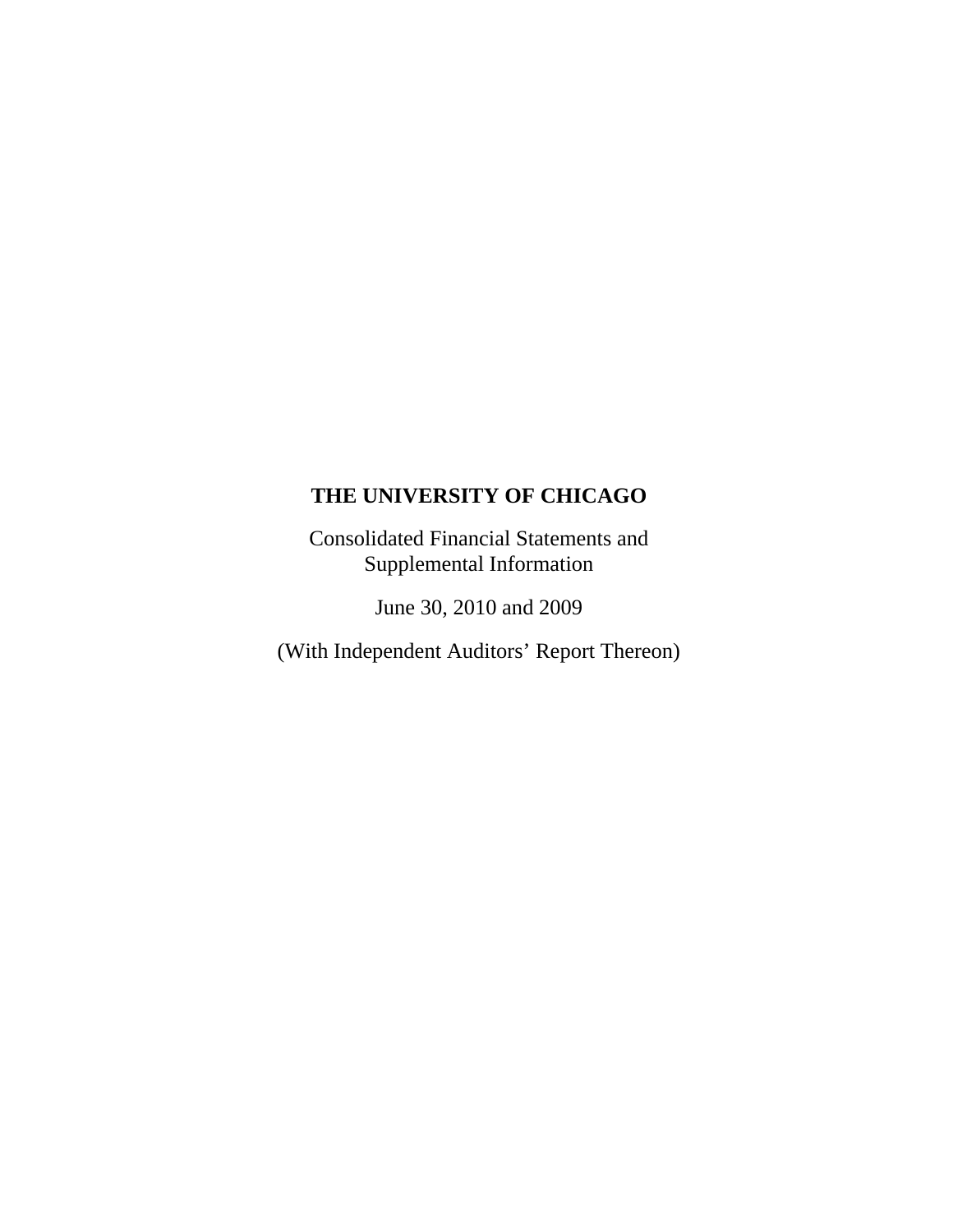# **Table of Contents**

|                                                   | Page           |
|---------------------------------------------------|----------------|
| <b>Independent Auditors' Report</b>               | 2              |
| <b>Consolidated Balance Sheets</b>                | 3              |
| <b>Consolidated Statements of Activities</b>      | $\overline{4}$ |
| <b>Consolidated Statements of Cash Flows</b>      | 6              |
| <b>Notes to Consolidated Financial Statements</b> | 7              |
| <b>Supplemental Information</b>                   |                |
| <b>Consolidated Balance Sheet</b><br>$\mathbf{1}$ | 39             |
| <b>Consolidated Statement of Activities</b><br>2  | 40             |
| <b>Consolidated Statement of Cash Flows</b><br>3  | 42             |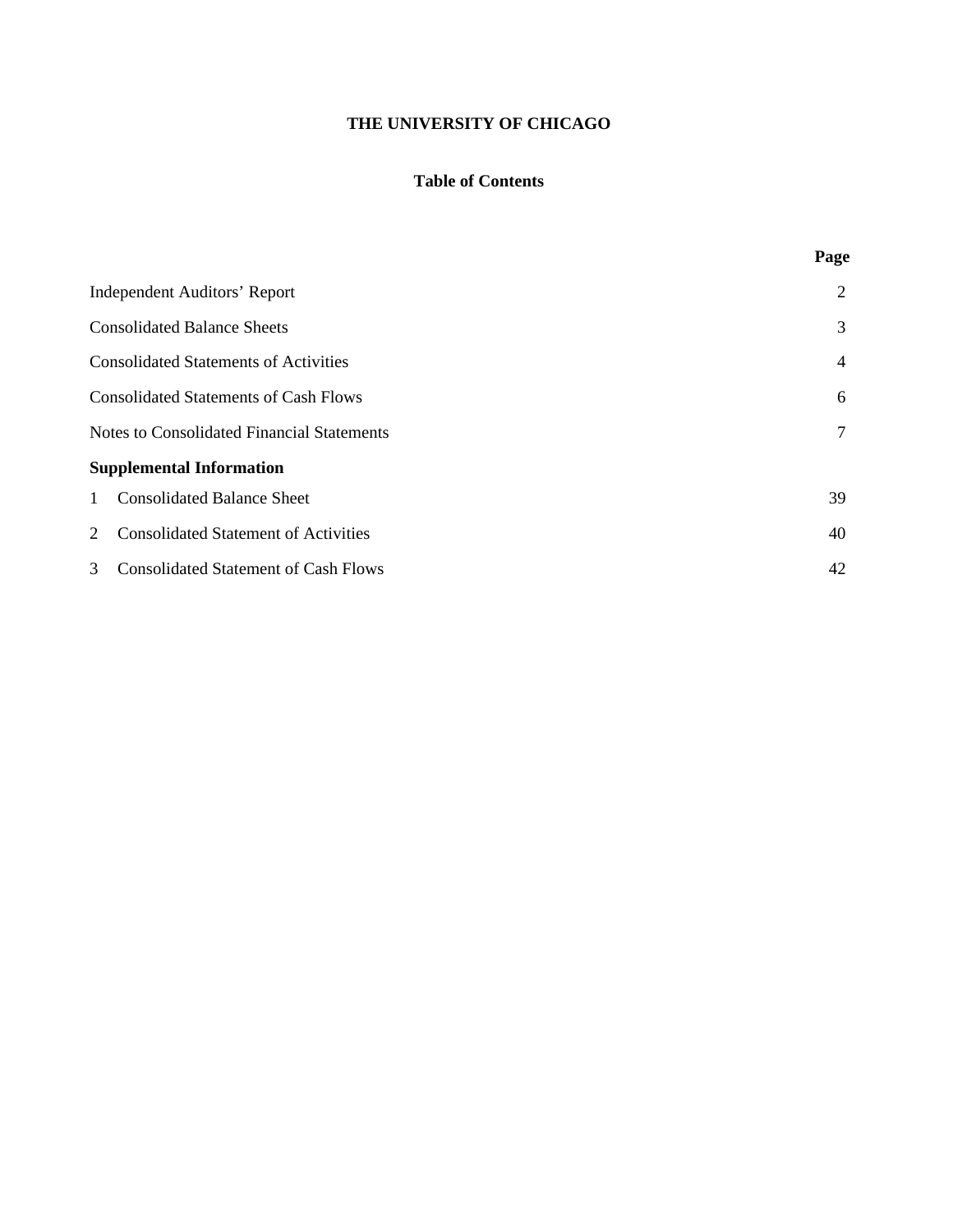#### **Management Responsibility for Consolidated Financial Statements**

The management of The University of Chicago (University) is responsible for the preparation, integrity, and fair presentation of the consolidated financial statements. The consolidated financial statements, presented on pages 3 to 42, have been prepared in conformity with U.S. generally accepted accounting principles and, as such, include amounts based on judgments and estimates by management.

The consolidated financial statements have been audited by the independent accounting firm KPMG LLP, (KPMG), which was given unrestricted access to all financial records and related data, including minutes of all meetings of trustees. KPMG did not audit the financial statements of The University of Chicago Medical Center (the Medical Center) and their opinion, insofar as it relates to the amounts included for the Medical Center, is based solely on the report of PricewaterhouseCoopers, the independent auditors for the Medical Center. The University believes that all representations made to KPMG during its audit were valid and appropriate. KPMG's audit opinion is presented on page 2.

The University maintains a system of internal controls over financial reporting, which is designed to provide reasonable assurance to the University's management and Board of Trustees regarding the preparation of reliable published financial statements. Such controls are maintained by the establishment and communication of accounting and financial policies and procedures, by the selection and training of qualified personnel, and by an internal audit program designed to identify internal control weakness in order to permit management to take appropriate corrective action on a timely basis. There are, however, inherent limitations in the effectiveness of any system of internal control, including the possibility of human error and the circumvention of controls. Accordingly, even an effective internal control system can provide only reasonable assurance with respect to financial statement preparation.

The Trustees of The University of Chicago, through its Audit Committee comprised of trustees not employed by the University, are responsible for engaging the independent accountants and meeting with management, internal auditors, and the independent accountants to ensure that each is carrying out their responsibilities. Both internal auditors and the independent accountants have full and free access to the Audit Committee.

Nimalan Chinniah John R. Kroll Vice President for Administration Associate Vice President for Associate Vice President for and Chief Financial Officer Finance Finance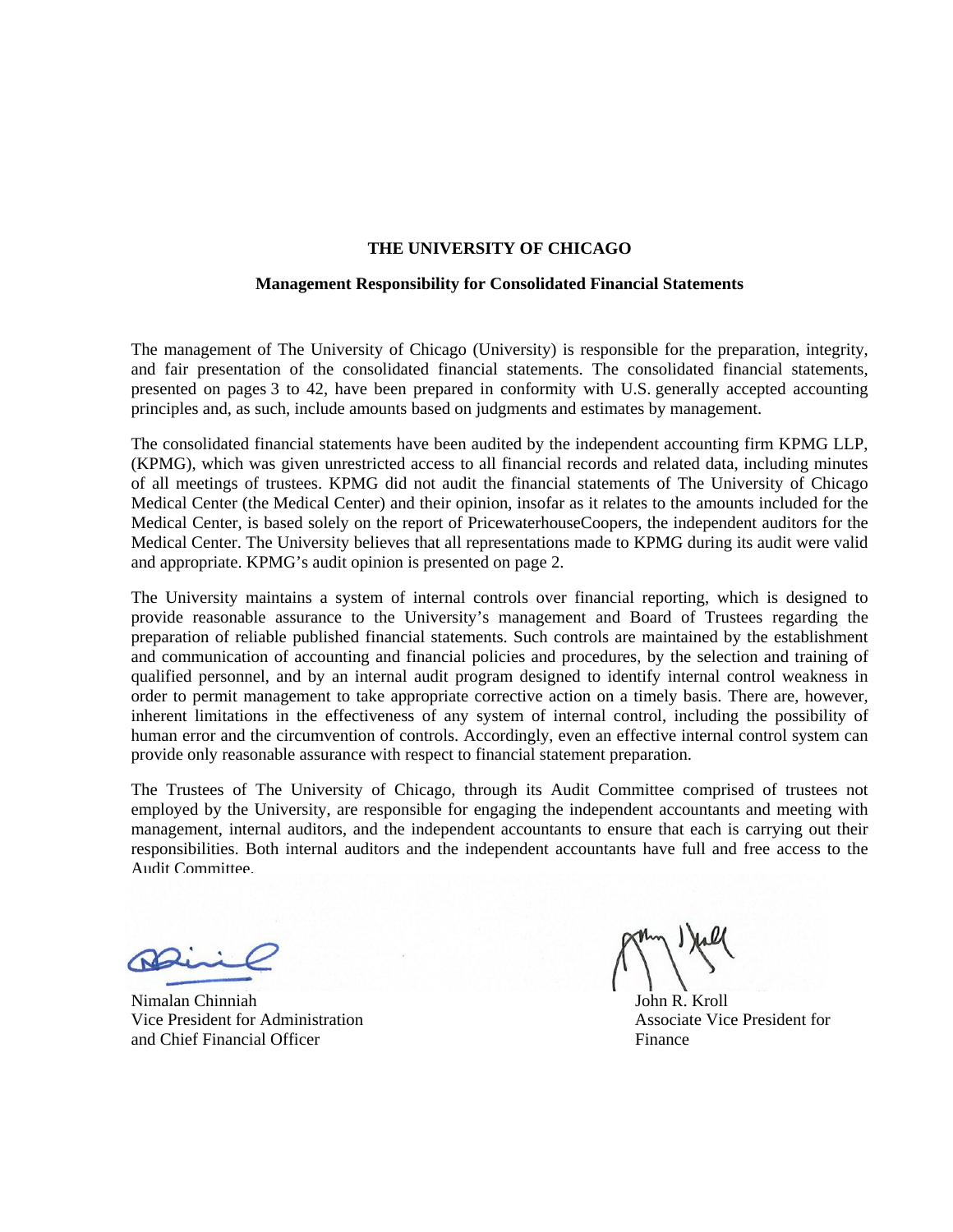

**KPMG LLP**  303 East Wacker Drive Chicago, IL 60601-5212

### **Independent Auditors' Report**

The Board of Trustees The University of Chicago:

We have audited the accompanying consolidated balance sheets of The University of Chicago (the University) as of June 30, 2010 and 2009, and the related consolidated statements of activities and cash flows for the years then ended. These consolidated financial statements are the responsibility of the University's management. Our responsibility is to express an opinion on these consolidated financial statements based on our audits. We did not audit the financial statements of The University of Chicago Medical Center (the Medical Center), which statements reflect total assets constituting 18% and 16% and total revenues constituting 35% and 44% of the related consolidated totals in 2010 and 2009, respectively. Those statements were audited by other auditors whose report has been furnished to us, and our opinion, insofar as it relates to the amounts included for the Medical Center, is based solely on the report of the other auditors.

We conducted our audits in accordance with auditing standards generally accepted in the United States of America. Those standards require that we plan and perform the audit to obtain reasonable assurance about whether the financial statements are free of material misstatement. An audit includes consideration of internal control over financial reporting as a basis for designing audit procedures that are appropriate in the circumstances, but not for the purpose of expressing an opinion on the effectiveness of the University's internal control over financial reporting. Accordingly, we express no such opinion. An audit also includes examining, on a test basis, evidence supporting the amounts and disclosures in the financial statements, assessing the accounting principles used and significant estimates made by management, as well as evaluating the overall financial statement presentation. We believe that our audits and the report of the other auditors provide a reasonable basis for our opinion.

In our opinion, based on our audits and the report of the other auditors, the consolidated financial statements referred to above present fairly, in all material respects, the financial position of The University of Chicago as of June 30, 2010 and 2009, and the changes in its net assets and its cash flows for the years then ended, in conformity with accounting principles generally accepted in the United States of America.

As described in notes 3 and 4 to the consolidated financial statements, the University adopted Financial Accounting Standards Board (FASB) Accounting Standards Codification (ASC) Topic 820, *Fair Value Measurements and Disclosures* (formerly Statement of Financial Accounting Standards (FAS) No. 157, *Fair Value Measurements*), and FASB ASC Topic 958, *Not-for-Profit Entities*, (formerly FASB Staff Position FAS 117-1, *Endowments of Not-for-Profit Organizations: Net Asset Classification of Funds Subject to an Enacted Version of the Uniform Prudent Management of Institutional Funds Act, and Enhanced Disclosures for All Endowment Funds)*, effective July 1, 2008 and June 30, 2009, respectively.

Our audits were made for the purpose of forming an opinion on the basic consolidated financial statements taken as a whole. The supplementary information included in schedules 1 through 3 is presented for purposes of additional analysis and is not a required part of the basic consolidated financial statements. Such information has been subjected to the auditing procedures applied in the audits of the basic consolidated financial statements and, in our opinion, based on our audits and with respect to the amounts included for the Medical Center, the report of other auditors, is fairly stated in all material respects in relation to the basic consolidated financial statements taken as a whole.



October 13, 2010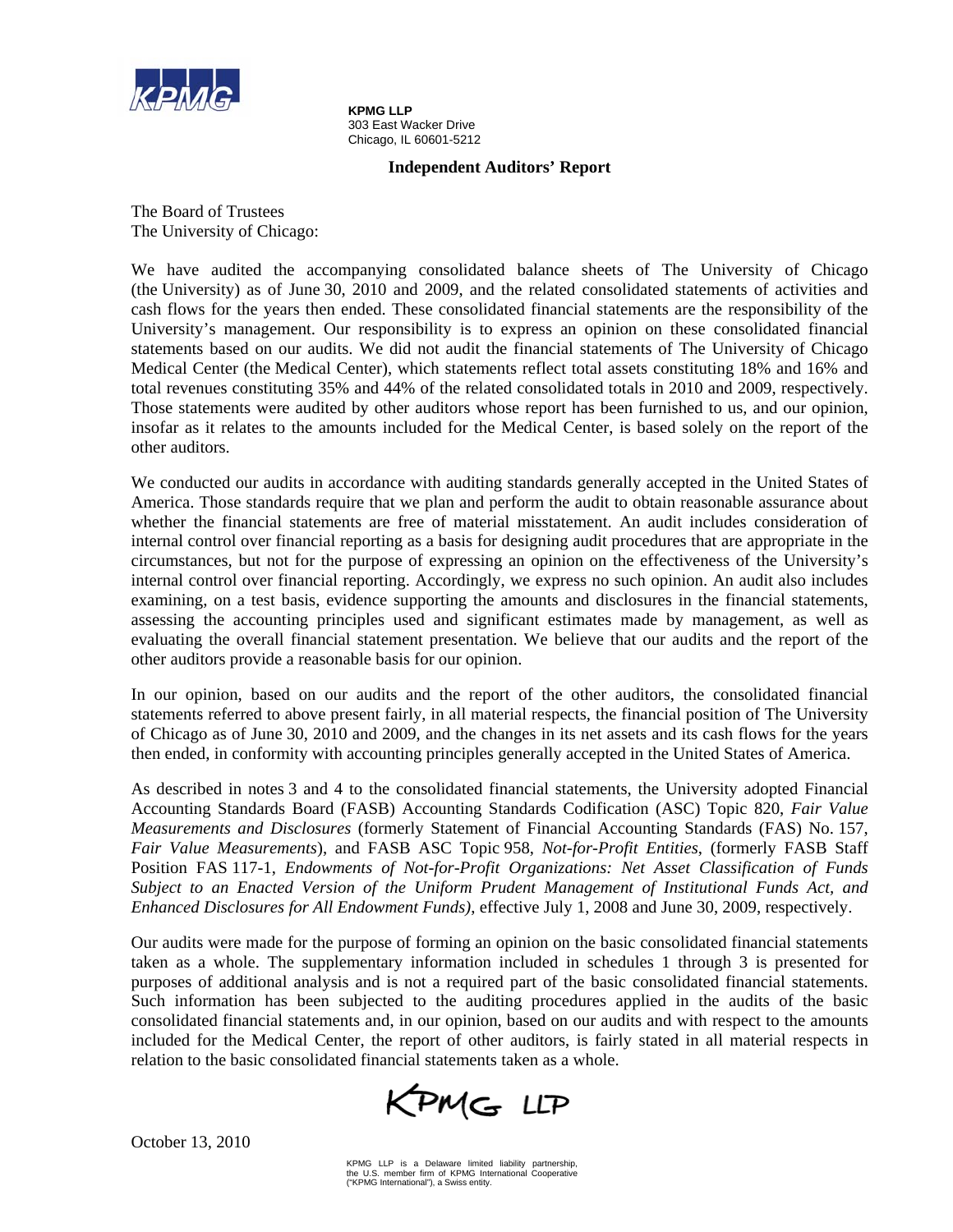## Consolidated Balance Sheets

June 30, 2010 and 2009

(In thousands of dollars)

| <b>Assets</b>                                                                                                                                                                                                                                                                                                                             | 2010                                                                                                  | 2009                                                                                            |
|-------------------------------------------------------------------------------------------------------------------------------------------------------------------------------------------------------------------------------------------------------------------------------------------------------------------------------------------|-------------------------------------------------------------------------------------------------------|-------------------------------------------------------------------------------------------------|
| Cash and cash equivalents<br>Notes and accounts receivable<br>Prepaid expenses and other assets<br>Pledges receivable<br>Investments<br>Land, buildings, equipment, and books                                                                                                                                                             | \$<br>123,758<br>302,738<br>118,645<br>387,163<br>6,482,759<br>2,954,669                              | 102,200<br>320,145<br>101,642<br>424,851<br>5,727,858<br>2,707,926                              |
| Total assets                                                                                                                                                                                                                                                                                                                              | 10,369,732                                                                                            | 9,384,622                                                                                       |
| <b>Liabilities and Net Assets</b>                                                                                                                                                                                                                                                                                                         |                                                                                                       |                                                                                                 |
| Liabilities:<br>Accounts payable and accrued expenses<br>Deferred revenue<br>Assets held in custody for others<br>Self-insurance liability<br>Pension and other postretirement benefit obligations<br>Asset retirement obligation<br>Notes and bonds payable<br>Refundable U.S. government student loan funds<br><b>Total liabilities</b> | \$<br>564,737<br>85,365<br>55,269<br>254,208<br>514,277<br>65,220<br>2,714,911<br>37,511<br>4,291,498 | 492,659<br>88,509<br>44,771<br>228,469<br>392,309<br>65,547<br>2,415,371<br>37,853<br>3,765,488 |
| Net assets:<br>Unrestricted<br>Temporarily restricted<br>Permanently restricted                                                                                                                                                                                                                                                           | 2,042,652<br>2,741,835<br>1,293,747                                                                   | 1,864,211<br>2,554,784<br>1,200,139                                                             |
| Total net assets                                                                                                                                                                                                                                                                                                                          | 6,078,234                                                                                             | 5,619,134                                                                                       |
| Total liabilities and net assets                                                                                                                                                                                                                                                                                                          | 10,369,732                                                                                            | 9,384,622                                                                                       |

See accompanying notes to consolidated financial statements.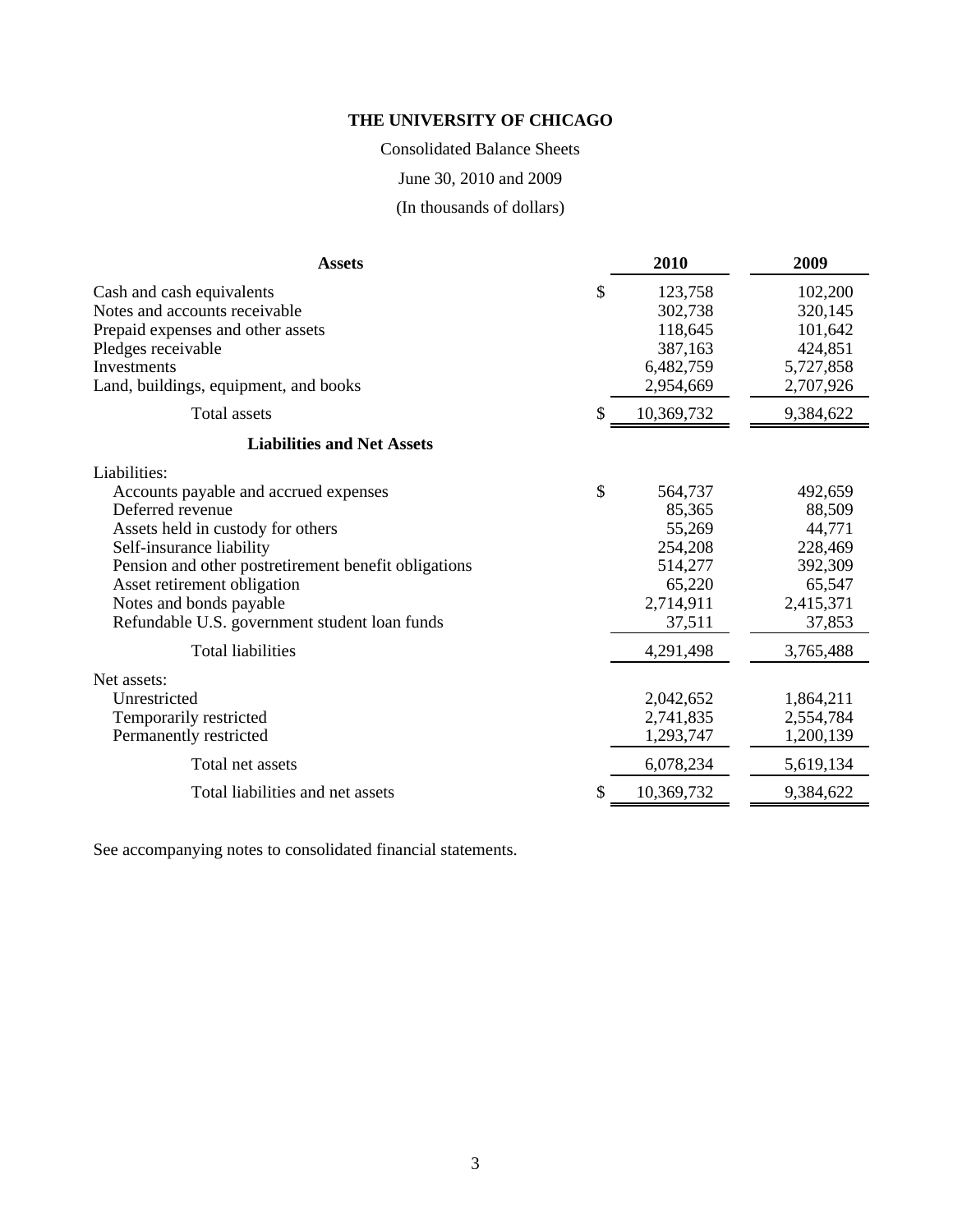Consolidated Statements of Activities

Years ended June 30, 2010 and 2009

(In thousands of dollars)

| Changes in unrestricted net assets:<br>Operating:<br>Revenue: | \$<br>573,724<br>(256,040) | 542,103    |
|---------------------------------------------------------------|----------------------------|------------|
|                                                               |                            |            |
|                                                               |                            |            |
|                                                               |                            |            |
| Tuition and fees $-$ gross                                    |                            |            |
| Less student aid                                              |                            | (243, 664) |
| Tuition and fees – net                                        | 317,684                    | 298,439    |
| Government grants and contracts                               | 394,394                    | 356,822    |
| Private gifts, grants, and contracts                          | 137,823                    | 128,353    |
| Endowment payout                                              | 346,165                    | 319,040    |
| Earnings on other investments                                 | 1,824                      | 2,239      |
| Patient care                                                  | 1,266,499                  | 1,223,946  |
| Auxiliaries                                                   | 199,823                    | 193,009    |
| Other income                                                  | 184,887                    | 177,070    |
| Net assets released from restrictions                         | 69,163                     | 57,991     |
| Total operating revenue                                       | 2,918,262                  | 2,756,909  |
| Expenses:                                                     |                            |            |
| Compensation:                                                 |                            |            |
| Academic salaries                                             | 426,017                    | 417,986    |
| <b>Staff salaries</b>                                         | 800,062                    | 817,819    |
| <b>Benefits</b>                                               | 331,637                    | 308,505    |
| Total compensation                                            | 1,557,716                  | 1,544,310  |
| Other operating expenses:                                     |                            |            |
| Utilities, alterations, and repairs                           | 70,928                     | 81,190     |
| Depreciation                                                  | 193,062                    | 160,181    |
| Interest                                                      | 44,964                     | 48,809     |
| Supplies, services, and other                                 | 832,314                    | 786,105    |
| Insurance                                                     | 61,532                     | 50,270     |
| Total other operating expenses                                | 1,202,800                  | 1,126,555  |
| Total operating expenses                                      | 2,760,516                  | 2,670,865  |
| Excess of operating revenue over expenses                     | 157,746                    | 86,044     |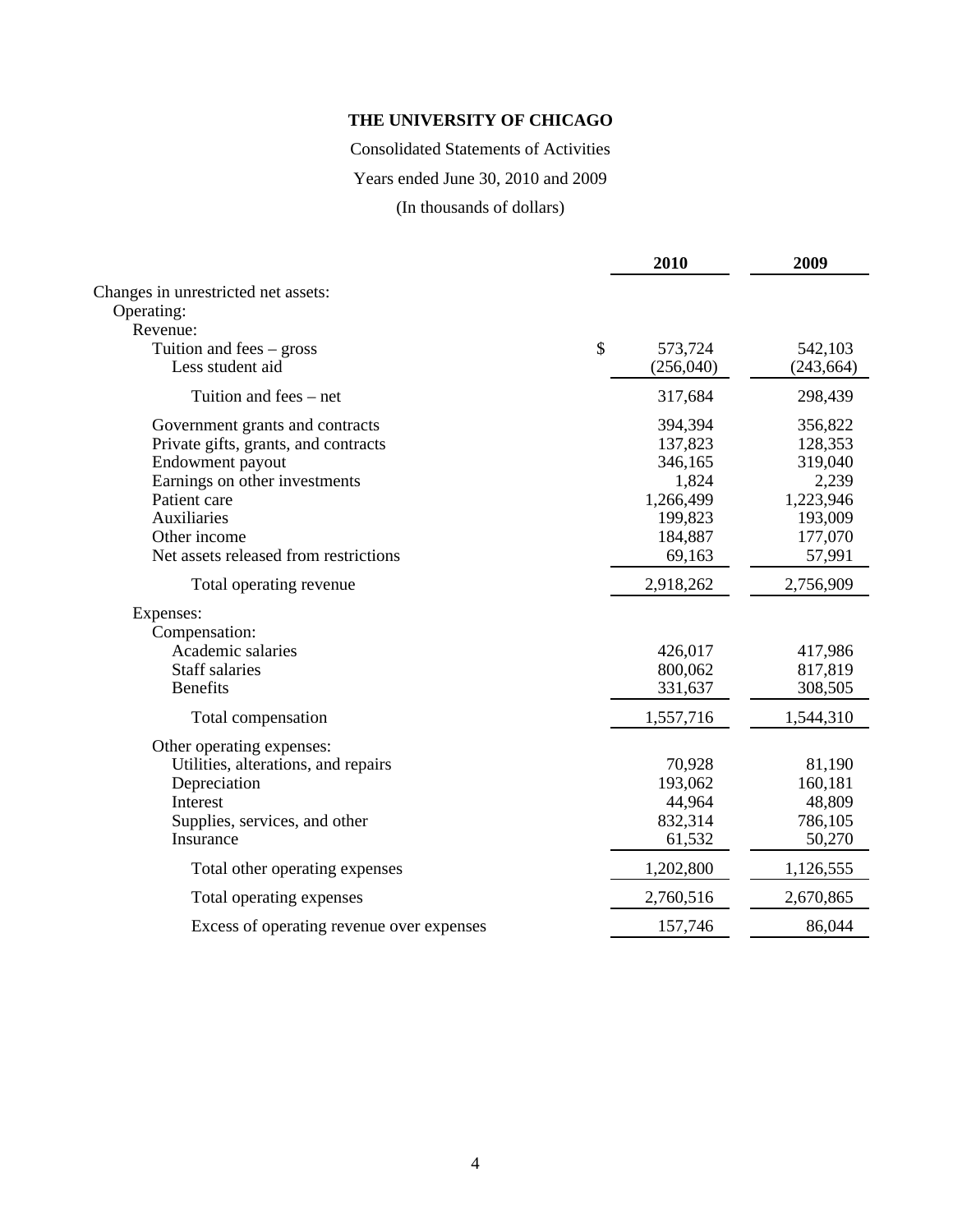Consolidated Statements of Activities

Years ended June 30, 2010 and 2009

(In thousands of dollars)

|                                                                                                                                           | 2010                                        | 2009                                     |
|-------------------------------------------------------------------------------------------------------------------------------------------|---------------------------------------------|------------------------------------------|
| Changes in unrestricted net assets:                                                                                                       |                                             |                                          |
| Nonoperating:<br>Investment gains (losses)<br>Postretirement benefit changes other than net periodic                                      | \$<br>105,316                               | (1,685,564)                              |
| benefit cost<br>Other, net                                                                                                                | (140,065)<br>55,444                         | (152,763)<br>(105, 321)                  |
| Change in unrestricted net assets from<br>nonoperating activities                                                                         | 20,695                                      | (1,943,648)                              |
| Increase (decrease) in unrestricted net assets<br>before a reclassification of endowment<br>net assets                                    | 178,441                                     | (1,857,604)                              |
| Endowment net asset reclassification                                                                                                      |                                             | (1,914,401)                              |
| Increase (decrease) in unrestricted net assets                                                                                            | 178,441                                     | (3,772,005)                              |
| Changes in temporarily restricted net assets:<br>Private gifts<br>Investment gains<br>Other, net<br>Net assets released from restrictions | 67,418<br>282,318<br>(93, 522)<br>(69, 163) | 221,527<br>8,064<br>(6,969)<br>(57, 991) |
| Increase in temporarily restricted net assets before<br>a reclassification of endowment net assets                                        | 187,051                                     | 164,631                                  |
| Endowment net asset reclassification                                                                                                      |                                             | 1,914,401                                |
| Increase in temporarily restricted net assets                                                                                             | 187,051                                     | 2,079,032                                |
| Changes in permanently restricted net assets:<br>Private gifts<br>Endowment payout<br>Investment gains (losses)<br>Other, net             | 39,246<br>3,861<br>6,193<br>44,308          | 37,728<br>2,856<br>(12,773)<br>2,306     |
| Increase in permanently restricted net assets                                                                                             | 93,608                                      | 30,117                                   |
| Increase (decrease) in net assets                                                                                                         | 459,100                                     | (1,662,856)                              |
| Net assets at beginning of year                                                                                                           | 5,619,134                                   | 7,281,990                                |
| Net assets at end of year                                                                                                                 | \$<br>6,078,234                             | 5,619,134                                |

See accompanying notes to consolidated financial statements.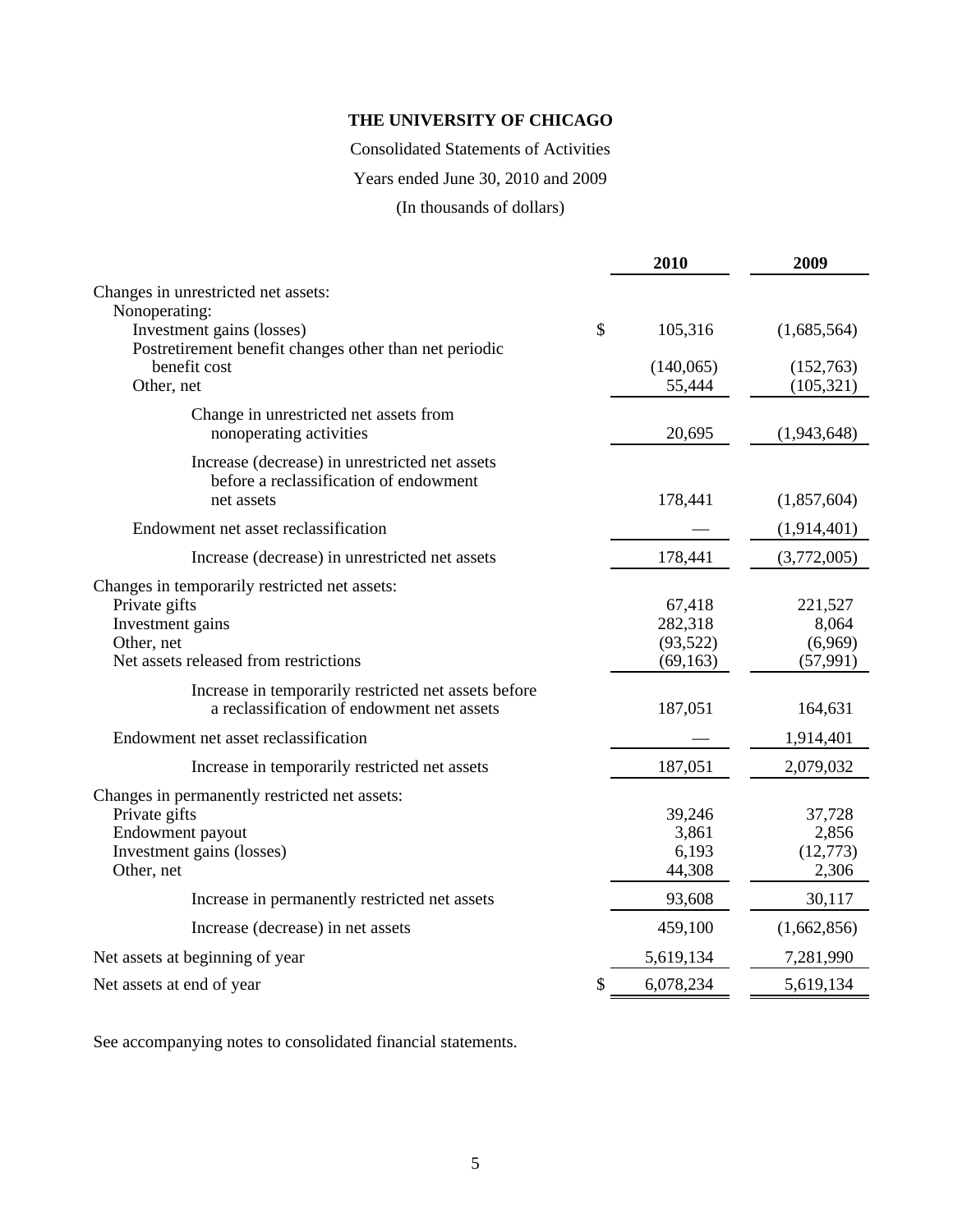Consolidated Statements of Cash Flows

Years ended June 30, 2010 and 2009

(In thousands of dollars)

|                                                                                                                                                                                                                                                         | 2010                                                        | 2009                                                        |
|---------------------------------------------------------------------------------------------------------------------------------------------------------------------------------------------------------------------------------------------------------|-------------------------------------------------------------|-------------------------------------------------------------|
| Cash flows from operating activities:<br>Increase (decrease) in net assets                                                                                                                                                                              | \$<br>459,100                                               | (1,662,856)                                                 |
| Adjustments to reconcile increase (decrease) in net assets to net<br>cash provided by (used in) operating activities:                                                                                                                                   |                                                             |                                                             |
| Depreciation                                                                                                                                                                                                                                            | 193,062                                                     | 160,181                                                     |
| Loss on disposal of land, buildings, equipment, and books                                                                                                                                                                                               | 4,733                                                       | 2,099                                                       |
| Net (gain) loss on investments                                                                                                                                                                                                                          | (713, 615)                                                  | 1,412,662                                                   |
| Private gifts and grants restricted for long-term investment                                                                                                                                                                                            | (106, 597)                                                  | (259, 174)                                                  |
| Other nonoperating changes                                                                                                                                                                                                                              | 100,818                                                     | 118,987                                                     |
| Postretirement benefit changes other than net periodic benefit cost<br>Changes in assets and liabilities:                                                                                                                                               | 140,065                                                     | 152,763                                                     |
| Notes and accounts receivable                                                                                                                                                                                                                           | (7,760)                                                     | 10,553                                                      |
| Prepaid expenses and other assets                                                                                                                                                                                                                       | 5,778                                                       | (18, 539)                                                   |
| Accounts payable and other liabilities                                                                                                                                                                                                                  | 1,052                                                       | 10,881                                                      |
| Self-insurance liability                                                                                                                                                                                                                                | 25,739                                                      | 26,721                                                      |
| Total adjustments                                                                                                                                                                                                                                       | (356, 725)                                                  | 1,617,134                                                   |
| Net cash provided by (used in) operating activities                                                                                                                                                                                                     | 102,375                                                     | (45, 722)                                                   |
| Cash flows from investing activities:<br>Purchase of investments<br>Proceeds from sale of investments<br>Acquisition of land, buildings, equipment, and books<br>Loans disbursed<br>Principal collected on loans                                        | (2,521,911)<br>2,480,447<br>(425, 489)<br>(4,229)<br>29,396 | (1,616,691)<br>1,652,908<br>(523, 931)<br>(4,204)<br>50,391 |
| Net cash used in investing activities                                                                                                                                                                                                                   | (441, 786)                                                  | (441, 527)                                                  |
| Cash flows from financing activities:<br>Proceeds from issuance of notes and bonds payable<br>Principal payments on notes and bonds payable<br>Proceeds from private gifts and grants restricted for long-term investment<br>Other nonoperating changes | 688,053<br>(386, 687)<br>84,739<br>(25, 136)                | 1,948,093<br>(1,470,552)<br>116,017<br>(103, 724)           |
| Net cash provided by financing activities                                                                                                                                                                                                               | 360,969                                                     | 489,834                                                     |
| Increase in cash and cash equivalents                                                                                                                                                                                                                   | 21,558                                                      | 2,585                                                       |
| Cash and cash equivalents at:<br>Beginning of year                                                                                                                                                                                                      | 102,200                                                     | 99,615                                                      |
| End of year                                                                                                                                                                                                                                             | \$<br>123,758                                               | 102,200                                                     |
| Supplemental disclosure of cash flow information:<br>Cash paid for interest                                                                                                                                                                             | \$<br>77,798                                                | 92,310                                                      |

See accompanying notes to consolidated financial statements.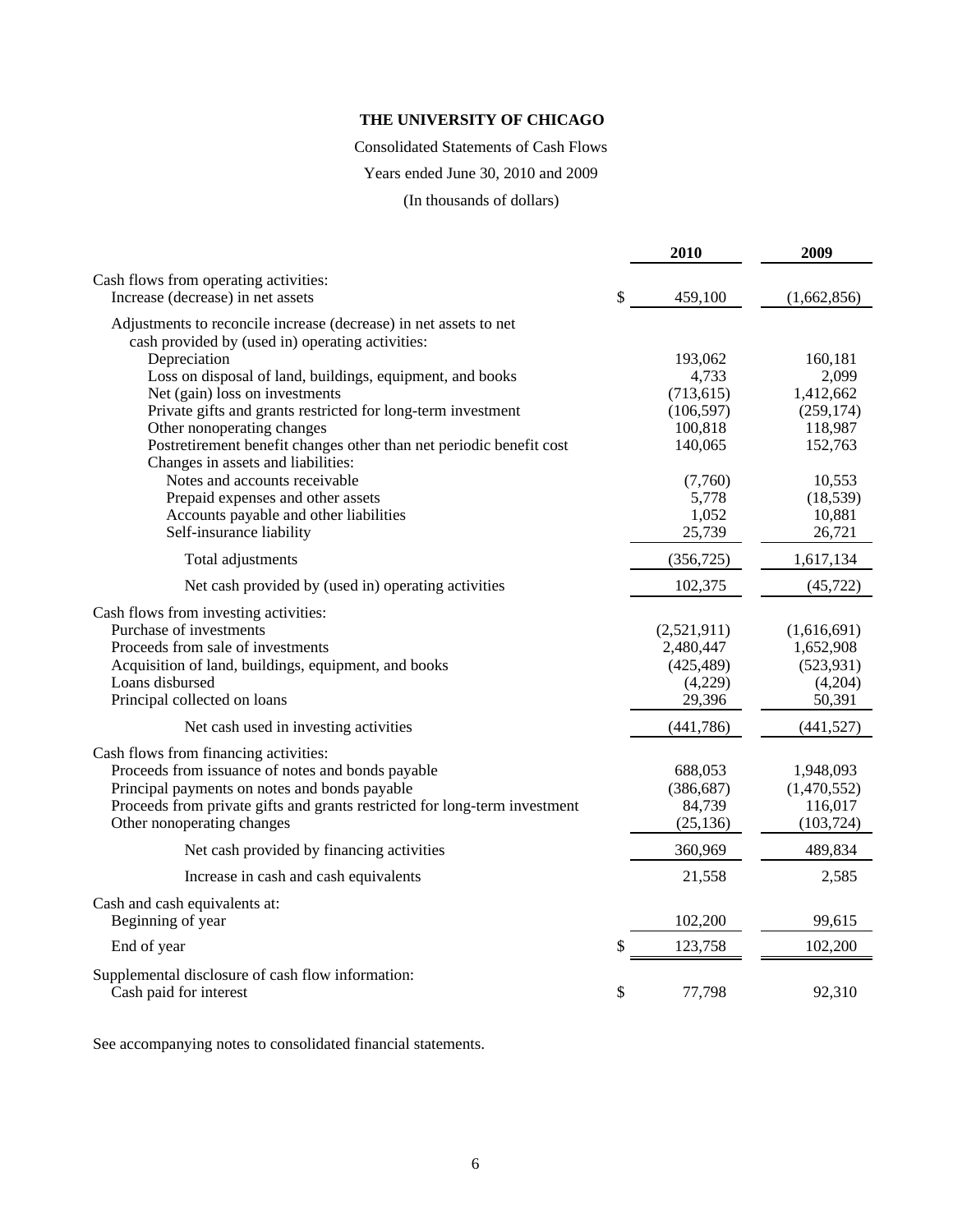Notes to Consolidated Financial Statements June 30, 2010 and 2009 (In thousands of dollars)

#### **(1) Summary of Significant Accounting Policies**

#### *(a) Description of Business*

The University of Chicago (the University) is a private, nondenominational, coeducational institution of higher learning and research. The University provides education and training services, primarily for students enrolled in undergraduate, graduate, and professional degree programs, and performs research, training, and other services under grants, contracts, and other agreements with sponsoring organizations, including both government agencies and private enterprises. Certain members of the University's faculty also provide professional medical services to patients at The University of Chicago Medical Center (the Medical Center) and other healthcare facilities located in the area.

Significant accounting policies followed by the University and the Medical Center are set forth as follows. Accounting policies specific to the Medical Center are discussed in note 2.

### *(b) Basis of Presentation*

The consolidated financial statements of the University have been prepared on the accrual basis and include the accounts of the University and the Medical Center. The organization of the Medical Center and agreements between the University and the Medical Center are discussed in note 2.

The University maintains its accounts in accordance with the principles of fund accounting. Under this method of accounting, resources for various purposes are classified into funds that are in accordance with activities or objectives specified by donors. Separate accounts are maintained for each fund.

For reporting purposes, however, the University follows the reporting requirements of the Financial Accounting Standards Board (FASB) and the American Institute of Certified Public Accountants (AICPA), *Audit and Accounting Guide for Not-for-Profit Organizations*, which require that resources be classified for reporting purposes based on the existence or absence of donor-imposed restrictions. This is accomplished by classification of fund balances into three classes of net assets – unrestricted, temporarily restricted, and permanently restricted. Descriptions of the three net asset categories and the types of transactions affecting each category follow:

 Unrestricted – net assets that are not subject to donor-imposed restrictions. Items that affect this net asset category principally consist of fees for service and related expenses associated with the core activities of the University – instruction, conduct of sponsored research, and provision of healthcare services. In addition to these exchange transactions, changes in this category of net assets include investment returns on endowment funds, actuarial adjustments to self-insurance liabilities, and certain types of philanthropic support. Such philanthropic support includes unrestricted gifts, including those designated by the Board to function as endowment and restricted gifts whose donor-imposed restrictions were met during the fiscal year, as well as restricted gifts and grants for buildings and equipment that have been amortized over the useful life of the assets acquired or constructed.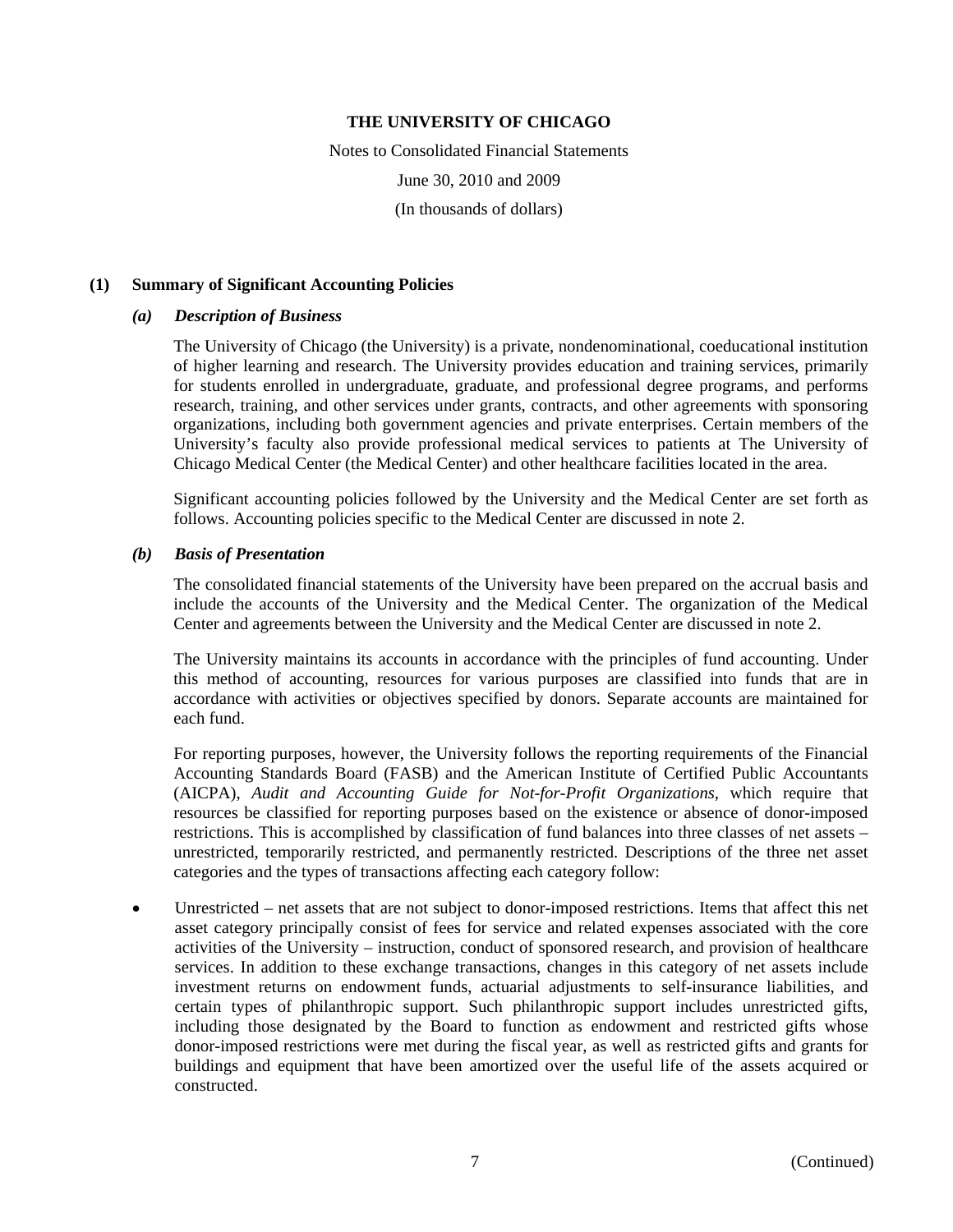Notes to Consolidated Financial Statements

June 30, 2010 and 2009

(In thousands of dollars)

- Temporarily Restricted net assets subject to donor-imposed restrictions that will be met either by actions of the University or the passage of time. Items that affect this net asset category are gifts for which donor-imposed restrictions have not been met, gifts and grants for buildings and equipment, annuity and life income gifts, pledges for which the ultimate purpose of the proceeds is not permanently restricted, investment returns on endowment funds, and endowments where the principal may be expended upon the passage of a stated period of time (term endowments). Expirations of restrictions on temporarily restricted net assets, including amortization of restricted gifts and grants for buildings and equipment, are reported as net assets released from restrictions.
- Permanently Restricted net assets subject to donor-imposed restrictions to be maintained permanently by the University. Items that affect this net asset category include gifts and pledges wherein donors stipulate that the corpus be held in perpetuity (primarily gifts for endowment and providing loans to students) and only the income be made available for program operations, and annuity and life income gifts for which the ultimate purpose of the proceeds is permanently restricted.

|                         |    |                                  | 2010                               | 2009                             |                           |  |
|-------------------------|----|----------------------------------|------------------------------------|----------------------------------|---------------------------|--|
| Detail of net assets    |    | <b>Temporarily</b><br>restricted | <b>P</b> erma nently<br>restricted | <b>Temporarily</b><br>restricted | Permanently<br>restricted |  |
| University:             |    |                                  |                                    |                                  |                           |  |
| Operating               | \$ | 11,025                           |                                    | 34,951                           |                           |  |
| Pledges                 |    | 320,461                          | 56,788                             | 335,996                          | 69,510                    |  |
| Student loans           |    |                                  | 18,078                             |                                  | 16,982                    |  |
| Endowment               |    | 2,144,096                        | 1,190,234                          | 1,891,030                        | 1,086,659                 |  |
| Annuity and life income |    | 13,092                           | 22,544                             | 10,422                           | 20,865                    |  |
| Net investment in       |    |                                  |                                    |                                  |                           |  |
| physical properties     |    | 175,785                          |                                    | 179,295                          |                           |  |
| Subtotal                |    | 2,664,459                        | 1,287,644                          | 2,451,694                        | 1,194,016                 |  |
| Medical center:         |    |                                  |                                    |                                  |                           |  |
| Operating               |    | 8,660                            |                                    | 31,475                           |                           |  |
| Pledges                 |    | 9,872                            | 42                                 | 19,273                           | 77                        |  |
| Endowment               |    | 58,844                           | 6,061                              | 52,342                           | 6,046                     |  |
| Sub total               |    | 77,376                           | 6,103                              | 103,090                          | 6,123                     |  |
| Total                   | \$ | 2,741,835                        | 1,293,747                          | 2,554,784                        | 1,200,139                 |  |

Temporarily and permanently restricted net assets consisted of the following at June 30:

#### *(c) Operations*

Operating results in the consolidated statements of activities reflect all transactions increasing or decreasing unrestricted net assets except those items associated with long-term investment, actuarial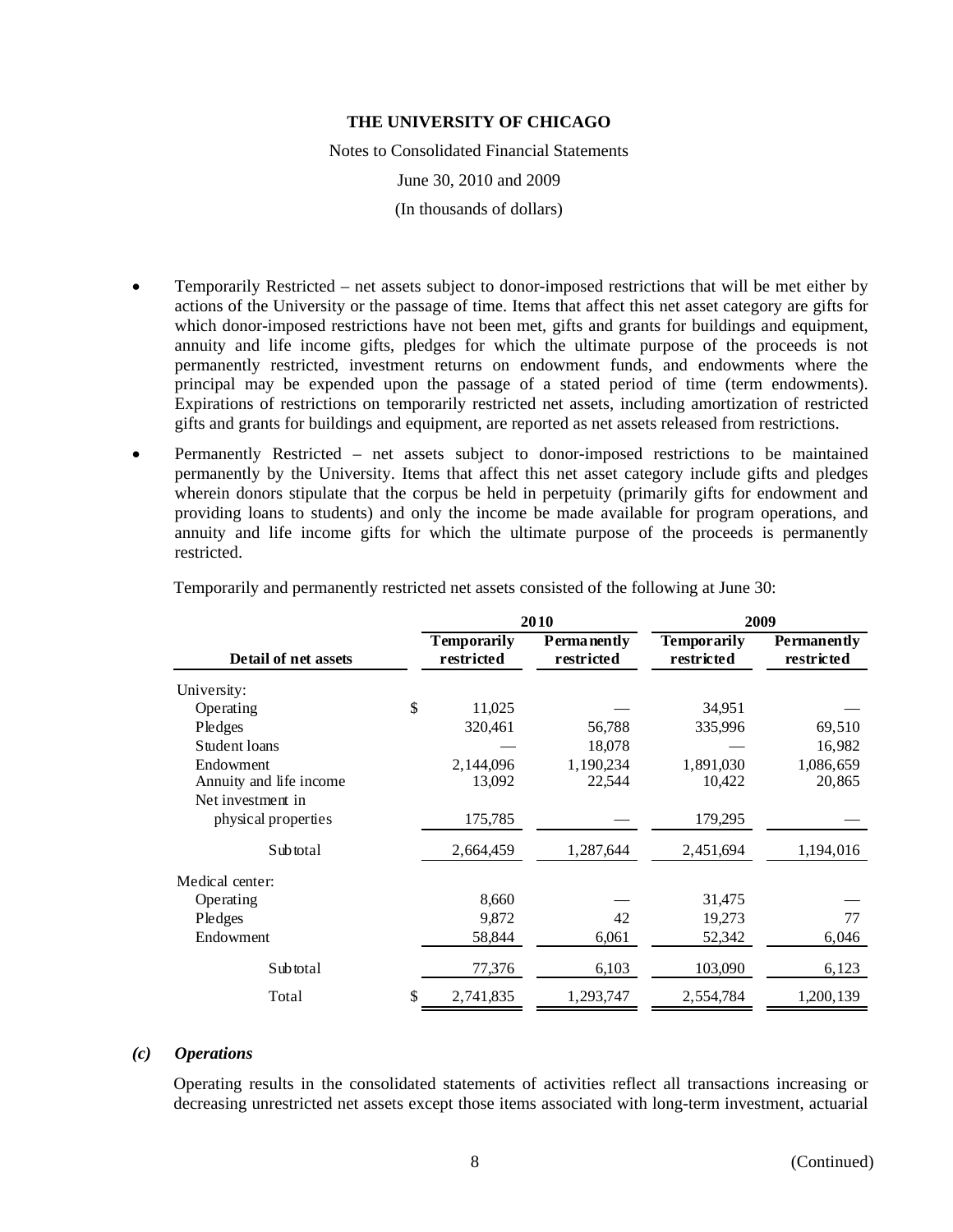Notes to Consolidated Financial Statements June 30, 2010 and 2009 (In thousands of dollars)

adjustments to self-insurance liabilities, changes in postretirement benefit obligations, and other infrequent gains and losses.

#### *(d) Tuition and Fees*

Student tuition and fees are recorded as revenue during the year the related academic services are rendered. Student tuition and fees received in advance of services to be rendered are recorded as deferred revenue.

#### *(e) Gifts, Grants, and Contracts*

Gifts, including unconditional pledges, are recognized in the appropriate category of net assets in the period received. Contributions of assets other than cash are recorded at their estimated fair value at date of gift. Pledges receivable are stated at the estimated net present value, net of an allowance for uncollectible amounts. Conditional promises to give are not recognized until the conditions on which they depend are substantially met.

Revenue from government and private grant and contract agreements is recognized as it is earned through expenditure in accordance with the agreements. Any funding received in advance of expenditure is recorded as deferred revenue on the consolidated balance sheets. Included in deferred revenue at June 30, 2010 and 2009 are \$46,782 and \$52,925, respectively, of private grant and contract receipts, which have not been expended.

Private gifts, grants, and contracts operating revenue for fiscal years 2010 and 2009 consist of the following:

|                              |               | 2009          |                     |              |
|------------------------------|---------------|---------------|---------------------|--------------|
|                              | University    | <b>Center</b> | <b>Consolidated</b> | Consolidated |
| Private gifts:               |               |               |                     |              |
| Unrestricted as to use       | \$<br>17,886  | 1,105         | 18,991              | 21,159       |
| Temporarily restricted       |               |               |                     |              |
| gifts whose                  |               |               |                     |              |
| restrictions were met        |               |               |                     |              |
| during the fiscal year       |               |               |                     |              |
| and reported as              |               |               |                     |              |
| unrestricted revenue         | 48,653        |               | 48,653              | 41,603       |
| Private grants and contracts | 70,179        |               | 70,179              | 65,591       |
| Total                        | \$<br>136,718 | 1,105         | 137.823             | 128,353      |

#### *(f) Patient Care*

Net patient service revenue reflects the estimated net realizable amounts due from third-party payors for services rendered. A majority of patient care revenue is derived from contractual agreements with Medicare, Medicaid, Blue Cross/Blue Shield, managed care, and certain other programs. Payments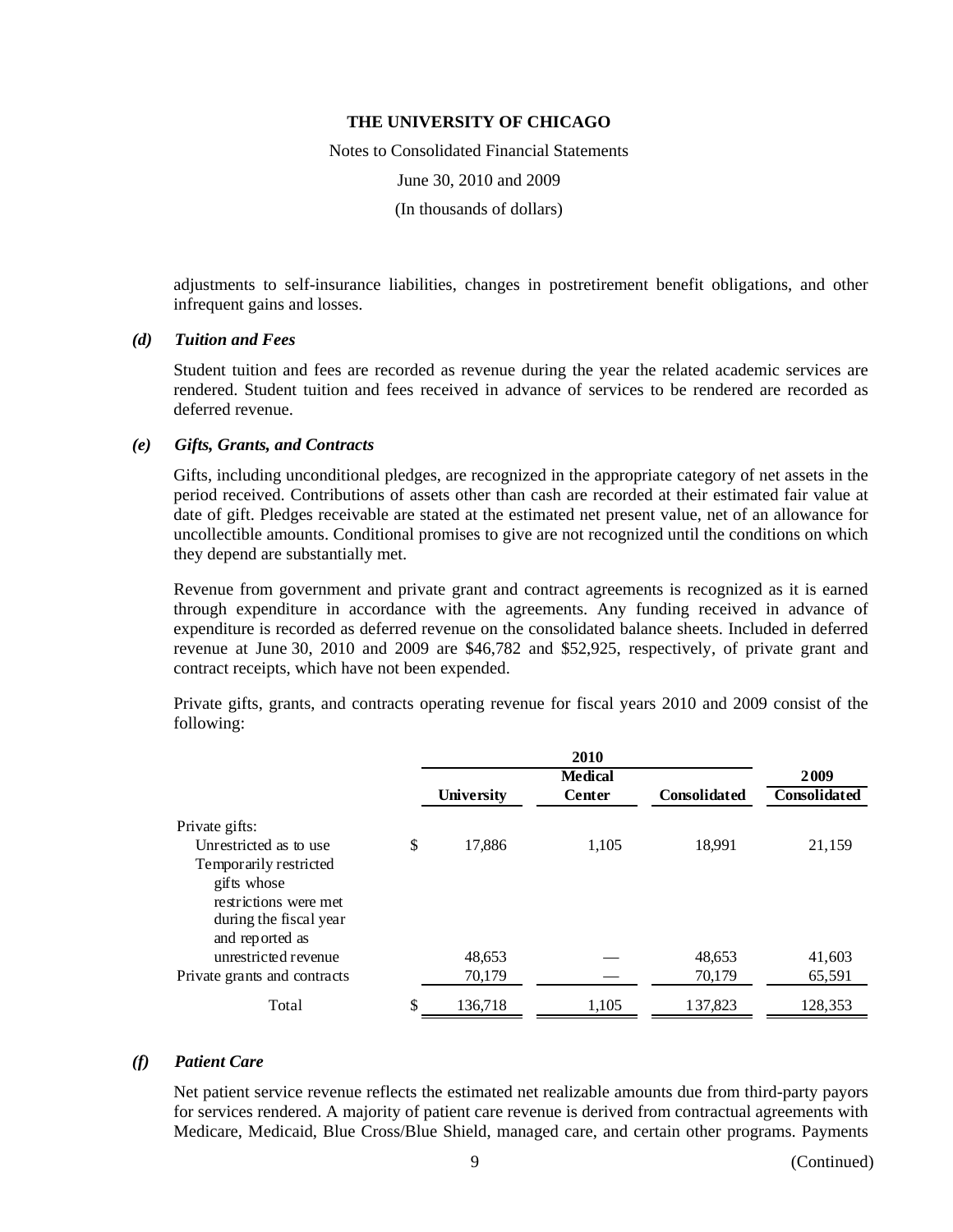Notes to Consolidated Financial Statements

June 30, 2010 and 2009

(In thousands of dollars)

under these agreements and programs are based on specific amounts per case or contracted prices. Certain revenue received from third-party payors is subject to audit and retroactive adjustment. Any changes in estimates under these contracts are recorded in operations currently.

### *(g) Cash Equivalents*

Cash equivalents include U.S. Treasury notes, commercial paper, and corporate notes with original maturities of three months or less, except that such instruments purchased with endowment assets or funds on deposit with bond trustees are classified as investments.

### *(h) Investments*

Investments are recorded in the consolidated financial statements at estimated fair value. If an investment is held directly by the University and an active market with quoted prices exists, the market price of an identical security is used as reported fair value. Reported fair values for shares in mutual funds are based on share prices reported by the funds as of the last business day of the fiscal year. The University's interests in alternative investment funds such as private equity, real assets, and absolute return, are generally reported at the net asset value (NAV) reported by the fund managers, which is used as a practical expedient to estimate the fair value, unless it is probable that all or a portion of the investment will be sold for an amount different from NAV. As of June 30, 2010 and 2009, the University had no plans to sell investments at amounts different from NAV.

The University does not engage directly in unhedged speculative investments; however, the board of trustees has authorized derivative investments to adjust market exposure within asset class ranges, hedge nondollar investments, and currencies, and provide for defensive portfolio strategies. During fiscal 2010 and 2009 and as of June 30, 2010 and 2009, the University had no directly held derivative investments.

To minimize the risk of loss, externally managed absolute return investments are diversified by strategy, external manager, and number of positions. In addition, the activities of all external hedge fund managers are regularly reviewed by their independent outside auditors and the University Investment Office. The risk of any derivative exposure associated with an externally managed hedge fund is limited to the amount invested with each manager. Investment managers record derivative investments at fair value and valuation gains and losses are included in the consolidated statements of activities.

## *(i) Land, Buildings, Equipment, and Books*

Land, buildings, equipment, and books are generally stated at cost, less accumulated depreciation. Depreciation is computed on the straight-line method over the estimated useful lives of the assets, ranging from 20 to 45 years for buildings and building improvements, 5 to 10 years for equipment, and 10 years for library books.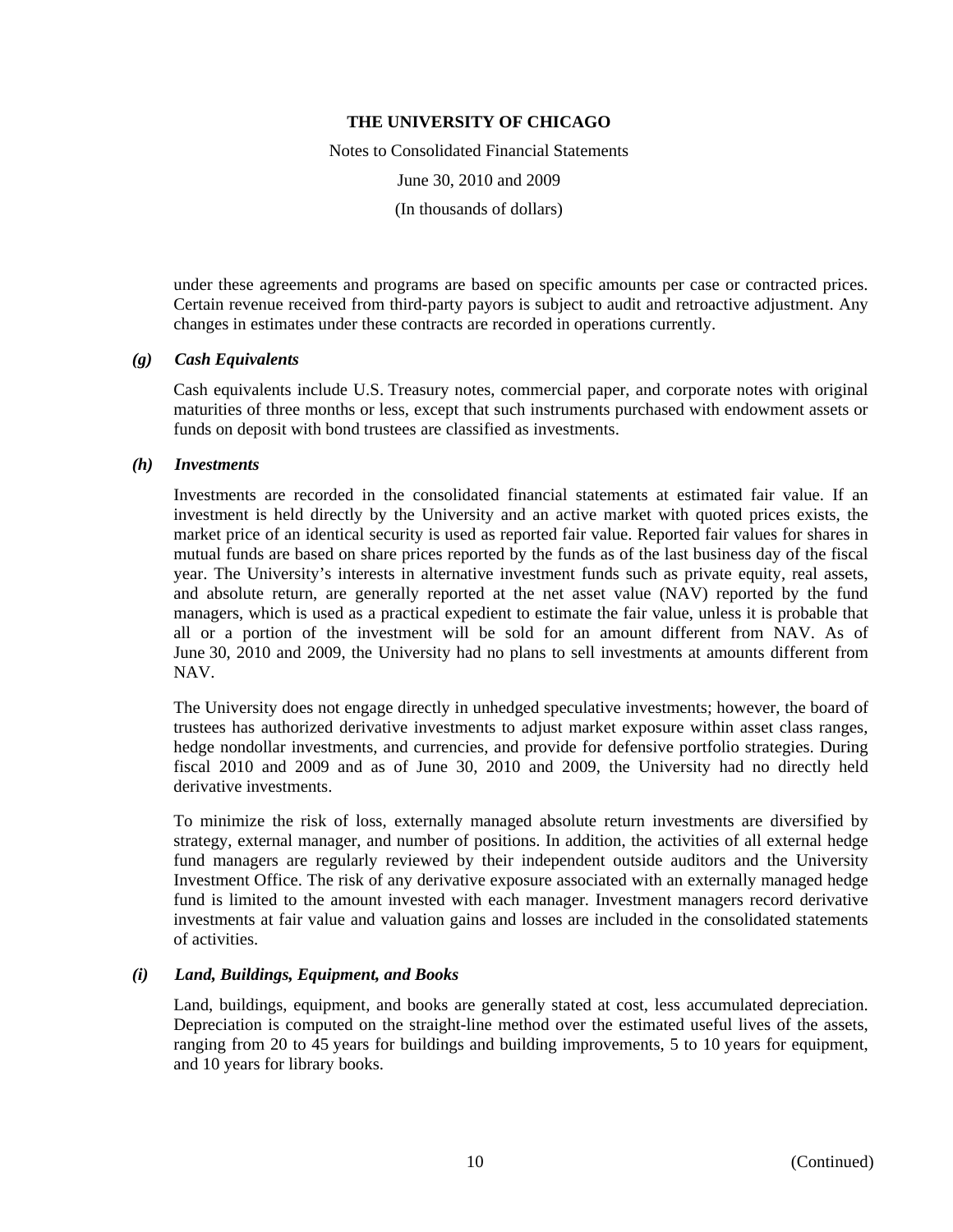Notes to Consolidated Financial Statements June 30, 2010 and 2009 (In thousands of dollars)

#### *(j) Asset Retirement Obligation*

Asset retirement obligations arise primarily from regulations that specify how to dispose of asbestos if facilities are demolished or undergo major renovations or repairs. The obligation to remove asbestos was estimated using site-specific surveys where available and a per-square-foot estimate where surveys were unavailable.

### *(k) Split-Interest Agreements*

The University's split-interest agreements with donors consist primarily of irrevocable charitable remainder trusts for which the University serves as trustee. Assets held in these trusts are included in investments. Contribution revenue is recognized at the dates the trusts are established after recording liabilities for the present value of the estimated future payments to be made to the donors and/or other beneficiaries. The liabilities are adjusted during the term of the trusts for changes in the value of the assets, accretion of the discount, and other changes in the estimates of future benefits.

### *(l) Income Taxes*

The University is a tax-exempt organization under Section  $501(c)(3)$  of the Internal Revenue Code and, except to the extent the University has unrelated business income, is exempt from federal income taxes. There was no provision for income taxes due on unrelated business income in fiscal years 2010 and 2009. The University concluded there were no material uncertain tax positions.

#### *(m) Use of Estimates*

The preparation of financial statements in accordance with generally accepted accounting principles requires that management make a number of estimates and assumptions related to the reporting of assets and liabilities and the disclosure of contingent assets and liabilities at the balance sheet date, and the reporting of revenue, expenses, gains, and losses during the period. Actual results may differ from those estimates.

#### *(n) Recent Accounting Pronouncements*

In June 2009, FASB Accounting Standards Codification (ASC) Topic 105 was issued, which established the FASB ASC as the source of authoritative U.S. generally accepted accounting principles recognized by the FASB to be applied by nongovernmental entities in the preparation of financial statements in conformity with GAAP. The University has applied this guidance in the preparation of the University's financial statements as of June 30, 2010.

In September 2009, the FASB issued FASB Accounting Standards Update (ASU) No. 2009-12, *Investments in Certain Entities that Calculate Net Asset Value per Share* (ASU 2009-12). This standard adds disclosures, and provides guidance for estimating the fair value of investments in investment companies that calculate net asset value per share, allowing the net asset value per share (NAV) to be used as a practical expedient for fair value. The University adopted the measurement provisions of this guidance in fiscal 2009 and the disclosure provisions of this guidance in fiscal 2010.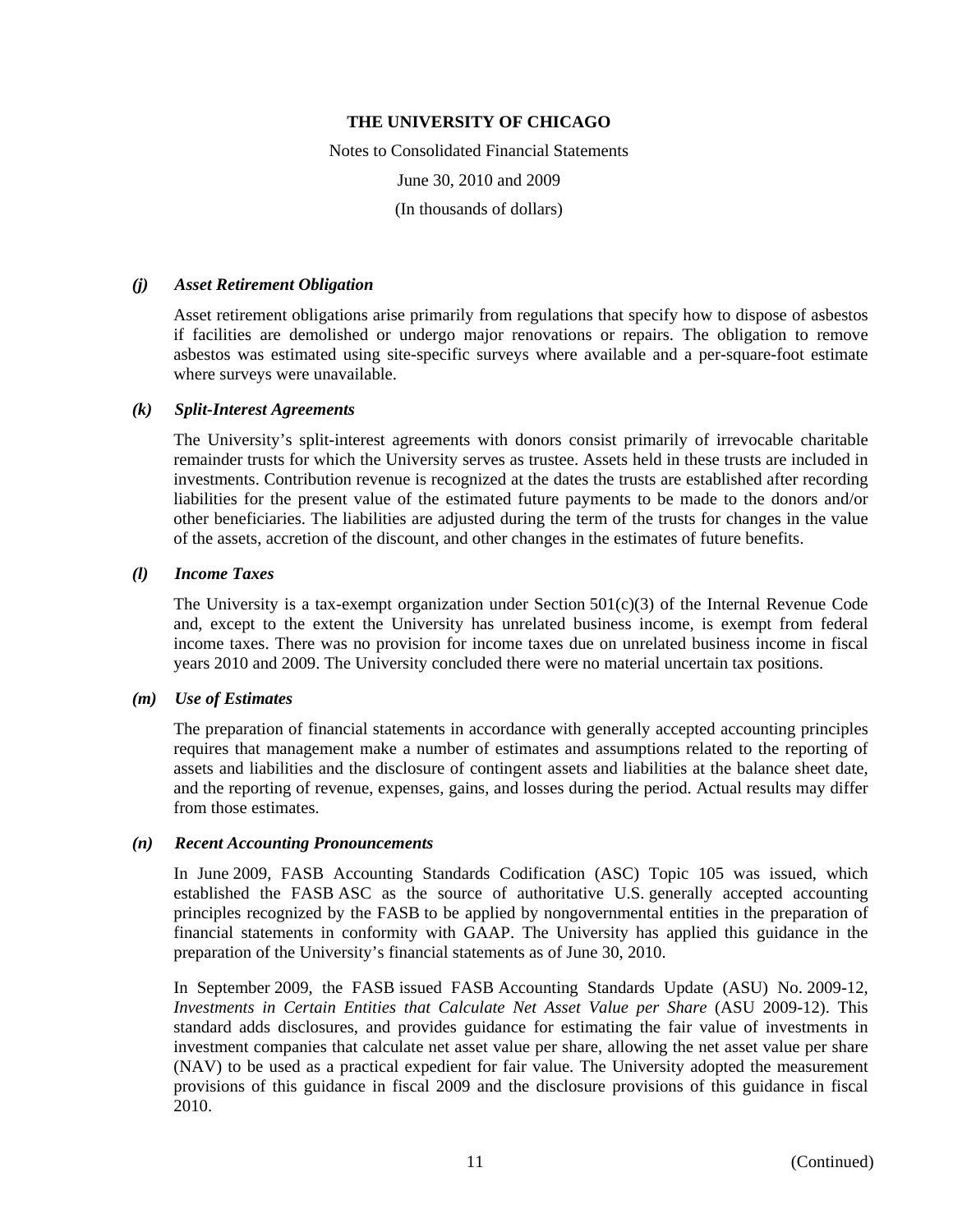Notes to Consolidated Financial Statements June 30, 2010 and 2009 (In thousands of dollars)

In January 2010, the FASB issued ASU No. 2010-06, *Improving Disclosures About Fair Value Measurements*. This guidance requires entities to disclose transfers of assets in and out of Levels 1 and 2 of the fair value hierarchy and the reasons for those transfers, valuation techniques, and the inputs used in determining fair value for each class of assets and liabilities. This guidance becomes effective July 1, 2010. In addition, the guidance requires the separate presentation of purchases and sales in the Level 3 asset reconciliation. This piece of the guidance becomes effective July 1, 2011.

Adoption of the above FASB pronouncements is not expected to have a material impact on the University's financial statements.

### *(o) Reclassifications*

Certain 2009 amounts have been reclassified to conform to the 2010 presentation, including a reclassification of certain actuarial adjustments in the consolidated statement of cash flows from operating activities to financing activities.

### *(p) Subsequent Events*

The University has performed an evaluation of subsequent events through October 13, 2010, which is the date the financial statements were issued.

## **(2) The University of Chicago Medical Center**

#### *(a) Organization*

The Medical Center, an Illinois not-for-profit corporation, operates the Bernard Mitchell Hospital, the Chicago Lying-In Hospital, the University of Chicago Comer Children's Hospital, the Duchossois Center for Advanced Medicine, and various other outpatient clinics and treatment areas. The University, as the sole corporate member of the Medical Center, elects the Medical Center's Board of Trustees and approves its bylaws.

## *(b) Agreements with the University*

The relationship between the University and the Medical Center is defined in an Affiliation Agreement and an Operating Agreement along with an associated Lease Agreement. The Affiliation Agreement specifies University and Medical Center responsibilities for the provision of patient care, teaching, and research at the hospitals and clinics. The Operating Agreement provides for the management and operation by the Medical Center of the University's hospital and clinic facilities. The Lease Agreement provides the Medical Center a leasehold interest in certain University facilities and land.

#### *(c) Basis of Presentation*

The Medical Center maintains its accounts and prepares stand-alone financial statements in conformity with accounting and reporting principles of the AICPA *Audit and Accounting Guide for Health Care Organizations*. For purposes of presentation of the Medical Center financial position and changes in net assets in the consolidated financial statements, several reclassifications have been made as follows: (1) the provision for uncollectible Medical Center's patient accounts receivable of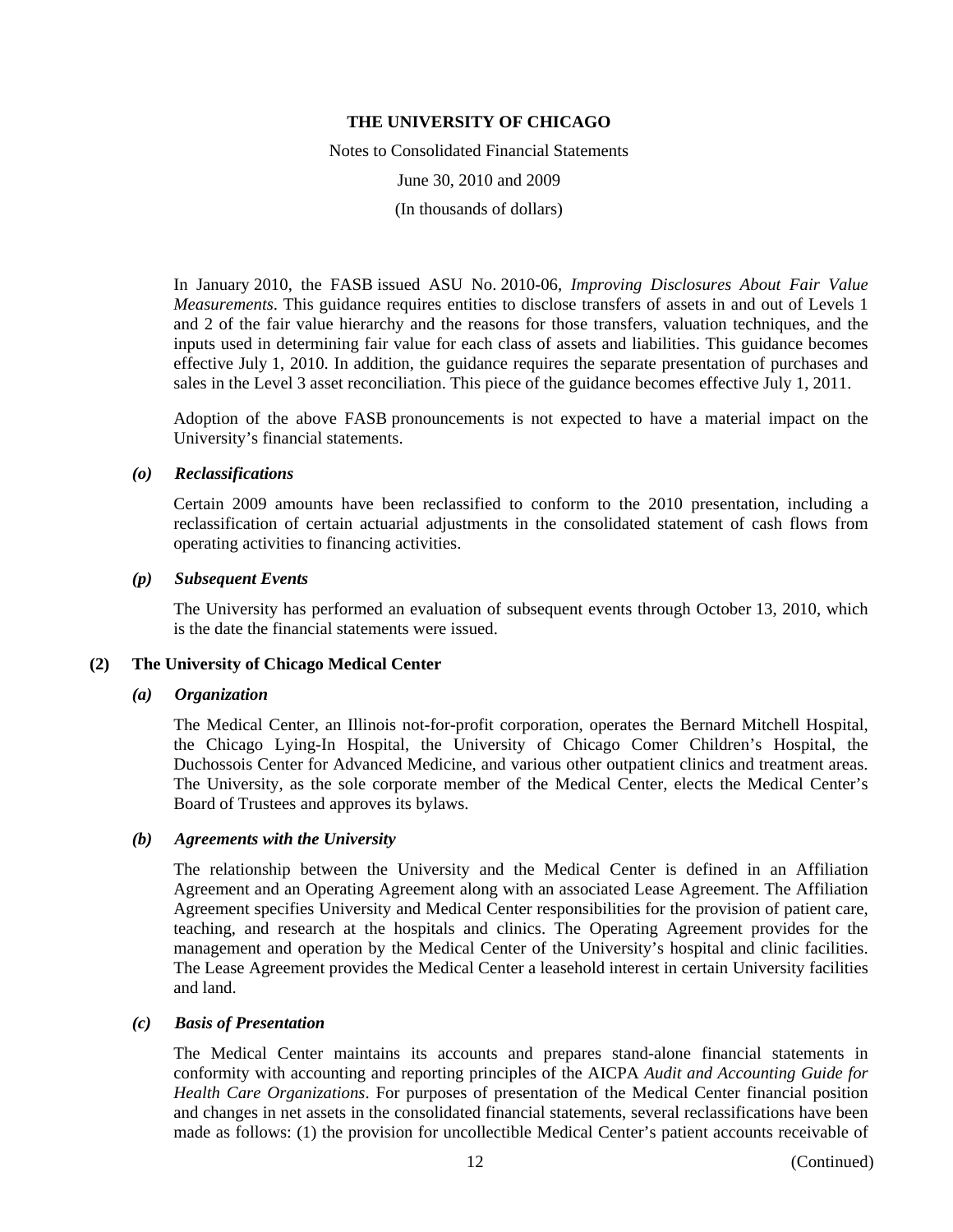Notes to Consolidated Financial Statements

June 30, 2010 and 2009

(In thousands of dollars)

\$35,461 in fiscal year 2010 and \$52,140 in fiscal year 2009 has been reclassified as a reduction of patient care revenue, (2) investment gains (losses) of \$58,067 in fiscal year 2010 and \$(192,223) in fiscal year 2009 not used for operations have been reclassified as a nonoperating change in unrestricted net assets, 3) cash contributions in excess of pension expense of \$18,256 in fiscal year 2010 and pension expense in excess of cash contributions of \$(2,931) in fiscal year 2009 have been reclassified from (to) benefits expense, and 4) transfers to the University of \$23,000 in fiscal year 2010 and 2009 have been reclassified as a reduction of other income.

#### **(3) Investments**

Investments at June 30, 2010 and 2009 comprise the following:

|                                                               | University      | <b>Medical</b><br><b>Center</b> | <b>Consolidated</b> | 2009<br>Consolidated |
|---------------------------------------------------------------|-----------------|---------------------------------|---------------------|----------------------|
| Cash equivalents                                              | \$<br>554,240   | 50,694                          | 604,934             | 713,592              |
| Domestic public equities                                      | 378,355         | 115,169                         | 493,524             | 395,008              |
| International public equities                                 | 374,306         | 54,462                          | 428,768             | 288,829              |
| Private equity                                                | 963,435         | 97,570                          | 1,061,005           | 918,160              |
| Real assets                                                   | 1,022,667       | 84,838                          | 1,107,505           | 956,918              |
| Absolute return                                               | 1,513,608       | 137,397                         | 1,651,005           | 1,590,856            |
| Fixed income                                                  | 542,028         | 291,447                         | 833,475             | 570,212              |
| Funds held in trust (primarily<br>cash equivalents and bonds) | 302,543         |                                 | 302,543             | 294,283              |
| Total                                                         | \$<br>5,651,182 | 831,577                         | 6,482,759           | 5,727,858            |

#### *(a) Overall Investment Objective*

The overall investment objective of the University is to invest its assets in a prudent manner that will achieve a long-term rate of return sufficient to fund a portion of its annual operating activities and increase investment value after inflation. The University diversifies its investments among various asset classes incorporating multiple strategies and external investment managers. Major investment decisions are authorized by the Board's Investment Committee, which oversees the University's investment program in accordance with established guidelines.

#### *(b) Investment Strategies*

Cash equivalent investments include cash equivalents and fixed income investments, with maturities of less than one year which are valued based on quoted market prices in active markets. The majority of these investments are held in Treasury money market accounts.

Domestic and international public equity investments consist of separate accounts, commingled funds with liquidity ranging from daily to monthly, and limited partnerships. Securities held in separate accounts and daily traded comingled funds are generally valued based on quoted market prices in active markets. Commingled funds with monthly liquidity are valued based on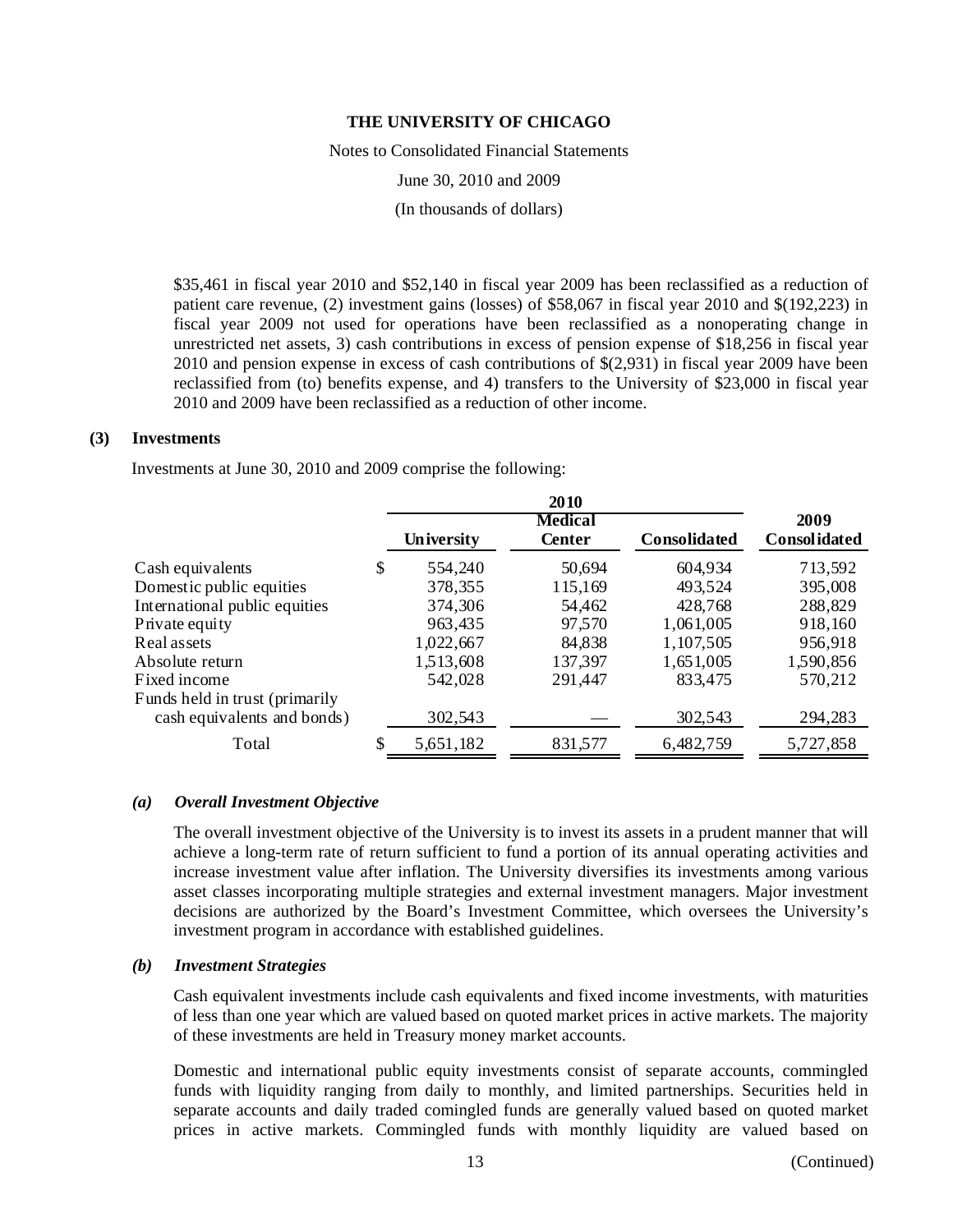Notes to Consolidated Financial Statements June 30, 2010 and 2009 (In thousands of dollars)

independently determined NAV. Limited partnership interests in equity-oriented funds are valued based upon NAV provided by external fund managers.

Investments in private equity and real assets are in the form of limited partnership interests which typically invest in private securities for which there is not readily determinable market value. In these cases, market value is determined by external managers based on a combination of cost, discounted cash flow analysis, industry comparables and outside appraisals. Where private equity and real assets managers hold publicly traded securities, these securities are generally valued based on market prices. The value of the limited partnership interests are held at the manager's reported NAV, unless information becomes available indicating the reported NAV may require adjustment. The methods used by managers to assess the NAV of these external investments vary by asset class. The University monitors the valuation methodologies and practices of managers.

The absolute return portfolio is comprised of investments of limited partnership interests in hedge funds and draw down private equity style partnerships whose managers have the authority to invest in various asset classes at their discretion, including the ability to invest long and short. The majority of the underlying holdings are marketable securities. The remainder of the underlying holdings is held in marketable securities which trade infrequently or in private investments which are valued by the manager on the basis of an appraised value, discounted cash flow, industry comparables or some other method. Most hedge funds which hold illiquid investments designate them in special side pockets, which are subject to special restrictions on redemption.

Fixed income investments consist of actively traded Treasuries and bond mutual funds which hold securities, the majority of which have maturities greater than one year. These are valued based on quoted market prices in active markets.

The University believes that the carrying amount of its investments is a reasonable estimate of fair value as of June 30, 2010 and 2009. Because of the inherent uncertainties of valuation, these estimated fair values may differ significantly from values that would have been used had a ready market existed.

## *(c) Fair Value of Financial Instruments*

Effective July 1, 2008, the University adopted the provisions of the FASB official pronouncement on *Fair Value Measurements* for financial instruments. The pronouncement defines fair value and establishes a framework for measuring fair value that includes a hierarchy that categorizes and prioritizes the sources used to measure and disclose fair value.

Fair value is defined as the price that the University would receive upon selling an investment in an orderly transaction between market participants.

The hierarchy is broken down into three levels based on inputs that market participants would use in valuing the financial instruments based on market data obtained from sources independent of the University. Inputs refer broadly to the assumptions that market participants would use in pricing the asset, including assumptions about risk. Inputs may be observable or unobservable. Observable inputs are inputs that reflect the assumptions market participants would use in pricing the asset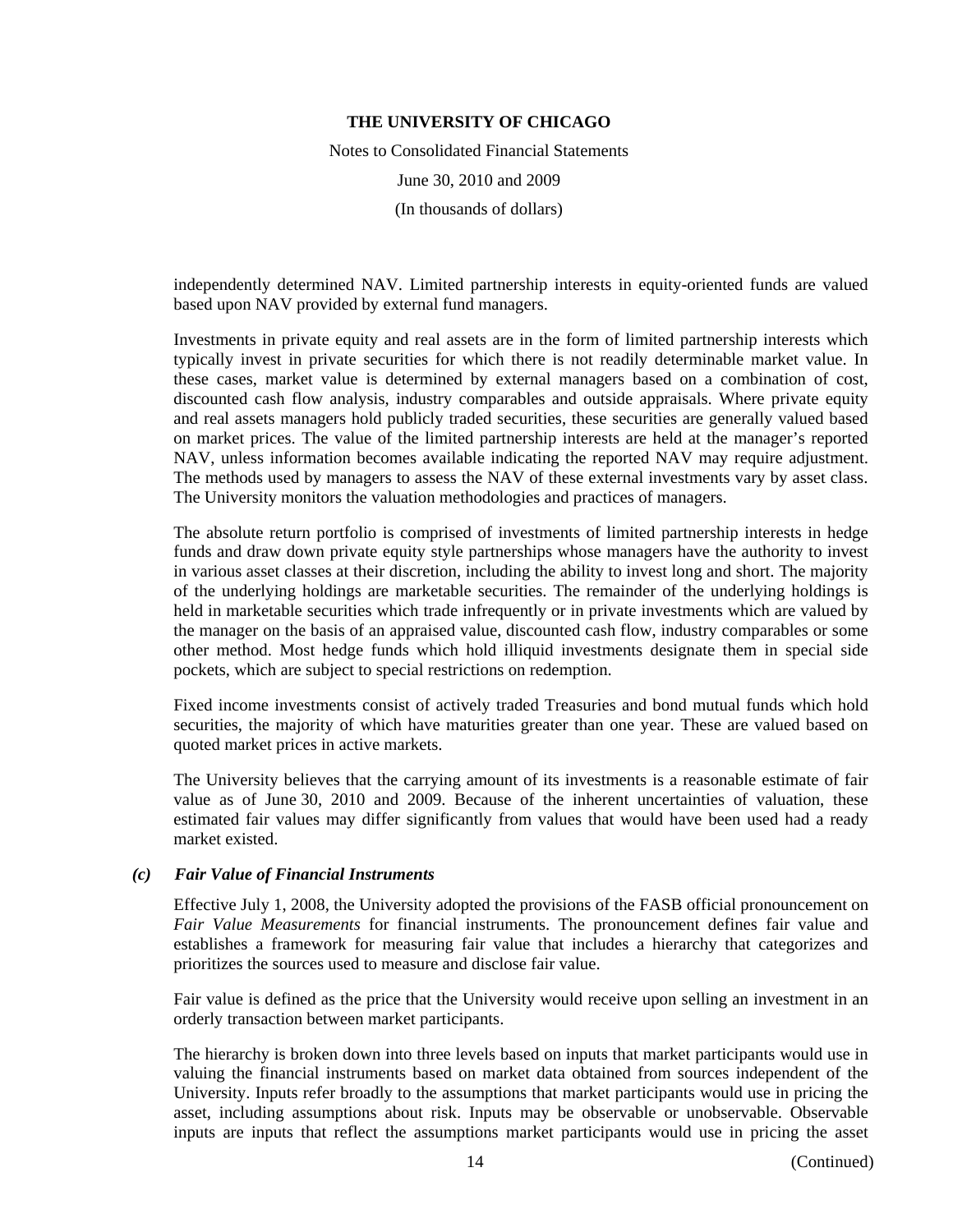Notes to Consolidated Financial Statements

June 30, 2010 and 2009

(In thousands of dollars)

developed based on market data obtained from sources independent of the reporting entity. Unobservable inputs are inputs that reflect the reporting entity's own assumptions about the assumptions market participants would use in pricing the asset developed based on the best information available. The three-tier hierarchy of inputs is summarized in the three broad levels as follows:

- Level 1 quoted market prices in active markets for identical investments.
- $\bullet$  Level 2 inputs other than quoted prices for similar investments in active markets, quoted prices for identical or similar investments in markets that are not active, or inputs other than quoted prices that are observable including model-based valuation techniques.
- Level 3 valuation techniques that use significant inputs that are unobservable because they trade infrequently or not at all.

To coincide with the adoption of the FASB *Fair Value Measurements* pronouncement, the University also adopted the FASB update for *Investments in Certain Entities That Calculate Net Asset Value per Share (or Its Equivalent)*, which permits, as a practical expedient, the University to measure the fair value of an investment that is within the scope of the update on the basis of the net asset value per share of the investment or its equivalent determined as of the University's fiscal year-end. Under this approach, certain attributes of the investment such as restrictions on redemption and transaction prices from principal-to-principal or brokered transactions are not considered in measuring the fair value of an investment.

Following is a summary of the inputs used as of June 30, 2010 and 2009 in valuing the University's investments carried at fair value:

|                                     | <b>Quoted prices</b><br>in active<br>markets<br>(Level 1) |           | Significant<br>other<br>unobservable<br>observable<br>inputs<br>(Level 2) |           | 2010<br><b>Consolidated</b><br>total |  |
|-------------------------------------|-----------------------------------------------------------|-----------|---------------------------------------------------------------------------|-----------|--------------------------------------|--|
| Assets:                             |                                                           |           |                                                                           |           |                                      |  |
| Cash equivalents                    | \$                                                        | 604,934   |                                                                           |           | 604,934                              |  |
| Domestic public equities            |                                                           | 87,000    | 127,974                                                                   | 278,550   | 493,524                              |  |
| International public equities       |                                                           | 239,814   | 59,989                                                                    | 128,965   | 428,768                              |  |
| Private equity                      |                                                           |           |                                                                           | 1,061,005 | 1,061,005                            |  |
| Real assets                         |                                                           | 7,252     |                                                                           | 1,100,253 | 1,107,505                            |  |
| Absolute return                     |                                                           | 4,209     | 161,728                                                                   | 1,485,068 | 1,651,005                            |  |
| Fixed income                        |                                                           | 547,240   | 92,132                                                                    | 194,103   | 833,475                              |  |
| Funds held in trust                 |                                                           | 300,543   |                                                                           | 2,000     | 302,543                              |  |
| Total assets at fair<br>value as of |                                                           |           |                                                                           |           |                                      |  |
| June 30, 2010                       | \$                                                        | 1.790.992 | 441.823                                                                   | 4,249,944 | 6,482,759                            |  |
|                                     |                                                           |           |                                                                           |           |                                      |  |

15 (Continued)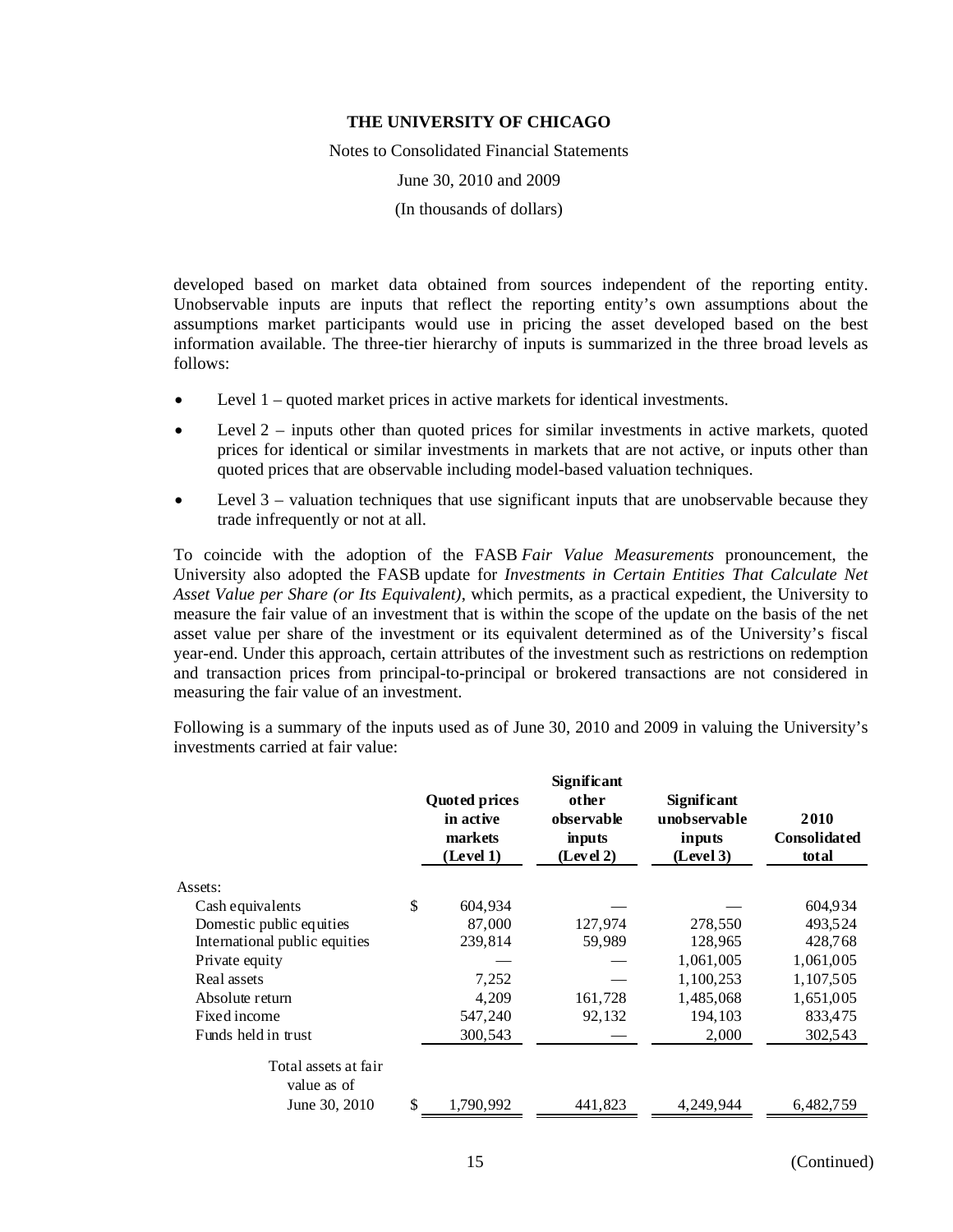Notes to Consolidated Financial Statements

June 30, 2010 and 2009

(In thousands of dollars)

|                                     |     | <b>Quoted prices</b><br>in active<br>markets<br>(Level 1) | <b>Significant</b><br>other<br>observable<br>inputs<br>(Level 2) | <b>Significant</b><br>unobservable<br>inputs<br>(Level 3) | 2009<br><b>Consolidated</b><br>total |
|-------------------------------------|-----|-----------------------------------------------------------|------------------------------------------------------------------|-----------------------------------------------------------|--------------------------------------|
| Assets:                             |     |                                                           |                                                                  |                                                           |                                      |
| Cash equivalents                    | \$  | 713,592                                                   |                                                                  |                                                           | 713,592                              |
| Domestic public equities            |     | 98,600                                                    | 26,127                                                           | 270,281                                                   | 395,008                              |
| International public equities       |     | 70,055                                                    | 121,302                                                          | 97,472                                                    | 288,829                              |
| Private equity                      |     |                                                           |                                                                  | 918,160                                                   | 918,160                              |
| Real assets                         |     | 6,441                                                     |                                                                  | 950,477                                                   | 956,918                              |
| Absolute return                     |     | 5,235                                                     | 497                                                              | 1,585,124                                                 | 1,590,856                            |
| Fixed income                        |     | 335,940                                                   | 75,838                                                           | 158,434                                                   | 570,212                              |
| Funds held in trust                 |     | 292,283                                                   |                                                                  | 2,000                                                     | 294,283                              |
| Total assets at fair<br>value as of |     |                                                           |                                                                  |                                                           |                                      |
| June 30, 2009                       | \$. | 1,522,146                                                 | 223,764                                                          | 3,981,948                                                 | 5,727,858                            |

Changes to the reported amounts of investments measured at fair value using unobservable inputs (Level 3) for the years ended June 30, 2010 and 2009 are as follows:

|                                          | <b>Equities</b>     | Alternative investments  |                |                    |                       |  |  |  |
|------------------------------------------|---------------------|--------------------------|----------------|--------------------|-----------------------|--|--|--|
|                                          | and<br>fixed income | <b>Private</b><br>equity | Real<br>assets | Absolute<br>return | Consolidated<br>total |  |  |  |
| \$<br>Balance at June 30, 2009           | 526.187             | 918,160                  | 952,477        | 1,585,124          | 3,981,948             |  |  |  |
| Total net realized gains or losses       | 20,811              | 72,652                   | 33,786         | 17,619             | 144,868               |  |  |  |
| Total net unrealized gains or            |                     |                          |                |                    |                       |  |  |  |
| losses                                   | 110.275             | (9,671)                  | (56, 246)      | 257.483            | 301.841               |  |  |  |
| Purchases, issuances, and                |                     |                          |                |                    |                       |  |  |  |
| settlements                              | 2.844               | 137.536                  | 212.752        | 91,062             | 444.194               |  |  |  |
| Proceeds from sales.<br>redemptions, and |                     |                          |                |                    |                       |  |  |  |
| distributions                            | (125)               | (57, 672)                | (41, 326)      | (328, 855)         | (427, 978)            |  |  |  |
| Transfer in (out) of Level III           | (58, 374)           |                          | 810            | (137, 365)         | (194,929)             |  |  |  |
| \$<br>Balance at June 30, 2010           | 601.618             | 1.061.005                | 1, 102, 253    | 1.485.068          | 4.249.944             |  |  |  |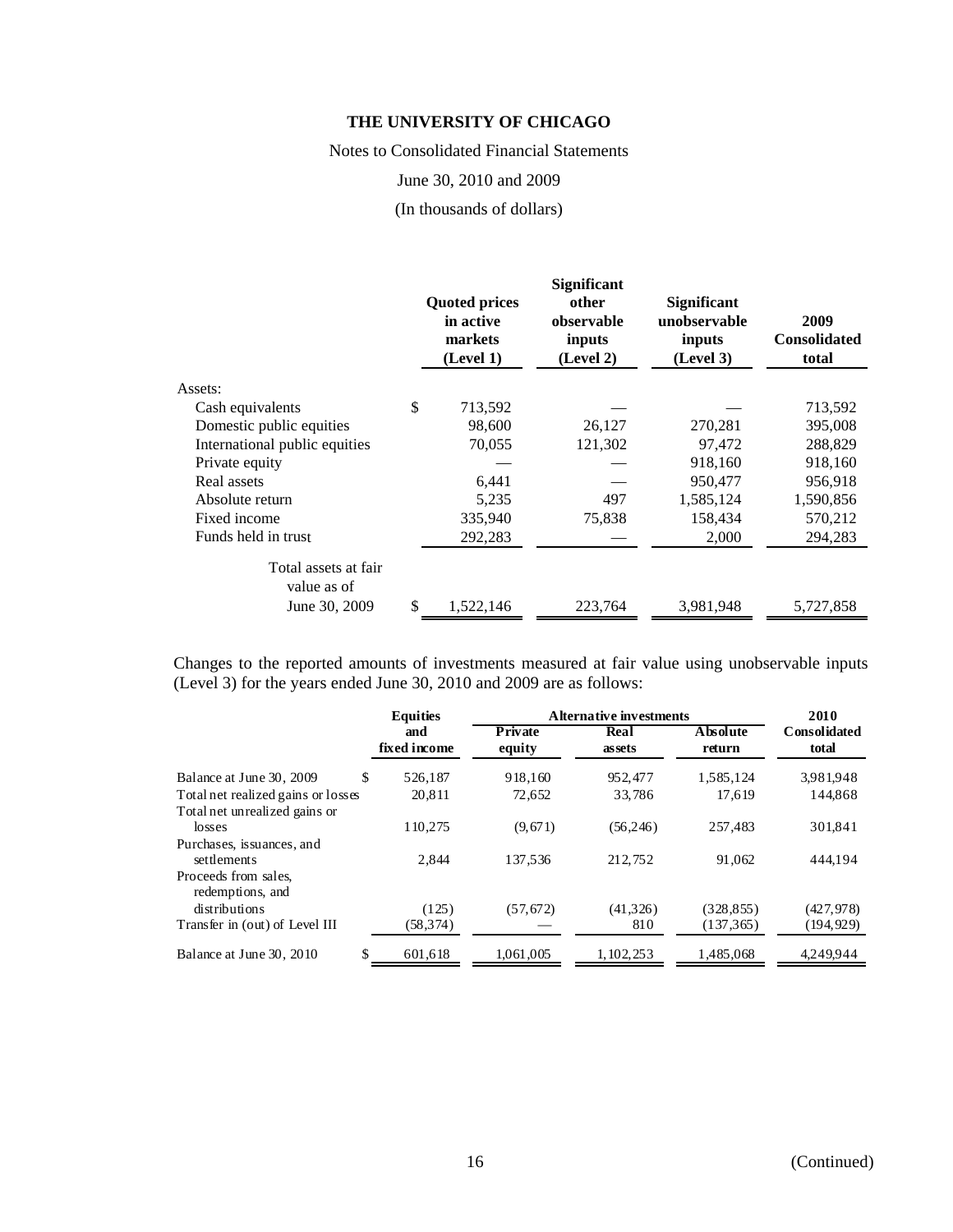Notes to Consolidated Financial Statements

June 30, 2010 and 2009

#### (In thousands of dollars)

|                                          | <b>Equities</b>     |                   | A Iternative investments |                            |                       |  |  |  |
|------------------------------------------|---------------------|-------------------|--------------------------|----------------------------|-----------------------|--|--|--|
|                                          | and<br>fixed income | Private<br>equity | Real<br>assets           | <b>A</b> hsolute<br>return | Consolidated<br>total |  |  |  |
| Balance at June 30, 2008                 | \$.<br>910.493      | 969.448           | 1,077,837                | 2, 181, 631                | 5,139,409             |  |  |  |
| Total net realized gains or losses       | 86,755              | (20, 133)         | (35,946)                 | (116, 223)                 | (85, 547)             |  |  |  |
| Total net unrealized gains or<br>losses  | (253, 423)          | (136,571)         | (287, 687)               | (324, 203)                 | (1,001,884)           |  |  |  |
| Purchases, issuances, and<br>settlements | 76.943              | 135.492           | 253.951                  | 373.990                    | 840,376               |  |  |  |
| Proceeds from sales,<br>redemptions, and |                     |                   |                          |                            |                       |  |  |  |
| distributions                            | (294, 581)          | (30,076)          | (55, 678)                | (530, 071)                 | (910, 406)            |  |  |  |
| Balance at June 30, 2009                 | \$<br>526,187       | 918,160           | 952,477                  | 1,585,124                  | 3,981,948             |  |  |  |

A summary of the University's investment returns for the years ended June 30, 2010 and 2009 is presented as follows:

|                                                                                          |    |                   | 2010           |                     |                     |
|------------------------------------------------------------------------------------------|----|-------------------|----------------|---------------------|---------------------|
|                                                                                          |    |                   | <b>Medical</b> |                     | 2009                |
|                                                                                          |    | <b>University</b> | <b>Center</b>  | <b>Consolidated</b> | <b>Consolidated</b> |
| Investment return:<br>Interest and dividends<br>Net realized and<br>unrealized gains and | S  | 53,858            | 13,342         | 67,200              | 41,370              |
| (losses)                                                                                 |    | 631,378           | 47,099         | 678,477             | (1,407,508)         |
| Investment<br>return                                                                     | \$ | 685,236           | 60,441         | 745,677             | (1,366,138)         |

Investment returns are reported in the accompanying consolidated statements of activities as endowment payout, earning on other investments and investment gains (losses).

The University is obligated under certain limited partnership investment fund agreements to advance additional funding periodically up to specified levels. At June 30, 2010, the University had unfunded commitments of \$1,136,860, which are likely to be called through 2015. Details of these commitments are as follows:

|                 |   | <b>Unfunded</b><br>commitments |
|-----------------|---|--------------------------------|
| Public equity   | S | 12,353                         |
| Private equity  |   | 389,491                        |
| Real assets     |   | 610,488                        |
| Absolute return |   | 124,528                        |
| Total           |   | 1,136,860                      |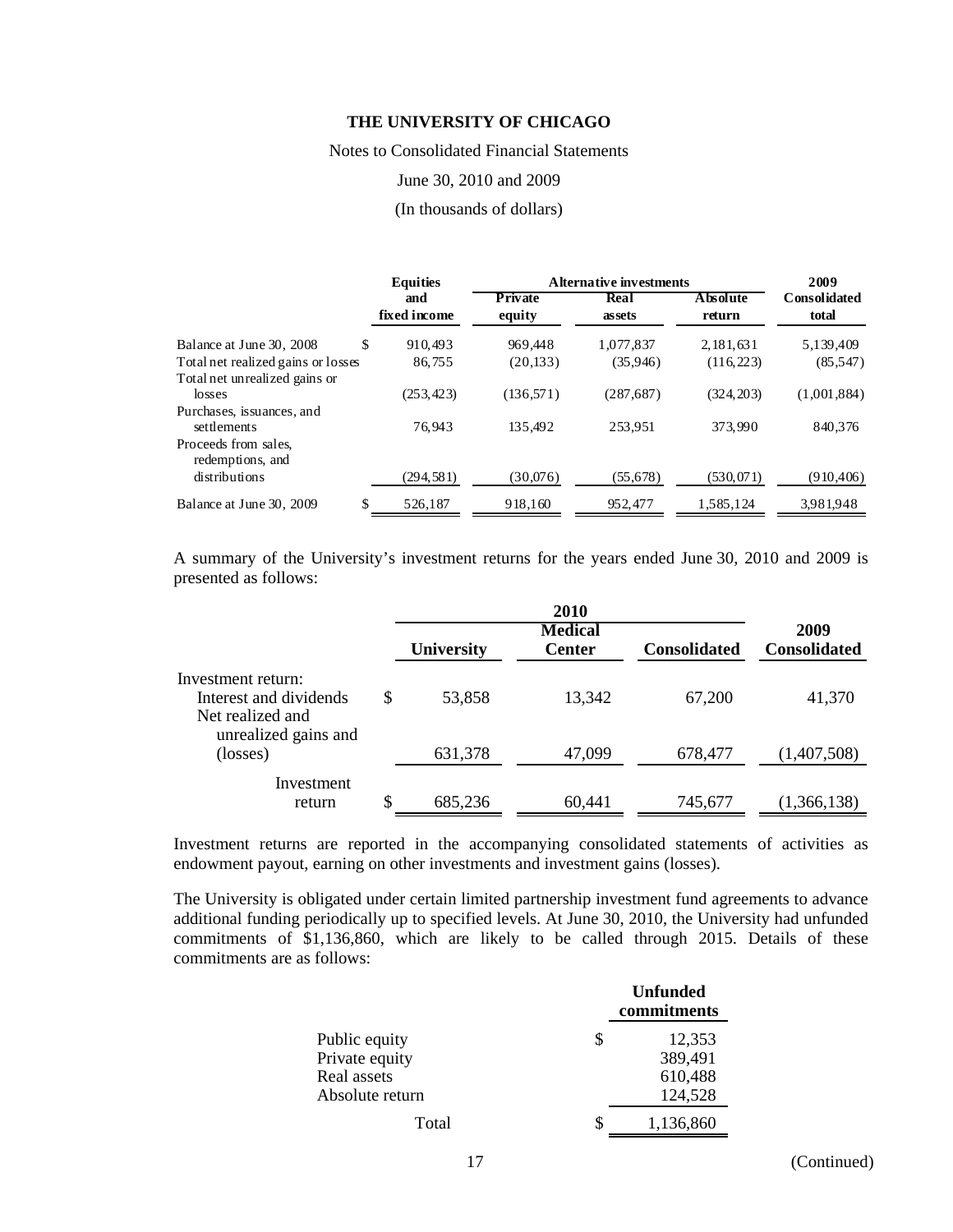Notes to Consolidated Financial Statements

June 30, 2010 and 2009

(In thousands of dollars)

The University has made investments in various long-lived partnerships and, in other cases, has entered into contractual agreements that may limit its ability to initiate redemptions due to notice periods, lock-ups, and gates. Details on typical redemption terms by asset class and type of investment are provided as follows:

|                                                 | <b>Remaining Life</b> | <b>Redemption Terms</b> | Redemption<br><b>Restrictions</b><br>and terms | Redemption<br><b>Restrictions in Place</b><br>at June 30, 2010 |
|-------------------------------------------------|-----------------------|-------------------------|------------------------------------------------|----------------------------------------------------------------|
| Cash                                            | N/A                   | Daily                   | None                                           | None                                                           |
|                                                 |                       |                         |                                                |                                                                |
| <b>Equity investments:</b><br>Separate accounts | N/A                   | Daily                   | None                                           | None                                                           |
| Commingled funds                                | N/A                   | Daily to monthly with   | None                                           | None                                                           |
|                                                 |                       | notice peroids of       |                                                |                                                                |
|                                                 |                       | 1 to 14 days            |                                                |                                                                |
| Partnerships                                    | N/A                   | Quarter to annually     | Lock-up provisions                             | None                                                           |
|                                                 |                       | with notice peroids     | ranging from 0 to                              |                                                                |
|                                                 |                       | of 30 to 180 days       | 5 years, some                                  |                                                                |
|                                                 |                       |                         | investments have a                             |                                                                |
|                                                 |                       |                         | portion of capital in                          |                                                                |
|                                                 |                       |                         | side pockets with no                           |                                                                |
|                                                 |                       |                         | redemptions                                    |                                                                |
|                                                 |                       |                         | permitted                                      |                                                                |
| <b>Private equity</b>                           | 1 to 19 years         | Redemptions             | N/A                                            | N/A                                                            |
|                                                 |                       | not permitted           |                                                |                                                                |
| <b>Real assets</b>                              | 1 to 18 years         | Redemptions             | N/A                                            | N/A                                                            |
|                                                 |                       | not permitted           |                                                |                                                                |
|                                                 |                       |                         |                                                |                                                                |
| Absolute return:<br>Partnerships                | N/A                   | Quarterly to annually   | Lock-up provisions                             | Approximately                                                  |
|                                                 |                       | with varying notice     | ranging from 0 to 5                            | \$35 million of                                                |
|                                                 |                       | periods                 | investments have a                             | investments                                                    |
|                                                 |                       |                         |                                                |                                                                |
|                                                 |                       |                         | portion of capital in<br>side pockets with no  | are in gated or<br>liquidating                                 |
|                                                 |                       |                         | redemptions                                    | funds                                                          |
|                                                 |                       |                         | permitted                                      |                                                                |
| Drawdown partnerships                           | 1 to 9 years          | Redemptions             | N/A                                            | N/A                                                            |
|                                                 |                       | not permitted           |                                                |                                                                |
|                                                 |                       |                         |                                                |                                                                |
| <b>Fixed income:</b>                            |                       |                         |                                                |                                                                |
| Separate accounts                               | N/A                   | Daily                   | None                                           | None                                                           |
| Commingled funds                                | N/A                   | Daily                   | None                                           | None                                                           |
| Partnerships                                    | N/A                   | Quarterly with notice   | Only one-third capital                         | None                                                           |
|                                                 |                       | periods of 90 days      | available in any                               |                                                                |
|                                                 |                       |                         | 12-month period                                |                                                                |
| <b>Funds held in trust</b>                      | N/A                   | Daily                   | None                                           | None                                                           |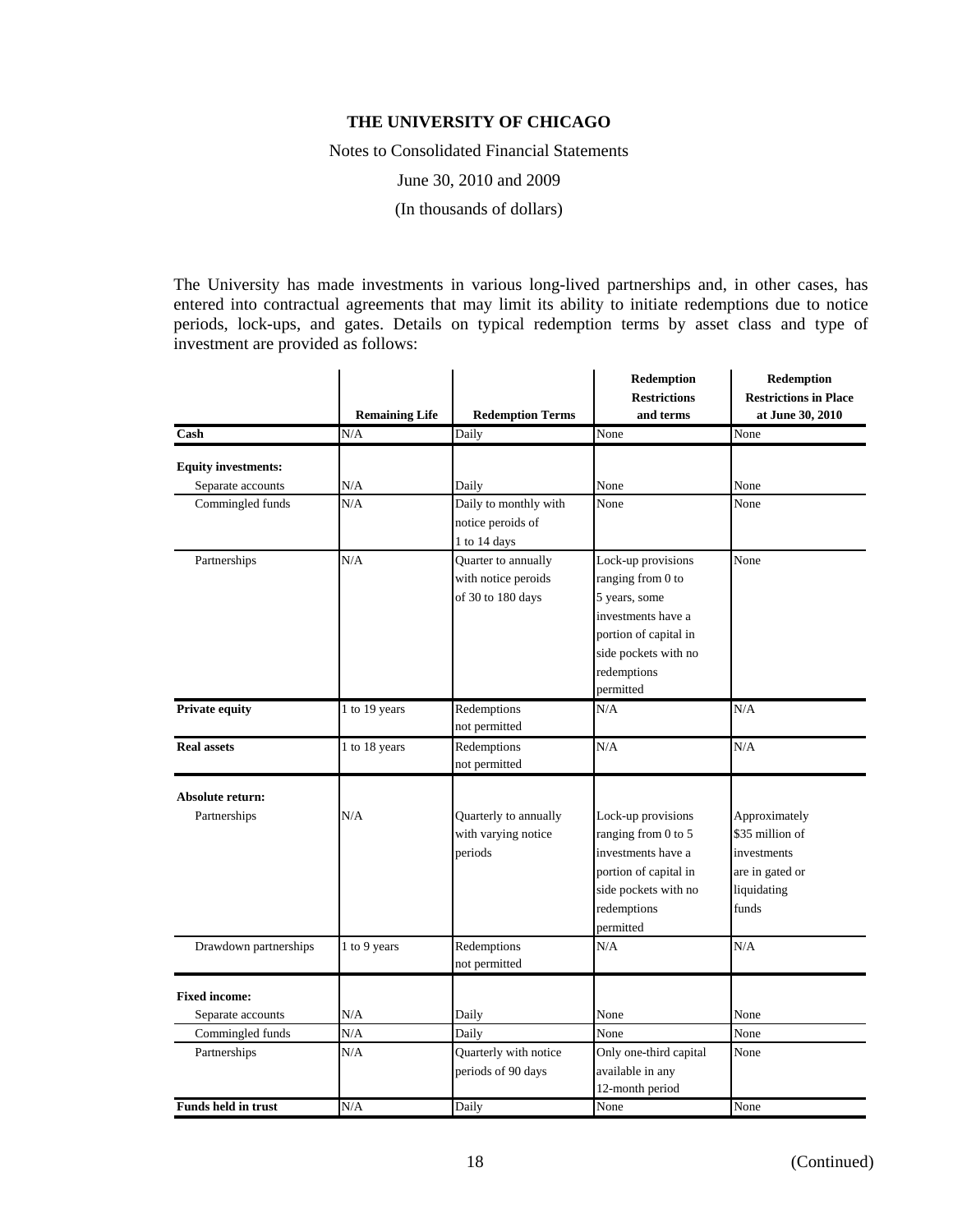Notes to Consolidated Financial Statements June 30, 2010 and 2009 (In thousands of dollars)

### **(4) Endowments**

The University of Chicago endowment consists of approximately 2,900 individual funds established for a variety of purposes. The endowment includes both donor-restricted "true" endowment funds and funds designated by the Board of Trustees to function as endowments commonly referred to as "funds functioning as endowment." Net assets associated with endowment funds, including funds functioning as endowment, are classified and reported based on the existence or absence of donor-imposed restrictions.

#### *(a) University Endowment*

Changes in the fair value of the University endowment investments and net assets by type of fund were as follows for the fiscal year ended June 30, 2010:

|                                | 2010 |                     |                                  |                                  |              |
|--------------------------------|------|---------------------|----------------------------------|----------------------------------|--------------|
|                                |      | <b>Unrestricted</b> | <b>Temporarily</b><br>restricted | <b>Permanently</b><br>restricted | <b>Total</b> |
| Investment return:             |      |                     |                                  |                                  |              |
| Endowment yield (interest      |      |                     |                                  |                                  |              |
| and dividends)                 | \$   | 16,214              | 35,168                           | 652                              | 52,034       |
| Net appreciation (realized and |      |                     |                                  |                                  |              |
| unrealized) on investments     |      | 188,361             | 434,722                          | 9,397                            | 632,480      |
| Total investment return        |      | 204,575             | 469,890                          | 10,049                           | 684,514      |
| Endowment payout               |      | (123, 114)          | (188, 614)                       | (3, 861)                         | (315,589)    |
| Net investment return          |      | 81,461              | 281,276                          | 6,188                            | 368,925      |
| Other changes in endowment     |      |                     |                                  |                                  |              |
| investments:                   |      |                     |                                  |                                  |              |
| Gifts and pledge payments      |      |                     |                                  |                                  |              |
| received in cash               |      |                     | 253                              | 81,469                           | 81,722       |
| Transfers to create funds      |      |                     |                                  |                                  |              |
| functioning as endowment       |      | 44,949              |                                  |                                  | 44,949       |
| Withdrawal of working          |      |                     |                                  |                                  |              |
| capital funds                  |      | (100,000)           |                                  |                                  | (100,000)    |
| Other changes                  |      | (13,968)            | (28, 463)                        | 15,918                           | (26, 513)    |
| Total other changes            |      |                     |                                  |                                  |              |
| in endowment                   |      |                     |                                  |                                  |              |
| investments                    |      | (69, 019)           | (28,210)                         | 97,387                           | 158          |
| Net change in                  |      |                     |                                  |                                  |              |
| endowment                      |      |                     |                                  |                                  |              |
| investments                    |      | 12,442              | 253,066                          | 103,575                          | 369,083      |
| Endowment investments at:      |      |                     |                                  |                                  |              |
| Beginning of year              |      | 1,557,945           | 1,891,030                        | 1,086,659                        | 4,535,634    |
| End of year                    | \$   | 1,570,387           | 2,144,096                        | 1,190,234                        | 4,904,717    |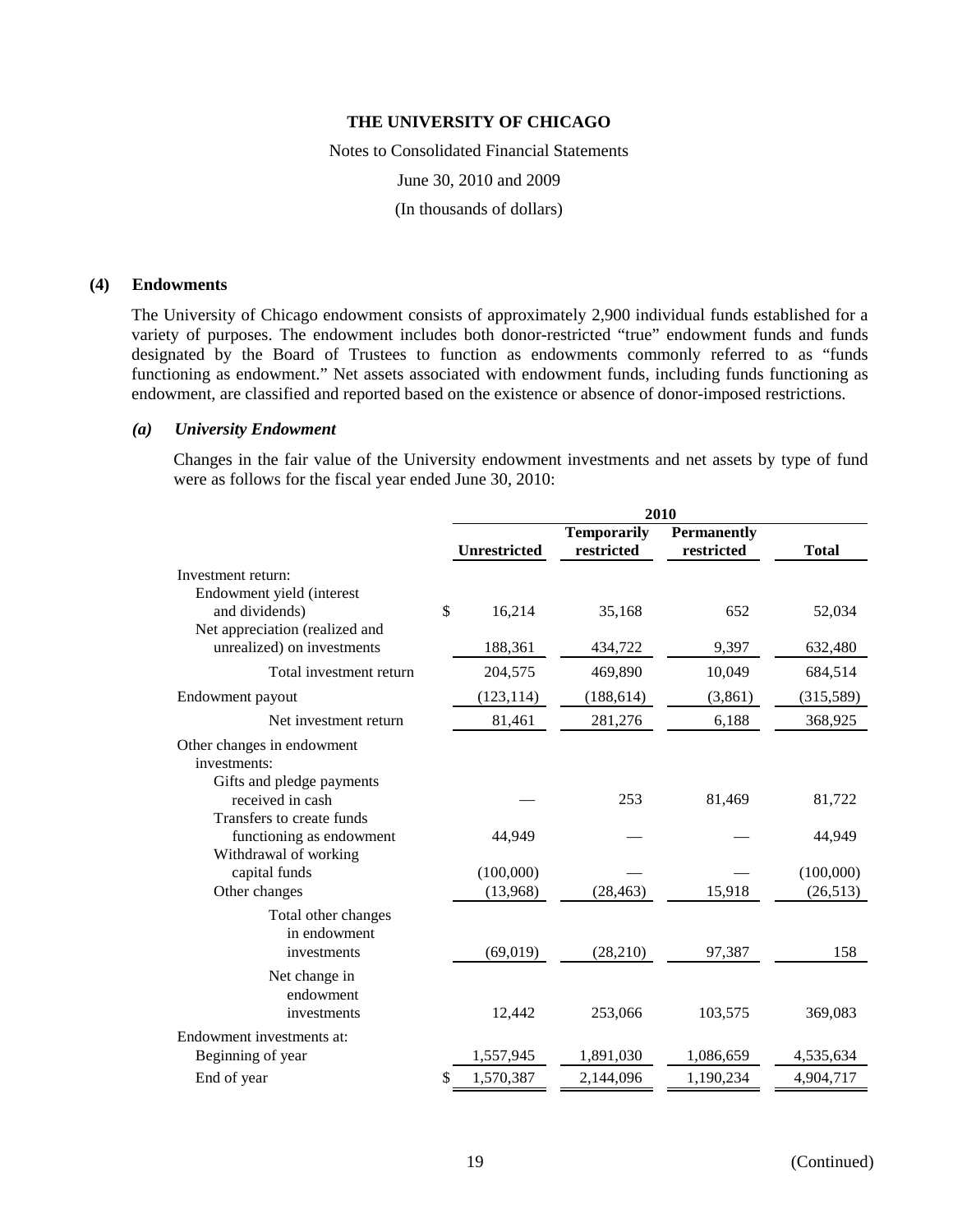Notes to Consolidated Financial Statements

June 30, 2010 and 2009

(In thousands of dollars)

|                                                                                                                   | <b>Unrestricted</b> | <b>Temporarily</b><br>restricted | Permanently<br>restricted | <b>Total</b> | 2009      |
|-------------------------------------------------------------------------------------------------------------------|---------------------|----------------------------------|---------------------------|--------------|-----------|
| Net assets by type of fund:<br>Donor-restricted "true"<br>endowment<br>Board-designated "funds"<br>functioning as | \$<br>(25, 384)     | 2,144,096                        | 1, 190, 234               | 3,308,946    | 2,940,166 |
| endowment"                                                                                                        | 1,595,771           |                                  |                           | 1,595,771    | 1,595,468 |
| Total – as above $\delta$                                                                                         | 1,570,387           | 2,144,096                        | 1, 190, 234               | 4,904,717    | 4,535,634 |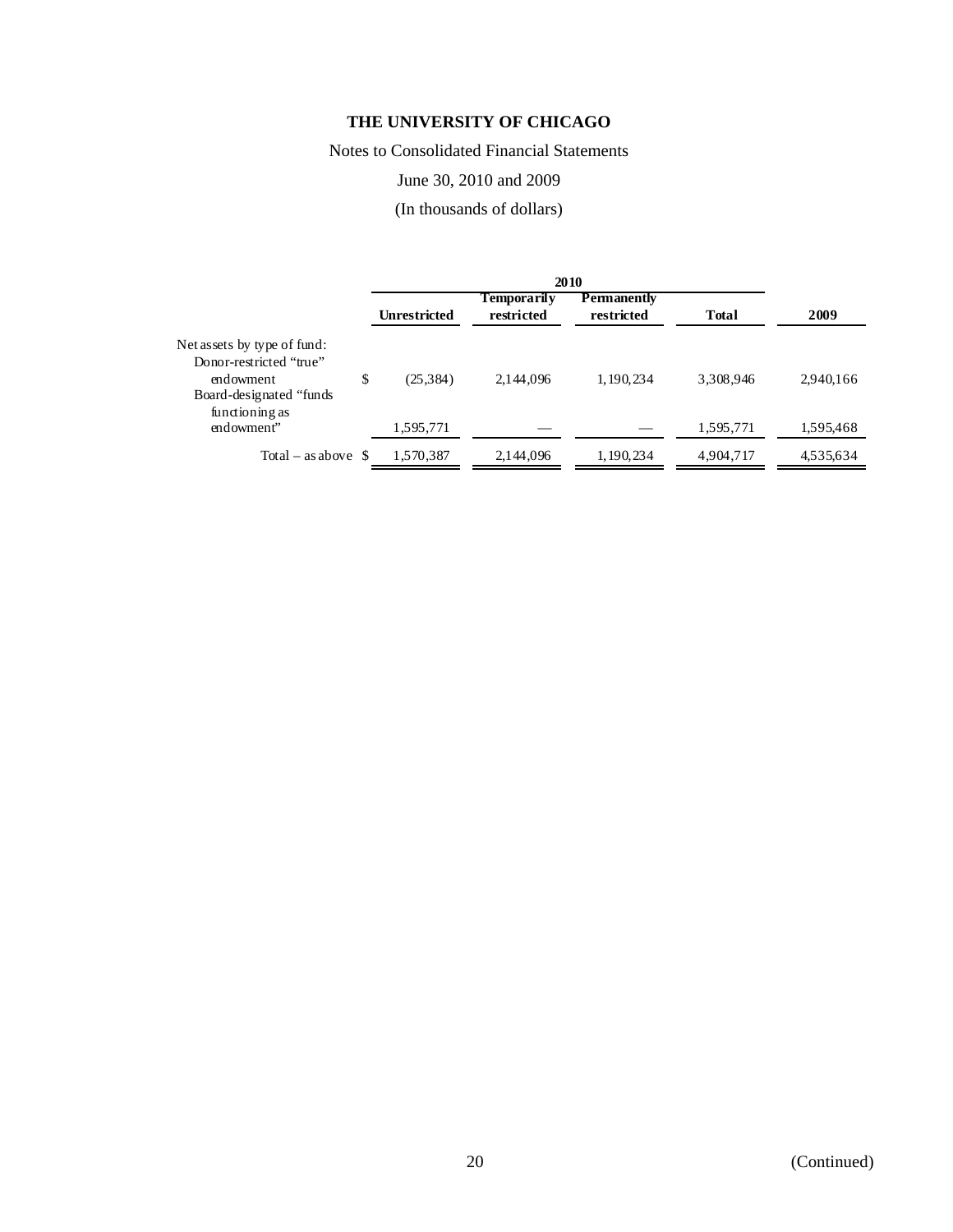Notes to Consolidated Financial Statements

June 30, 2010 and 2009

(In thousands of dollars)

Changes in the fair value of the University endowment investments and net assets by type of fund were as follows for the fiscal year ended June 30, 2009:

|                                                                                                        | 2009 |                     |                                  |                                  |              |
|--------------------------------------------------------------------------------------------------------|------|---------------------|----------------------------------|----------------------------------|--------------|
|                                                                                                        |      | <b>Unrestricted</b> | <b>Temporarily</b><br>restricted | <b>Permanently</b><br>restricted | <b>Total</b> |
| Investment return:                                                                                     |      |                     |                                  |                                  |              |
| Endowment yield (interest                                                                              |      |                     |                                  |                                  |              |
| and dividends)                                                                                         | \$   | 35,713              | 63                               | 371                              | 36,147       |
| Net depreciation (realized and                                                                         |      |                     |                                  |                                  |              |
| unrealized) on investments                                                                             |      | (1,241,508)         | (422)                            | (10, 480)                        | (1,252,410)  |
| Total investment return                                                                                |      | (1,205,795)         | (359)                            | (10, 109)                        | (1,216,263)  |
| Endowment payout                                                                                       |      | (289, 160)          | (63)                             | (2,856)                          | (292,079)    |
| Net investment return                                                                                  |      | (1,494,955)         | (422)                            | (12,965)                         | (1,508,342)  |
| Other changes in endowment<br>investments:                                                             |      |                     |                                  |                                  |              |
| Gifts and pledge payments<br>received in cash<br>Transfers to create funds<br>functioning as endowment |      |                     | 233                              | 53,669                           | 53,902       |
| and other changes                                                                                      |      | 54,159              | (862)                            | 3,016                            | 56,313       |
| Total other changes<br>in endowment<br>investments                                                     |      | 54,159              | (629)                            | 56,685                           | 110,215      |
| Net change in<br>endowment                                                                             |      |                     |                                  |                                  |              |
| investments                                                                                            |      | (1,440,796)         | (1,051)                          | 43,720                           | (1,398,127)  |
| Endowment net asset reclassification                                                                   |      | (1,862,059)         | 1,862,059                        |                                  |              |
| Endowment investments at:                                                                              |      |                     |                                  |                                  |              |
| Beginning of year                                                                                      |      | 4,860,800           | 30,022                           | 1,042,939                        | 5,933,761    |
| End of year                                                                                            | \$   | 1,557,945           | 1,891,030                        | 1,086,659                        | 4,535,634    |

|                                                                                                                   | <b>Unrestricted</b> | Temporarily<br>restricted | <b>Permanently</b><br>restricted | <b>Total</b> | 2008      |
|-------------------------------------------------------------------------------------------------------------------|---------------------|---------------------------|----------------------------------|--------------|-----------|
| Net assets by type of fund:<br>Donor-restricted "true"<br>endowment<br>Board-designated "funds"<br>functioning as | \$<br>(37,523)      | 1,891,030                 | 1,086,659                        | 2,940,166    | 4,349,766 |
| endowment"                                                                                                        | 1,595,468           |                           |                                  | 1,595,468    | 1,583,995 |
| Total – as above $\delta$                                                                                         | 1,557,945           | 1,891,030                 | 1,086,659                        | 4,535,634    | 5,933,761 |

21 (Continued)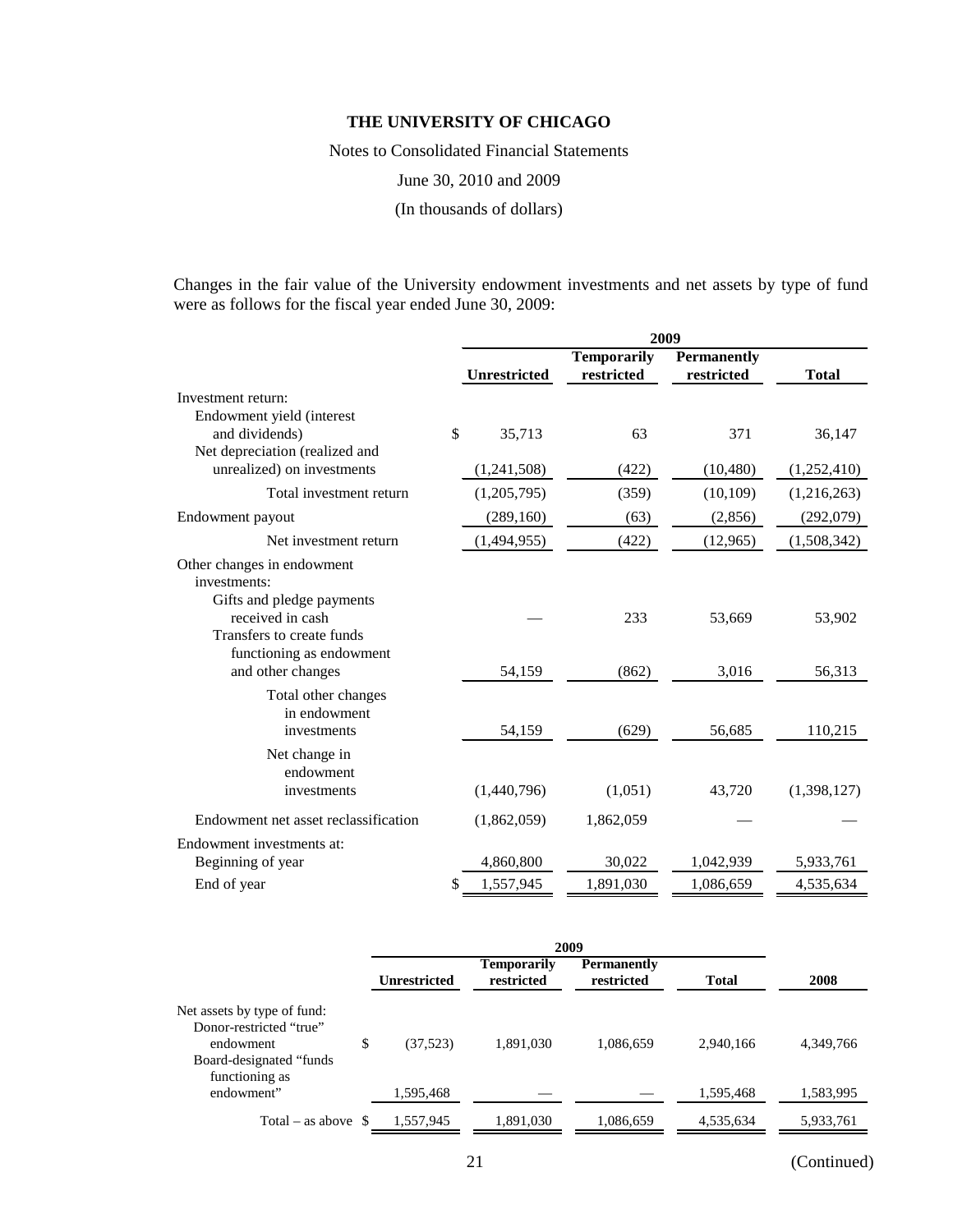Notes to Consolidated Financial Statements

June 30, 2010 and 2009

(In thousands of dollars)

# *(b) Medical Center Endowment*

Changes in the fair value of the Medical Center endowment investments and net assets by type of fund were as follows for the fiscal year ended June 30, 2010:

|                                                                            |    | 2010         |                                  |                                  |              |  |
|----------------------------------------------------------------------------|----|--------------|----------------------------------|----------------------------------|--------------|--|
|                                                                            |    | Unrestricted | <b>Temporarily</b><br>restricted | <b>Permanently</b><br>restricted | <b>Total</b> |  |
| Investment return:                                                         |    |              |                                  |                                  |              |  |
| Endowment yield (interest<br>and dividends)<br>Net appreciation            | \$ | 10,761       | 2,581                            |                                  | 13,342       |  |
| (realized and unrealized) on<br>investments                                |    | 71,477       | 7,376                            |                                  | 78,853       |  |
| Total investment return                                                    |    | 82,238       | 9,957                            |                                  | 92,195       |  |
| Endowment payout                                                           |    | (30, 976)    | (3,461)                          |                                  | (34, 437)    |  |
| Net investment return                                                      |    | 51,262       | 6,496                            |                                  | 57,758       |  |
| Other changes in endowment<br>investments:                                 |    |              |                                  |                                  |              |  |
| Gifts and pledge payments<br>received in cash<br>Transfers to create funds |    |              |                                  | 21                               | 21           |  |
| functioning as endowment                                                   |    | 117,000      |                                  |                                  | 117,000      |  |
| Other changes                                                              |    | (27)         | 6                                | (6)                              | (27)         |  |
| Total other changes in<br>endowment<br>investments                         |    | 116,973      | 6                                | 15                               | 116,994      |  |
| Net change in<br>endowment<br>investments                                  |    | 168,235      | 6,502                            | 15                               | 174,752      |  |
| Endowment investments at:                                                  |    |              |                                  |                                  |              |  |
| Beginning of year                                                          |    | 527,831      | 52,342                           | 6,046                            | 586,219      |  |
| End of year                                                                | S  | 696,066      | 58,844                           | 6,061                            | 760,971      |  |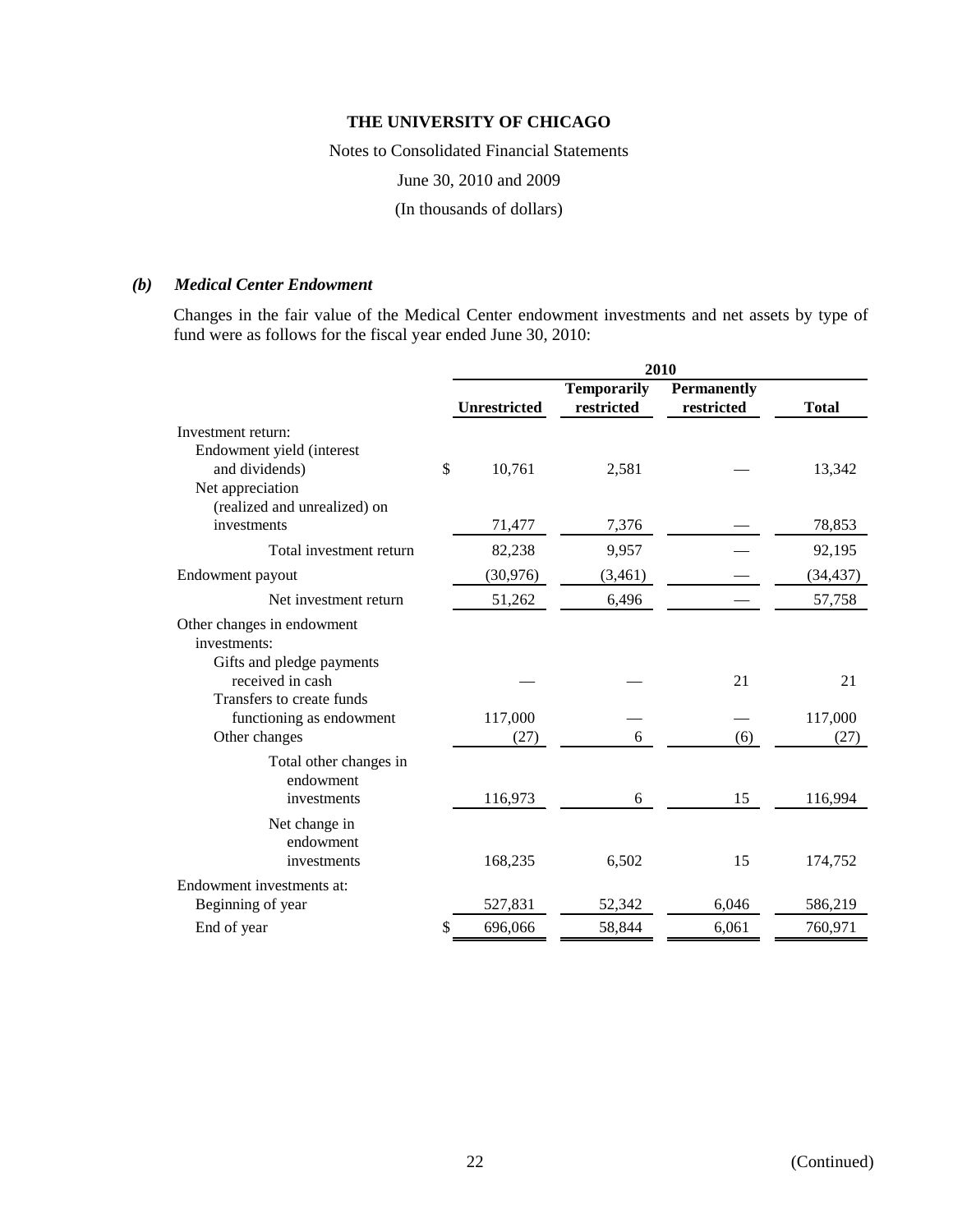Notes to Consolidated Financial Statements

## June 30, 2010 and 2009

(In thousands of dollars)

|                                                                                                                   |    | <b>Unrestricted</b> | <b>Temporarily</b><br>restricted | <b>Permanently</b><br>restricted | <b>Total</b> | 2009    |
|-------------------------------------------------------------------------------------------------------------------|----|---------------------|----------------------------------|----------------------------------|--------------|---------|
| Net assets by type of fund:<br>Donor-restricted "true"<br>endowment<br>Board-designated "funds"<br>functioning as | \$ | (5)                 | 58,844                           | 6,061                            | 64,900       | 58,336  |
| endowment"                                                                                                        |    | 696.071             |                                  |                                  | 696,071      | 527,883 |
| Total – as above $\delta$                                                                                         |    | 696,066             | 58,844                           | 6,061                            | 760,971      | 586,219 |

Included in board-designated "funds functioning as endowment" are \$298,456 of net assets that are separately invested by the Medical Center.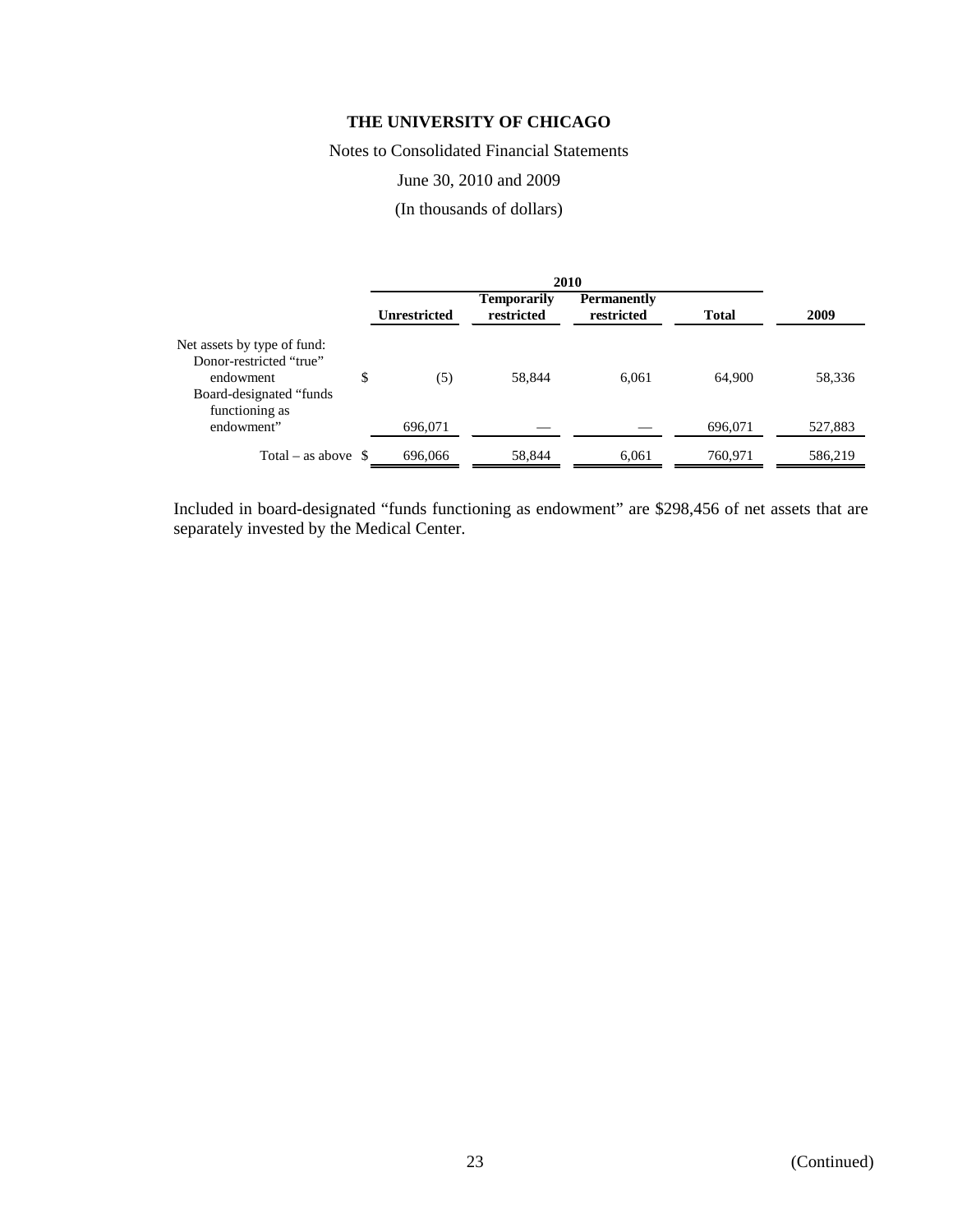Notes to Consolidated Financial Statements

June 30, 2010 and 2009

(In thousands of dollars)

Changes in the fair value of the Medical Center endowment investments and net assets by type of fund were as follows for the fiscal year ended June 30, 2009:

|                                                                           | 2009 |              |                                  |                                  |              |
|---------------------------------------------------------------------------|------|--------------|----------------------------------|----------------------------------|--------------|
|                                                                           |      | Unrestricted | <b>Temporarily</b><br>restricted | <b>Permanently</b><br>restricted | <b>Total</b> |
| Investment return:                                                        |      |              |                                  |                                  |              |
| Endowment yield (interest                                                 |      |              |                                  |                                  |              |
| and dividends, and rents)                                                 | \$   | 9,834        |                                  |                                  | 9,834        |
| Net appreciation<br>(realized and unrealized) on                          |      |              |                                  |                                  |              |
| investments                                                               |      | (155, 579)   |                                  |                                  | (155, 579)   |
| Total investment return                                                   |      | (145, 745)   |                                  |                                  | (145, 745)   |
| Endowment payout                                                          |      | (31,991)     |                                  |                                  | (31,991)     |
| Net investment return                                                     |      | (177, 736)   |                                  |                                  | (177, 736)   |
| Other changes in endowment<br>investments:<br>Gifts and pledge payments   |      |              |                                  |                                  |              |
| received in cash<br>Transfers to create funds<br>functioning as endowment |      |              |                                  | 83                               | 83           |
| and other changes                                                         |      | (61)         |                                  | 61                               |              |
| Total other changes in<br>endowment<br>investments                        |      | (61)         |                                  | 144                              | 83           |
| Net change in<br>endowment<br>investments                                 |      | (177, 797)   |                                  | 144                              | (177, 653)   |
|                                                                           |      |              |                                  |                                  |              |
| Endowment net asset reclassification                                      |      | (52, 342)    | 52,342                           |                                  |              |
| Endowment investments at:                                                 |      |              |                                  |                                  |              |
| Beginning of year                                                         |      | 757,970      |                                  | 5,902                            | 763,872      |
| End of year                                                               | S    | 527,831      | 52,342                           | 6,046                            | 586,219      |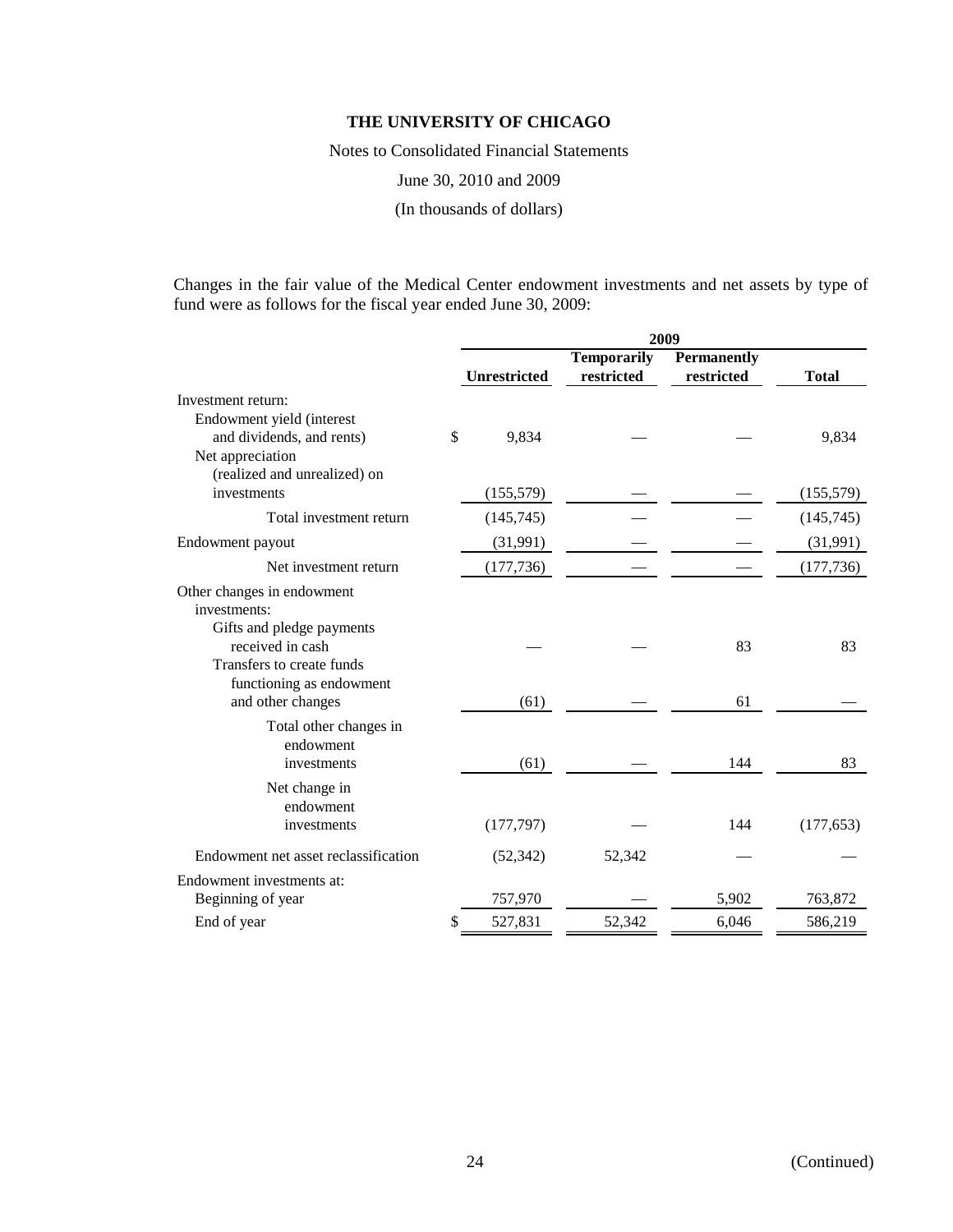Notes to Consolidated Financial Statements

#### June 30, 2010 and 2009

(In thousands of dollars)

|                                                                                                                    |    | <b>Unrestricted</b> | <b>Temporarily</b><br>restricted | <b>Permanently</b><br>restricted | <b>Total</b> | 2008    |  |
|--------------------------------------------------------------------------------------------------------------------|----|---------------------|----------------------------------|----------------------------------|--------------|---------|--|
| Net assets by type of fund:<br>Donor-restricted "true"<br>endowments<br>Board-designated "funds"<br>functioning as | \$ | (52)                | 52,342                           | 6.046                            | 58,336       | 78,029  |  |
| endowment"                                                                                                         |    | 527,883             |                                  |                                  | 527.883      | 685,843 |  |
| Total – as above $\$$                                                                                              |    | 527,831             | 52,342                           | 6,046                            | 586,219      | 763,872 |  |

Included in board-designated "funds functioning as endowment" are \$164,808 of net assets that are separately invested by the Medical Center.

### *(c) Interpretation of Relevant Law*

Effective June 30, 2009, Illinois passed the "Uniform Prudent Management of Institutional Funds Act" (UPMIFA). Although UPMIFA does not preclude the University from spending below the original gift value of donor-restricted "true" endowment funds, for accounting and reporting purposes, the University and Medical Center classifies as permanently restricted net assets the historical value of donor-restricted "true" endowment funds, which includes (a) the original value of gifts donated to the permanent endowment, (b) the original value of subsequent gifts to the permanent endowment, and (c) changes to the permanent endowment made in accordance with the direction of the applicable donor gift instrument. The remaining portion of the donor-restricted "true" endowment fund that is not classified in permanently restricted net assets is classified as temporarily restricted net assets until those amounts are appropriated for expenditure in a manner consistent with the standard of prudence prescribed by UPMIFA.

#### *(d) Endowment Net Asset Reclassification for Appreciation of "True" Endowment Funds*

In fiscal 2009, the University adopted the FASB Staff Position related to *Endowments of Not-for-Profit Organizations; Net Asset Classification of Funds Subject to an Enacted Version of the Uniform Prudent Management of Institutional Funds Act*, *and Enhanced Disclosures for All Endowment Funds*. This pronouncement provides guidance on the net asset classification of donor-restricted "true" endowment funds and also provides for enhanced endowment-related disclosures.

The financial statement effect for the adoption of FSP 117-1 is the reclassification of appreciated value of donor-restricted "true" endowment funds in excess of the fund's historical value from unrestricted to temporarily restricted net assets.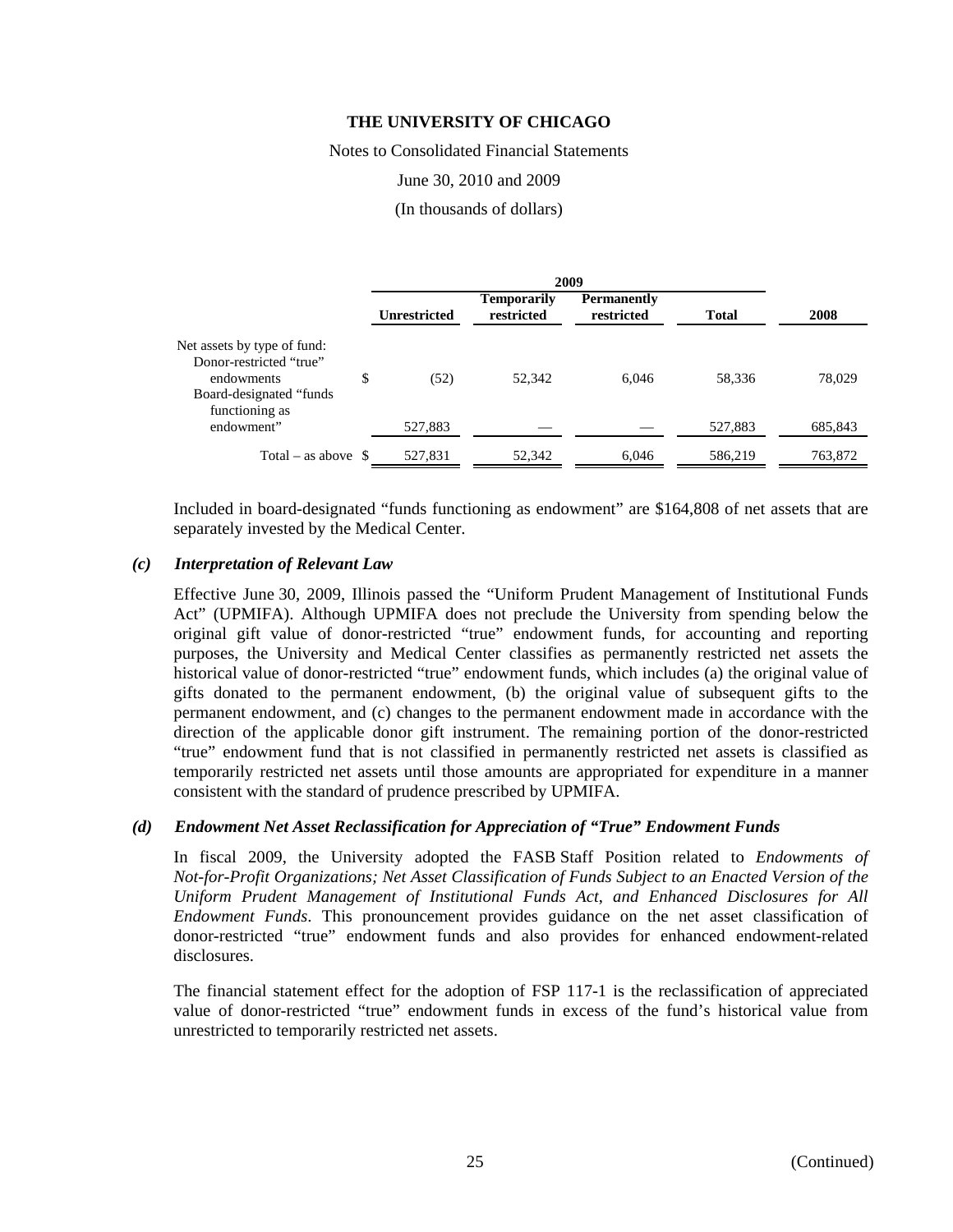Notes to Consolidated Financial Statements June 30, 2010 and 2009 (In thousands of dollars)

#### *(e) Endowment Payout*

The University utilizes the total return concept in allocating endowment income. In accordance with the University's return objective, between 4.5% and 5.5% of a 12-quarter moving average of the fair value of endowment investments lagged by one year, is available each year for expenditure in the form of endowment payout. The payout percentage, which is set each year by the Board of Trustees with the objective of a 5.0% average payout over time, was 5.25% and 5.00% for the fiscal years ended June 30, 2010 and 2009, respectively. Periodically, the University Board of Trustees will adjust the endowment payout to fund specifically approved strategic initiatives.

If endowment income received is not sufficient to support the total return objective, the balance is provided from capital gains. If income received is in excess of the objective, the balance is reinvested in the endowment.

#### *(f) Funds with Deficiencies*

From time to time, the fair value of assets associated with individual donor-restricted "true" endowment funds may fall below the level that the donor or UPMIFA requires to be retained as a fund of perpetual duration. Deficiencies of this nature are reported in unrestricted net assets, which, as of June 30, 2010 and 2009, amounted to \$25,384 and \$5 and \$37,523 and \$52 for the University and Medical Center, respectively.

#### **(5) Notes and Accounts Receivable**

Components of notes and accounts receivable at June 30, 2010 and 2009 are shown as follows:

|                                                             | University    | <b>Medical</b><br><b>Center</b> | <b>Consolidated</b> | 2009<br><b>Consolidated</b> |
|-------------------------------------------------------------|---------------|---------------------------------|---------------------|-----------------------------|
| Patients                                                    | \$<br>74,956  | 156,538                         | 231,494             | 227,792                     |
| Students:                                                   |               |                                 |                     |                             |
| Loans                                                       | 61,651        |                                 | 61,651              | 86,287                      |
| Tuition and fees                                            | 3,164         |                                 | 3,164               | 2,974                       |
| U.S. government                                             | 33,197        |                                 | 33,197              | 29,994                      |
| All other                                                   | 68,420        |                                 | 68,420              | 66,404                      |
| Subtotal                                                    | 241,388       | 156,538                         | 397,926             | 413,451                     |
| Less allowance for doubtful<br>accounts (primarily patient) |               |                                 |                     |                             |
| receivables)                                                | (65, 624)     | (29, 564)                       | (95, 188)           | (93,306)                    |
| Total                                                       | \$<br>175,764 | 126,974                         | 302,738             | 320,145                     |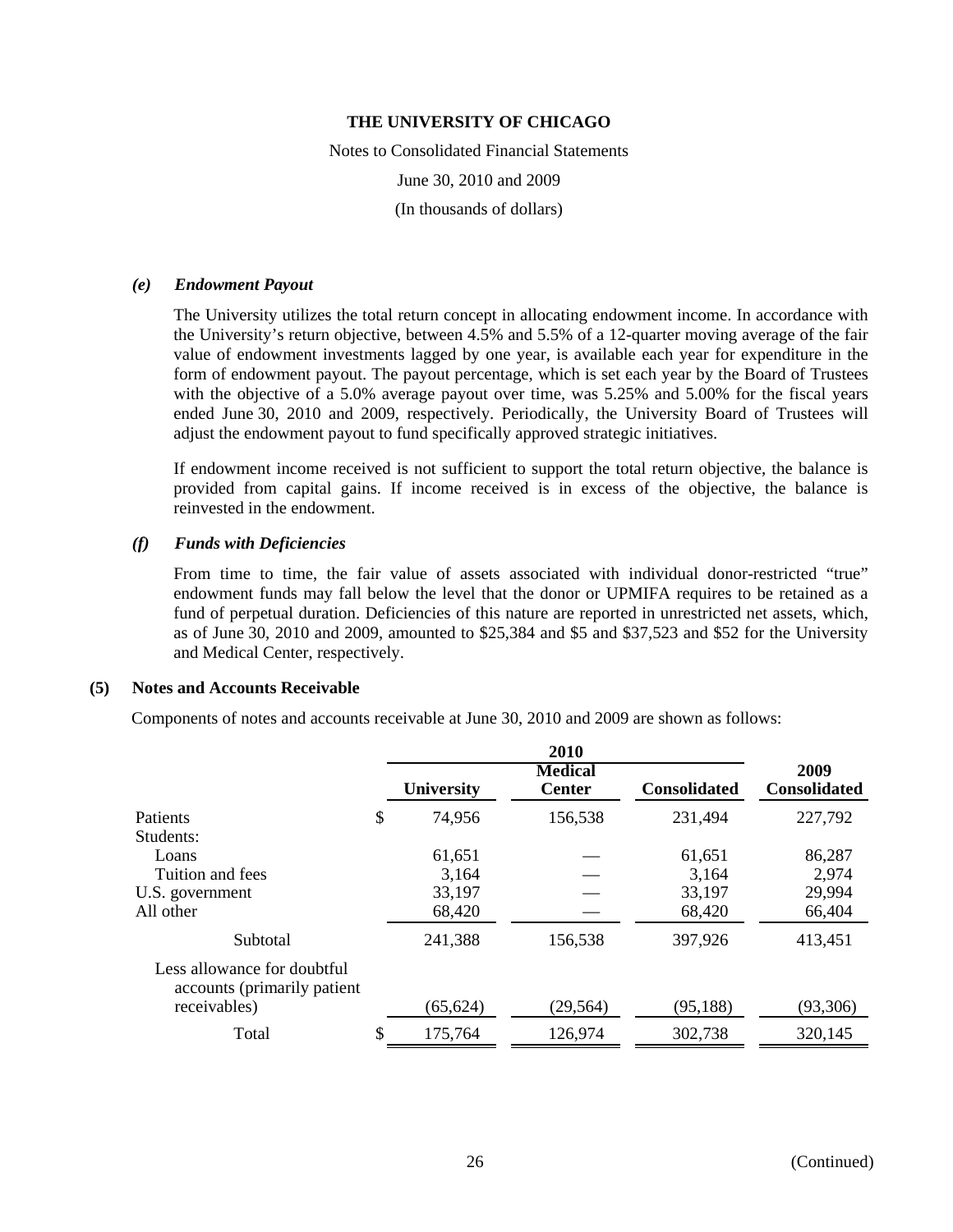Notes to Consolidated Financial Statements

June 30, 2010 and 2009

(In thousands of dollars)

# **(6) Land, Buildings, Equipment, and Books**

Components of land, buildings, equipment, and books at June 30, 2010 and 2009 are shown as follows:

|                          |                 | 2010                            |                     |                      |
|--------------------------|-----------------|---------------------------------|---------------------|----------------------|
|                          | University      | <b>Medical</b><br><b>Center</b> | <b>Consolidated</b> | 2009<br>Consolidated |
| Land                     | \$<br>63,510    | 36,008                          | 99,518              | 99,518               |
| <b>Buildings</b>         | 2,455,233       | 638,151                         | 3,093,384           | 2,401,985            |
| Equipment                | 410,727         | 425,705                         | 836,432             | 778,379              |
| <b>Books</b>             | 253,643         |                                 | 253,643             | 237,928              |
| Construction in progress | 215,519         | 221,108                         | 436,627             | 793,946              |
| Subtotal                 | 3,398,632       | 1,320,972                       | 4,719,604           | 4,311,756            |
| Less accumulated         |                 |                                 |                     |                      |
| depreciation             | (1, 150, 430)   | (614, 505)                      | (1,764,935)         | (1,603,830)          |
| Total                    | \$<br>2,248,202 | 706,467                         | 2,954,669           | 2,707,926            |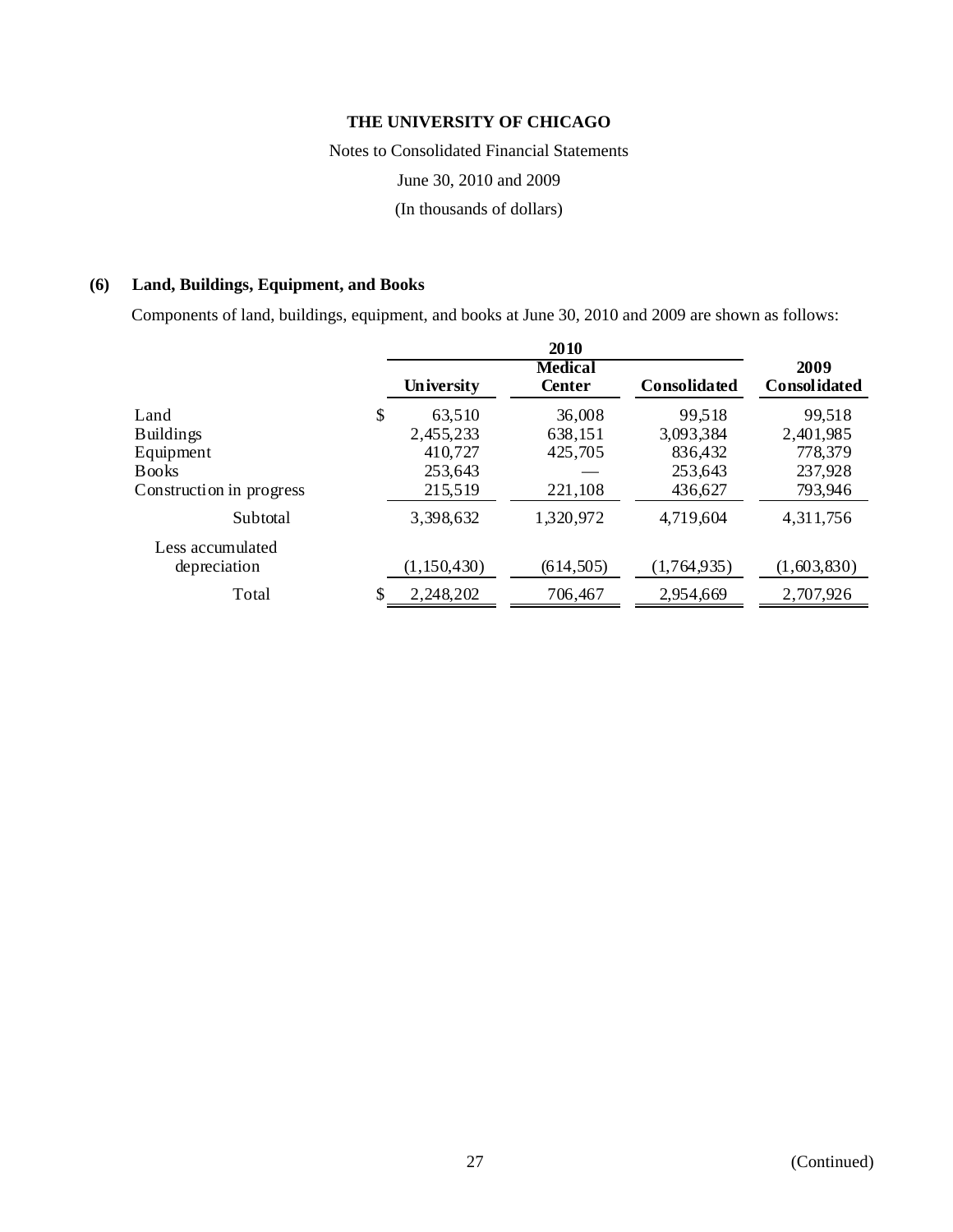Notes to Consolidated Financial Statements

June 30, 2010 and 2009

(In thousands of dollars)

#### **(7) Notes and Bonds Payable**

Notes and bonds payable at June 30, 2010 and 2009 are shown as follows:

|                                                        | <b>Fiscal year</b><br>maturity | Interest rate              | 2010             | 2009      |
|--------------------------------------------------------|--------------------------------|----------------------------|------------------|-----------|
|                                                        |                                |                            |                  |           |
| University:<br>Fixed rate:                             |                                |                            |                  |           |
| Illinois Educational Facilities Authority (IEFA)       |                                |                            |                  |           |
| Series 1993                                            | 2014                           | 6.0%                       | \$<br>1,850      | 2,250     |
| Series 2001A                                           | 2042                           | 5.3                        | 2,860            | 2,860     |
| Series 2003A                                           | 2034                           | $4.0 - 5.3$                | 173,475          | 177,905   |
| Illinois Finance Authority (IFA):                      |                                |                            |                  |           |
| Series 2004A                                           | 2035                           | 5.0                        | 94,600           | 96,490    |
| Series 2004C                                           | 2040                           | 3.8                        | 78,241           | 78,356    |
| Series 2007                                            | 2047                           | 5.0                        | 244,030          | 244,030   |
| Series 2008                                            | 2039                           | 3.2                        | 119,477          | 121,841   |
| Series 2008B                                           | 2039                           | 5.6                        | 500,000          | 500,000   |
| Illinois Health Facilities Authority                   |                                |                            |                  |           |
| $(IHFA)$ – Series 1985                                 | 2021                           | 5.5                        | 61,145           | 61,265    |
| Taxable Bonds - Series 2010                            | 2031                           | 5.3                        | 300,000          |           |
| Unamortized premium                                    |                                |                            | 10,625           | 11,235    |
| Total fixed rate                                       |                                |                            | 1,586,303        | 1,296,232 |
| Variable rate:                                         |                                |                            |                  |           |
| Illinois Student Assistance Commission (ISAC)<br>IEFA: | 2011                           | $0.2 - 0.5$                | 15,639           | 39,997    |
| Pooled financing program                               |                                |                            |                  | 2,268     |
| Series 1998B                                           | 2026                           | 3.4                        | 90,090           | 90,090    |
| Series 2001B-1                                         | 2037                           | 0.5                        | 60,000           | 60,000    |
| Series 2001B-2                                         | 2037                           | 0.5                        | 40,000           | 40,000    |
| Series 2001B-3                                         | 2037                           | 0.5                        | 72,265           | 72,265    |
| Series 2003B                                           | 2034                           | 0.2                        | 45,009           | 46,061    |
| IFA - Series 2004B                                     | 2035                           | 0.2                        | 93,798           | 95,954    |
| Taxable commercial paper (\$200,000 available)         | 2011                           | 0.3                        | 100,000          | 100,000   |
| Bank lines of credit (\$250,000 available)             | 2011                           | 0.4                        | 21,000           | 195,500   |
| Total variable rate                                    |                                |                            | 537,801          | 742,135   |
| <b>Total University</b>                                |                                |                            | 2,124,104        | 2,038,367 |
| <b>Medical Center:</b>                                 |                                |                            |                  |           |
| Fixed rate:                                            |                                |                            |                  |           |
| IHFA:                                                  |                                |                            |                  |           |
| Series 2001                                            | 2024                           | 5.1                        | 29,040           | 30,440    |
| Series 2001                                            | 2032                           | 5.0                        | 28,100           | 28,100    |
| Series 2001                                            | 2037                           | 5.1                        | 24,065           | 24,065    |
| Series 2003                                            | 2015                           | $4.0 - 5.0$                | 33,920           | 39,535    |
| IFA:                                                   |                                |                            |                  |           |
| Series 2009C                                           | 2037                           | $5.3 - 5.5$<br>$3.0 - 5.0$ | 85,000           |           |
| Series 2009A and B<br>Unamortized premium              | 2027                           |                            | 154,830<br>9,049 | 1,376     |
| Total fixed rate                                       |                                |                            | 364,004          | 123,516   |
|                                                        |                                |                            |                  |           |
| Variable rate:                                         |                                |                            |                  |           |
| IEFA pooled financing program                          | 2038                           | 0.4                        | 86,803           | 88,488    |
| IFA:<br>Series 2009A-1 and 2                           |                                |                            |                  | 75,000    |
| Series 2009B-1 and 2                                   |                                |                            |                  | 90,000    |
| Series 2009D-1 and 2                                   | 2044                           | 3.1                        | 70,000           |           |
| Series 2009E-1 and 2                                   | 2044                           | 3.1                        | 70,000           |           |
| Bank line of credit (\$15,000 available)               | 2011                           |                            |                  |           |
| Total variable rate                                    |                                |                            | 226,803          | 253,488   |
| <b>Total Medical Center</b>                            |                                |                            | 590,807          | 377,004   |
| Total notes and bonds payable                          |                                |                            | \$<br>2,714,911  | 2,415,371 |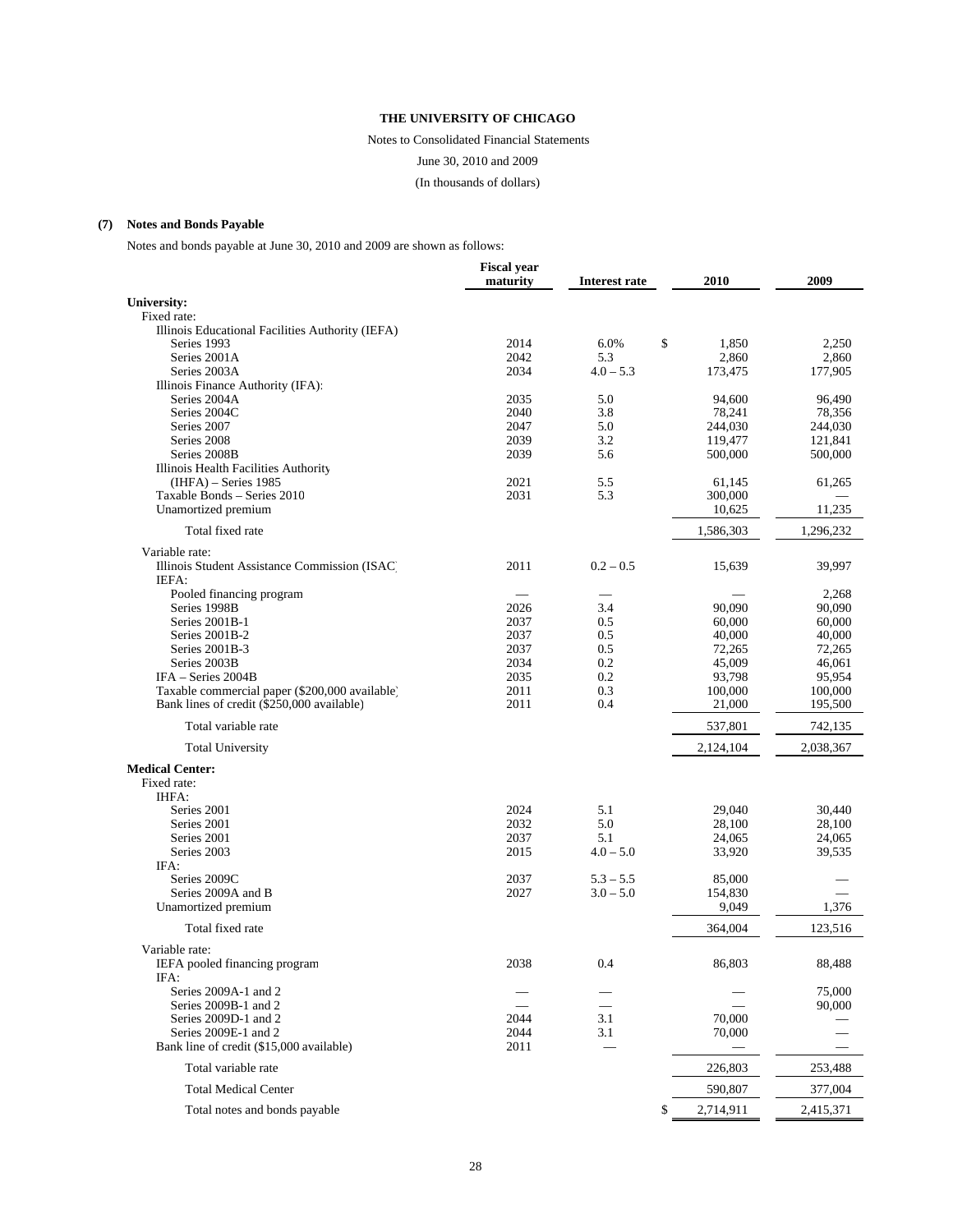Notes to Consolidated Financial Statements June 30, 2010 and 2009 (In thousands of dollars)

#### *(a) Fiscal 2010 Transactions*

During fiscal year 2010, the University issued \$300,000 in taxable fixed rate bonds. Proceeds from the Series 2010 bonds are being used to fund capital expenditures not qualifying for tax-exempt debt financing and provide longer-term financing for capital projects funded in recent years using short-term borrowing facilities.

During fiscal year 2010, the Medical Center issued \$154,830 in fixed rate revenue bonds through the IFA, which were used to convert the IFA Series 2009A-1 and 2 and 2009B-1 and 2 from variable to fixed rate bonds. Also during fiscal year 2010, the Medical Center issued \$85,000 of fixed rate revenue bonds and \$140,000 of variable rate demand bonds, proceeds from which are being used to finance the construction of a new hospital facility.

### *(b) Defeased Debt*

As of June 30, 2010 and 2009, the total principal amount of indebtedness considered to be legally extinguished and, therefore, excluded from the University notes and bonds payable was \$75,115 and \$196,980, respectively.

#### *(c) Interest Rate Swaps*

In order to reduce exposure to adjustable interest rates on variable rate debt, the University and Medical Center have entered into debt-related interest rate swap agreements. These agreements have the effect of fixing the rate of interest for the variable rate debt. The fair value of these swap agreements are the estimated amount that the University and Medical Center would have to pay or receive to terminate the agreements as of the consolidated balance sheet date, taking into account current interest rates and the current creditworthiness of the swap counterparty. At June 30, 2010 and 2009, the fair value of the interest rate swap agreements was an accrued liability of \$33,122 and \$22,069 and \$61,853 and \$32,447 for the University and Medical Center, respectively. Changes in the fair value of the interest rate swap agreements of \$(40,458) and \$(31,695) during fiscal 2010 and 2009, respectively, are included in unrestricted nonoperating other – net in the accompanying consolidated statement of activities. These financial instruments involve counterparty credit exposure. The counterparties for these swap transactions are major financial institutions that meet the University's criteria for financial stability and creditworthiness.

#### *(d) Debt Payments*

Principal payments required for University notes and bonds in each of the five years ending June 30, 2011 through 2015 are approximately \$14,541; \$15,204; \$15,888; \$44,014; and \$33,669, respectively.

Principal payments required in each of the five years ending June 30, 2011 through 2015 for the Medical Center notes and bonds are approximately \$8,825; \$9,340; \$9,810; \$10,315; and \$10,035, respectively.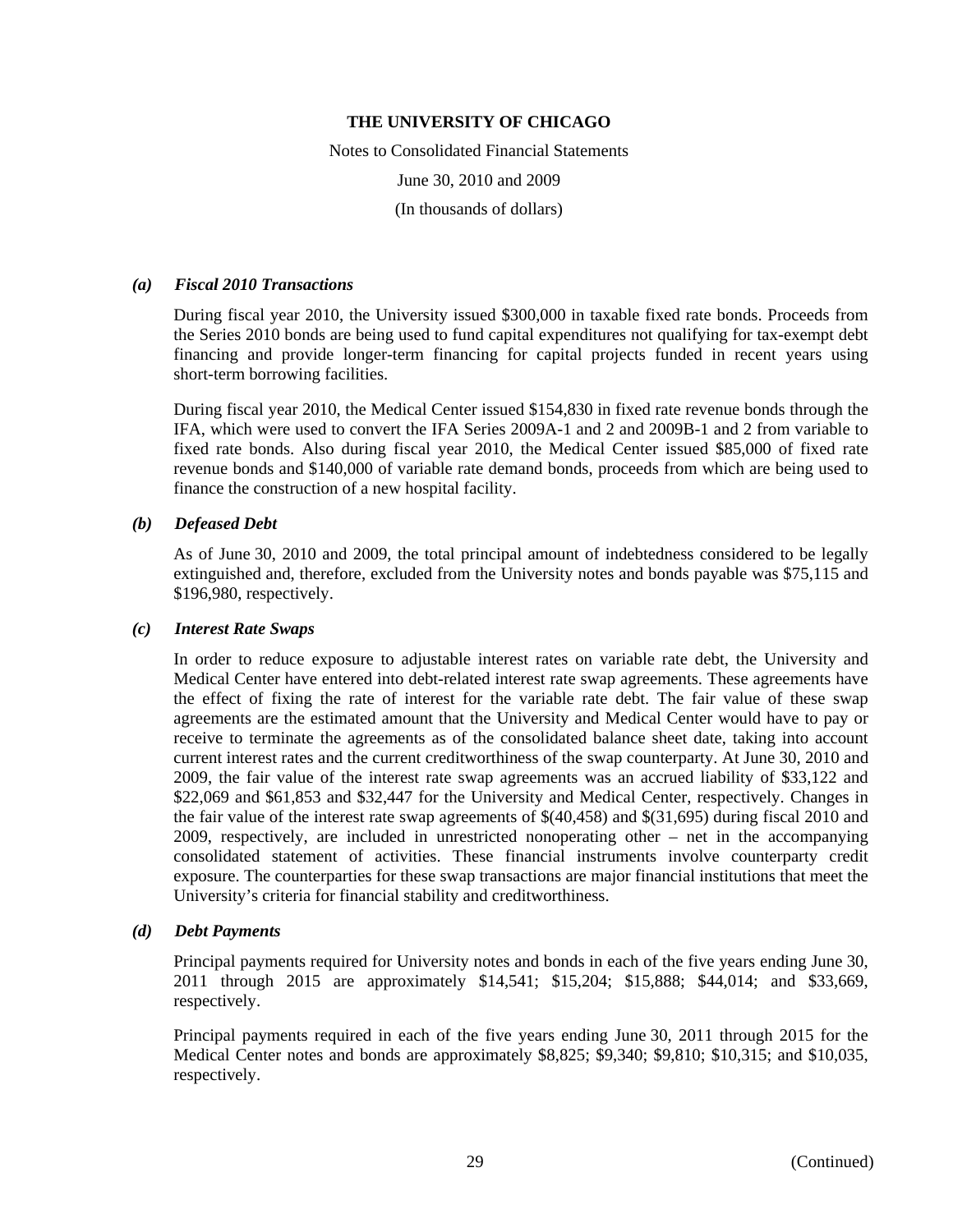Notes to Consolidated Financial Statements June 30, 2010 and 2009 (In thousands of dollars)

## *(e) Fair Value*

The carrying value of long-term debt does not differ materially from its estimated fair value as of June 30, 2010 and 2009, based on quoted market prices for the same or similar issues.

#### *(f) Collateral*

The University's June 30, 2010 notes and bonds payable are secured by certain physical properties with a carrying value of approximately \$225 and \$7,889 of assets held by trustees for debt service. ISAC bonds payable are fully collateralized by student loans receivable that are fully guaranteed by the federal government.

Each of the Medical Center IHFA bond series is collateralized by unrestricted receivables and subject to certain restrictions. The Medical Center IEFA and IFA bonds are guaranteed by bank letters of credit. In addition, the Medical Center IHFA Series 2001 and 2003 bonds are guaranteed by a municipal bond insurance policy.

#### *(g) Remarketing*

Included in the University and Medical Center's notes and bonds payable are \$537,801 and \$226,803, respectively, of variable rate notes and bonds maturing through fiscal year 2044. In the event the University and Medical Center's remarketing agents are unable to remarket the notes and bonds, they become demand obligations and require immediate payment. To supplement internal liquidity, the University and Medical Center have standby bond purchase agreements totaling \$300,000 and \$226,803, respectively, which support variable rate debt in the event of a failed remarketing.

In addition, the University has a standby bond purchase agreement of \$119,477 in support of its IFA Series 2008 variable rate bonds, which, through an interest rate swap agreement, carry a synthetically fixed interest rate.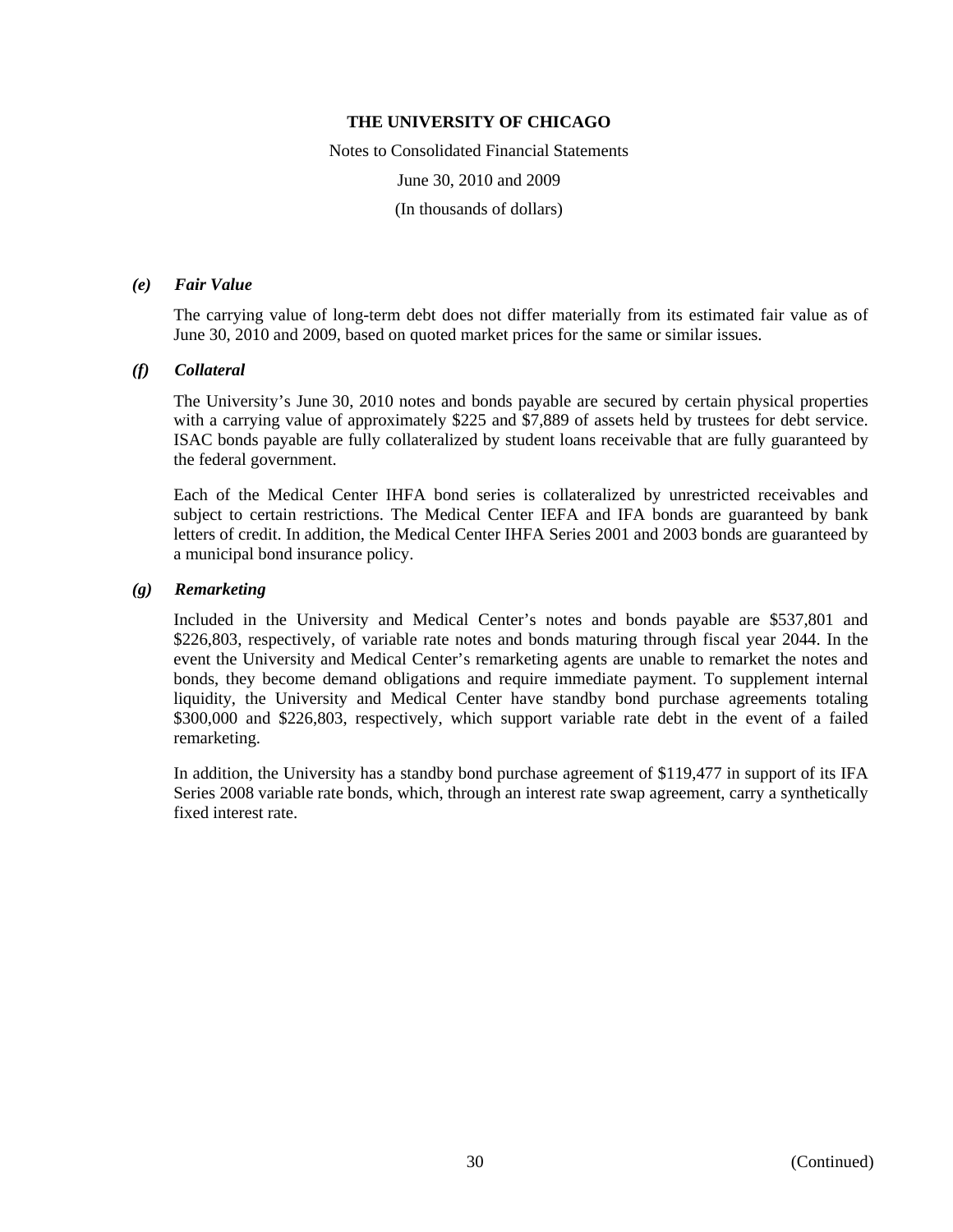Notes to Consolidated Financial Statements June 30, 2010 and 2009 (In thousands of dollars)

#### **(8) Pledges**

Pledges receivable at June 30, 2010 and 2009 are shown as follows:

|                                                        |               | 2010           |                     |                     |
|--------------------------------------------------------|---------------|----------------|---------------------|---------------------|
|                                                        |               | <b>Medical</b> |                     | 2009                |
|                                                        | University    | <b>Center</b>  | <b>Consolidated</b> | <b>Consolidated</b> |
| Unconditional promises<br>expected to be collected in: |               |                |                     |                     |
| Less than one year                                     | \$<br>99,451  | 3,902          | 103,353             | 111,991             |
| One year to five years                                 | 106,390       | 6,113          | 112,503             | 162,997             |
| More than five years                                   | 247,825       | 669            | 248,494             | 233,090             |
|                                                        | 453,666       | 10,684         | 464,350             | 508,078             |
| Less unamortized discount<br>and allowance for         |               |                |                     |                     |
| uncollectible pledges                                  | (76, 417)     | (770)          | (77, 187)           | (83, 227)           |
| Total                                                  | \$<br>377,249 | 9,914          | 387,163             | 424,851             |

The University's five largest pledges comprise 96% of pledges expected to be collected in more than five years. Included in this amount is the estimated fair value of a nonmarketable equity investment (based on discounted cash flow and market multiples) specifically aligned with a promise to give, the proceeds of which when sold will be used to satisfy the pledge.

In addition, at June 30, 2010, the University has received \$286,908 of promises to give, which are conditional upon the raising of matching gifts from other sources, implementation of academic programs, completion of construction projects, or future income from pledged investments. These amounts will be recognized as revenue in the periods in which the conditions are fulfilled.

#### **(9) Self-Insurance Liability**

The University maintains a self-insurance program for medical malpractice liability. This program is supplemented with commercial excess insurance above the University's self-insurance retention, which, for the years ended June 30, 2010 and 2009 was \$10,000 per claim and unlimited in annual aggregate. Claims in excess of \$10,000 are subject to an additional self-insurance retention limited to \$15,000 per claim and \$15,000 in annual aggregate. The Medical Center is included under this insurance program and is charged for its portion of self-insurance costs. The University and Medical Center also maintain a self-insurance program for workers' compensation and certain other liability claims.

Under the medical malpractice self-insurance program, the University and Medical Center make annual contributions to a related trust fund at an actuarially determined rate that is intended to provide adequate funding of the self-insurance liability over a period of years. Actual settlements of medical malpractice claims may be more or less than the liability estimated by the University.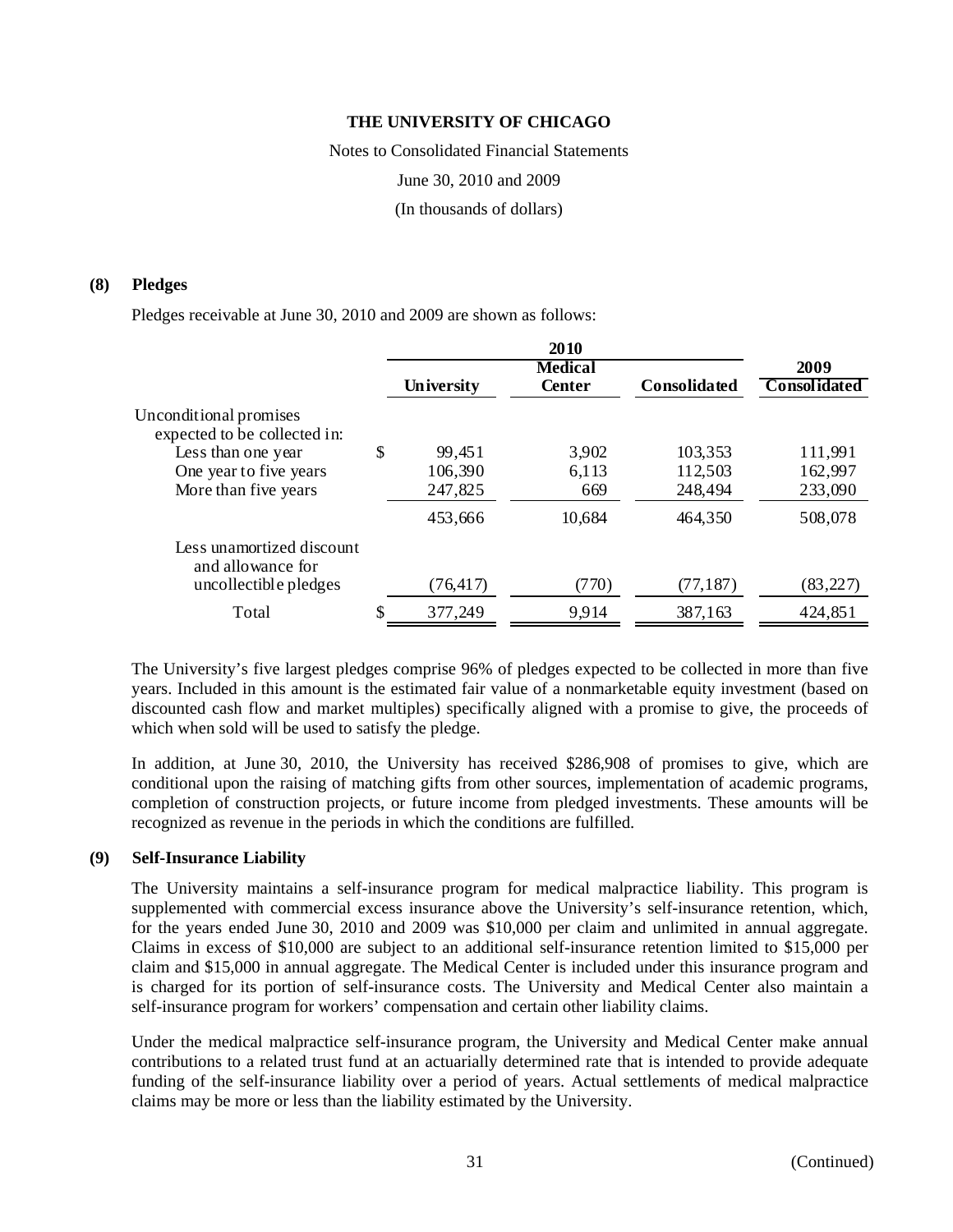Notes to Consolidated Financial Statements

June 30, 2010 and 2009

(In thousands of dollars)

The medical malpractice self-insurance liability is the estimated present value of self-insured claims that will be settled in the future, and considers anticipated payout patterns as well as interest to be earned on available assets prior to payment. If the present value method was not used, the liability for medical malpractice self-insurance claims would be approximately \$53,700 higher than the amount recorded in the consolidated financial statements at June 30, 2010. The interest rate assumed in determining the present value was 5.0%. The University recorded unrestricted nonoperating actuarial income (expense) adjustments of \$30,351 and \$(56,200) during the years ended June 30, 2010 and 2009, respectively, which are included in the accompanying consolidated statements of activities.

The estimated liability for incurred malpractice, workers' compensation, and other claims (filed and unfiled) as of June 30, 2010 and 2009 is presented as follows:

|                                                        |   |                           | <b>2010</b>                     |                            |                            |
|--------------------------------------------------------|---|---------------------------|---------------------------------|----------------------------|----------------------------|
|                                                        |   | University                | <b>Medical</b><br><b>Center</b> | <b>Consolidated</b>        | 2009<br>Consolidated       |
| Medical malpractice<br>Workers' compensation<br>Others |   | 240,492<br>3,732<br>2,622 | 7,362                           | 240,492<br>11,094<br>2,622 | 215,631<br>10,264<br>2,574 |
| Total                                                  | S | 246,846                   | 7,362                           | 254,208                    | 228,469                    |

#### **(10) Pension Plans and Other Postretirement Benefits**

Substantially all personnel of the University participate in either the defined contribution pension plan for academic staff or the defined benefit and contribution pension plans for nonacademic personnel. The majority of Medical Center employees participate in the University's pension plan for nonacademic employees. The University and Medical Center make annual contributions to the defined benefit pension plan at a rate necessary to maintain plan funding on an actuarially recommended basis. Based primarily on participation, the University and Medical Center share equally in contributions made to the defined benefit pension plan. In fiscal year 2009, the University's 403(b) defined benefit pension plan was frozen and a new 401(a) plan was initiated to be in compliance with revised Internal Revenue Service regulations. Because this change does not impact participant benefits, information pertaining to these plans has been combined for financial reporting and disclosure purposes.

In addition to providing pension benefits, the University provides certain healthcare benefits for retired employees and a retirement incentive bonus for eligible faculty electing to participate in a retirement incentive program. In addition to a retirement bonus, all Medicare eligible-tenured faculty who elect to participate in the retirement incentive program receive supplemental health insurance at no cost for themselves and their spouses. All other academic and nonacademic employees are entitled to supplemental health insurance coverage subject to deductibles, copayment provisions, and other limitations.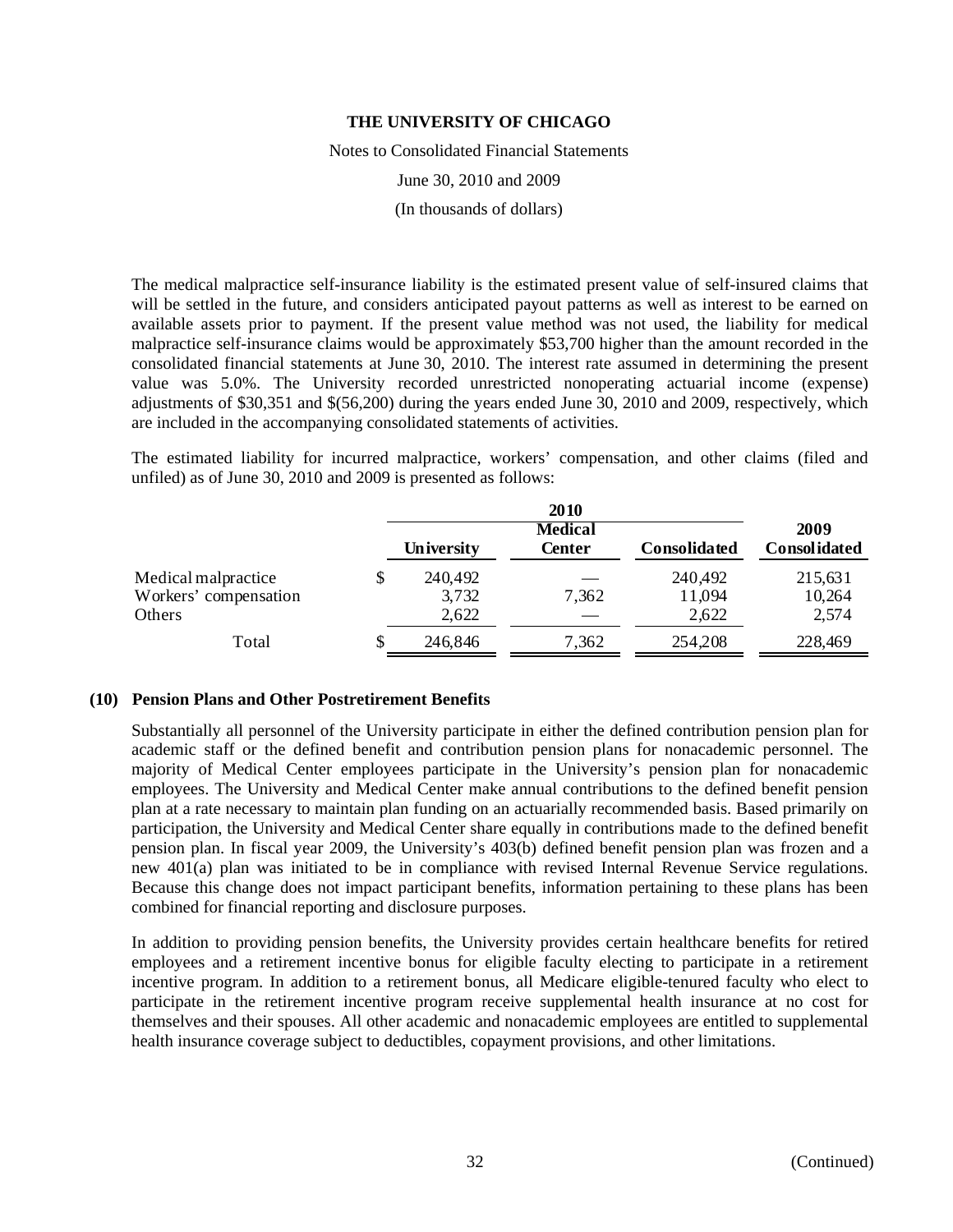Notes to Consolidated Financial Statements

June 30, 2010 and 2009

(In thousands of dollars)

The funded status and amounts recognized in the consolidated financial statements for the defined benefit pension plan and other postretirement benefit plans are shown as follows:

|                                                | <b>Defined benefit</b><br>pension plan |            |            | Other postretirement<br>benefit plans |            |  |
|------------------------------------------------|----------------------------------------|------------|------------|---------------------------------------|------------|--|
|                                                |                                        |            |            |                                       |            |  |
|                                                |                                        | 2010       | 2009       | 2010                                  | 2009       |  |
| Change in benefit obligation:                  |                                        |            |            |                                       |            |  |
| Benefit obligation at beginning of year        | \$                                     | 444,204    | 408,416    | 168,085                               | 143,948    |  |
| Service cost                                   |                                        | 20,217     | 23,470     | 6,852                                 | 5,841      |  |
| Interest cost                                  |                                        | 29,325     | 28,797     | 11,289                                | 9,913      |  |
| Benefits paid                                  |                                        | (29, 764)  | (27, 739)  | (6,918)                               | (8,165)    |  |
| Plan amendments                                |                                        | 4,572      | 2,078      |                                       |            |  |
| Actuarial loss, net                            |                                        | 123,910    | 9,182      | 17,549                                | 16,548     |  |
| Benefit obligation at end of year              |                                        | 592,464    | 444,204    | 196,857                               | 168,085    |  |
| Change in fair value of plan assets:           |                                        |            |            |                                       |            |  |
| Fair value of plan assets at beginning of year |                                        | 225,530    | 319,764    | 13,389                                | 20,429     |  |
| Actual return on plan assets                   |                                        | 27,813     | (86, 540)  | 1,518                                 | (948)      |  |
| <b>Employer contributions</b>                  |                                        | 62,228     | 20,045     | 1,151                                 | 2,073      |  |
| Benefits paid                                  |                                        | (29,764)   | (27, 739)  | (6.918)                               | (8,165)    |  |
| Fair value of plan assets at end of year       |                                        | 285,807    | 225,530    | 9,140                                 | 13,389     |  |
| Funded status – liability                      | S                                      | (306, 657) | (218, 674) | (187, 717)                            | (154, 696) |  |

The accumulated benefit obligation for the defined benefit pension plan was \$499,986 and \$374,195 at June 30, 2010 and 2009, respectively.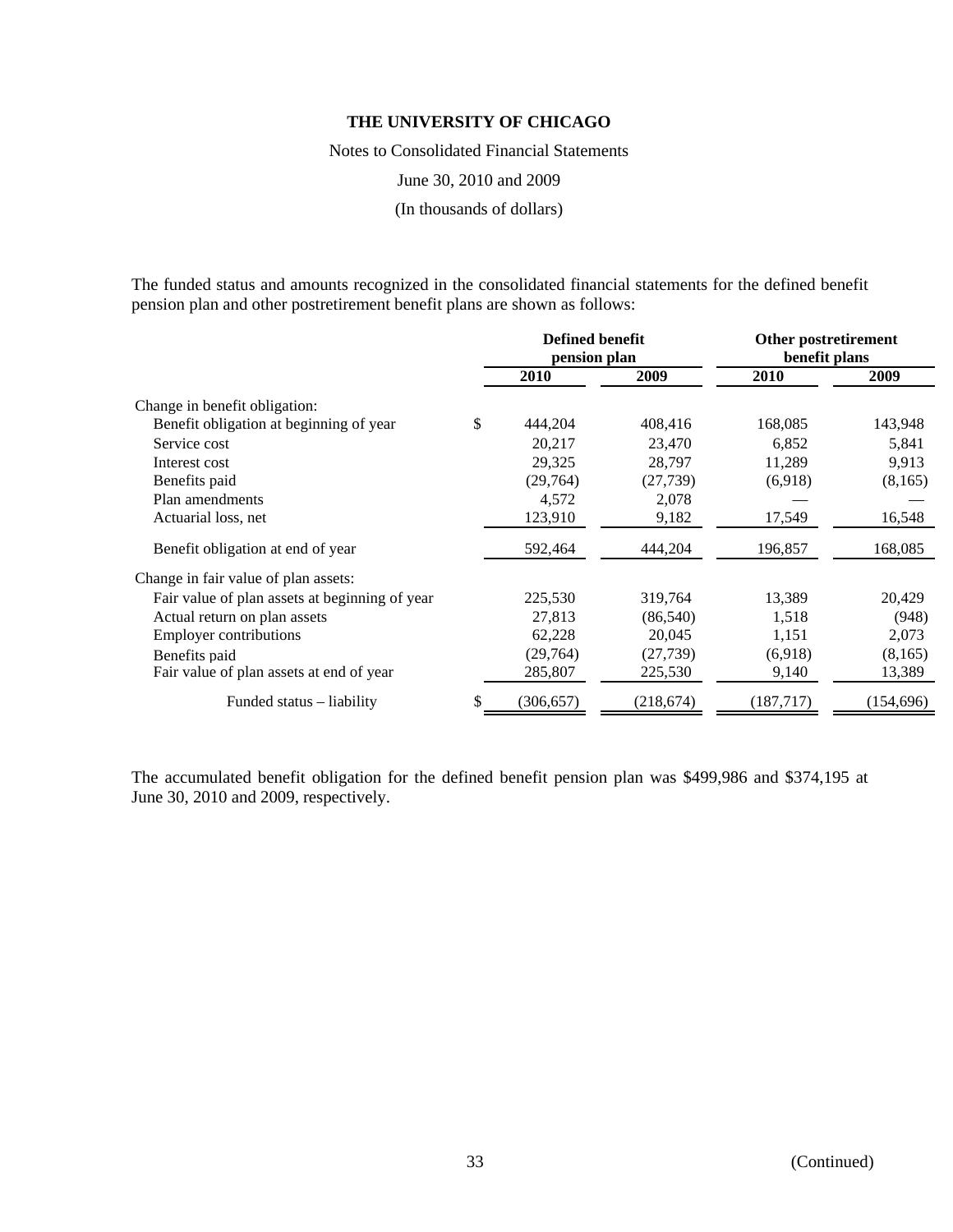Notes to Consolidated Financial Statements

June 30, 2010 and 2009

(In thousands of dollars)

## *(a) Components of Net Periodic Benefit Cost*

|                                                                      | Defined benefit<br>pension plan |           | Other postretirement<br>benefit plans |         |  |
|----------------------------------------------------------------------|---------------------------------|-----------|---------------------------------------|---------|--|
|                                                                      | 2010                            | 2009      | 2010                                  | 2009    |  |
| Service cost                                                         | \$<br>20,217                    | 23,470    | 6,851                                 | 5,841   |  |
| Interest cost                                                        | 29,325                          | 28,797    | 11,289                                | 9,913   |  |
| Expected return on plan assets                                       | (28, 351)                       | (27, 492) | (706)                                 | (1,180) |  |
| Amortization of prior service<br>$\cos(\theta)$                      | 716                             | 1,133     | (2,105)                               | (2,298) |  |
| Amortization of transition<br>obligation                             |                                 |           | 1,370                                 | 1,370   |  |
| Amortization of actuarial loss                                       | 3,810                           |           | 4,734                                 | 3,912   |  |
| Net periodic benefit                                                 |                                 |           |                                       |         |  |
| cost                                                                 | \$<br>25,717                    | 25,908    | 21,433                                | 17,558  |  |
| Amounts included in the<br>consolidated statements of<br>activities: |                                 |           |                                       |         |  |
| University                                                           | \$<br>(5, 397)                  | 15,886    | 21,433                                | 17,558  |  |
| Medical Center                                                       | 31,114                          | 10,022    |                                       |         |  |
| Total                                                                | \$<br>25,717                    | 25,908    | 21,433                                | 17,558  |  |

### *(b) Actuarial Assumptions*

The weighted average assumptions used in the accounting for the pension and other postretirement benefit plans are shown as follows:

|                                | Defined benefit<br>pension plan |      | Other postretirement<br>benefit plans |                 |  |
|--------------------------------|---------------------------------|------|---------------------------------------|-----------------|--|
|                                | 2010                            | 2009 | 2010                                  | 2009            |  |
| Discount rate                  | 5.5%                            | 6.8% | 5.5%                                  | 6.8%            |  |
| Expected return on plan assets | 7.6                             | 7.6  | 6.5                                   | 6.5             |  |
| Rate of compensation increase  | 3.5                             | 3.5  | 3.6                                   | 4.1             |  |
| Healthcare cost trend rates:   |                                 |      |                                       |                 |  |
| Next two fiscal years          |                                 |      | $8.0\% - 8.2\%$                       | $7.5\% - 8.0\%$ |  |
| Next seven fiscal years        |                                 |      | $6.3 - 7.7$                           | $5.0 - 7.5$     |  |
| Thereafter                     |                                 |      | $4.5 - 6.2$                           | 5.0             |  |

The expected return on plan assets assumptions for both the defined benefit pension plan and the other postretirement benefit plans is based on historical returns for similar investment portfolios.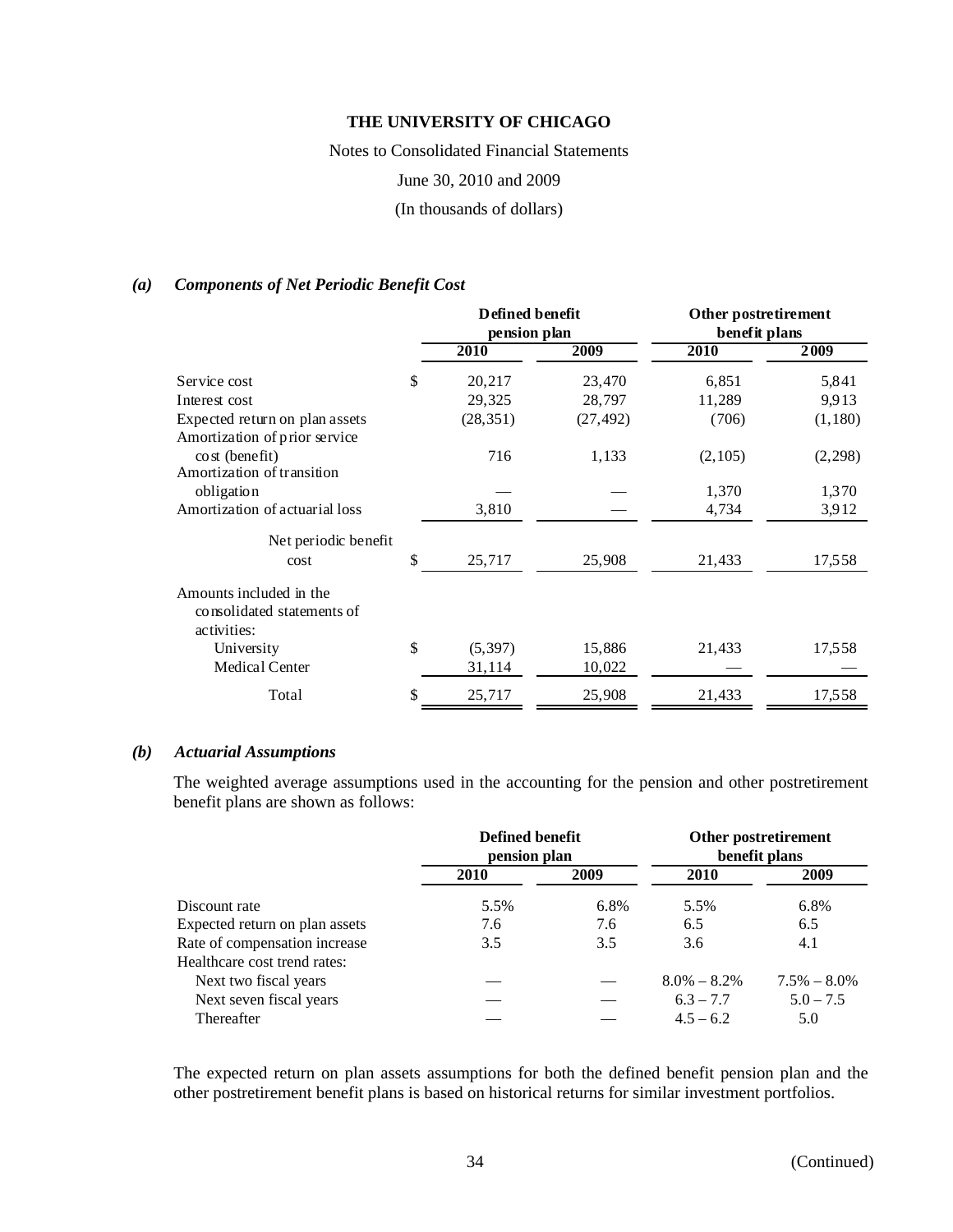Notes to Consolidated Financial Statements

June 30, 2010 and 2009

(In thousands of dollars)

Assumed healthcare cost trend rates have a significant effect on the amounts reported for healthcare plans. A one-percentage-point change in assumed healthcare cost trend rates would have the following effects for the fiscal years ended June 30:

|                                                                                                                         |    | 2010             | 2009               |
|-------------------------------------------------------------------------------------------------------------------------|----|------------------|--------------------|
| Effect on total service cost and interest cost:<br>One-percentage-point increase<br>One-percentage-point decrease       | S  | 3.003<br>(2,342) | 2,422<br>(1,900)   |
| Effect on year-end postretirement benefit obligation:<br>One-percentage-point increase<br>One-percentage-point decrease | \$ | 28,931<br>23,205 | 22,874<br>(18,520) |

#### *(c) Plan Assets*

Weighted average asset allocations by asset category are as follows:

|                               | <b>Defined benefit</b><br>pension plan |      | Other postretirement<br>benefit plans |      |  |
|-------------------------------|----------------------------------------|------|---------------------------------------|------|--|
|                               | 2010                                   | 2009 | 2010                                  | 2009 |  |
| Domestic public equities      | 26%                                    | 40%  | 58%                                   | 49%  |  |
| International public equities | 13                                     | 11   |                                       |      |  |
| Fixed income                  | 61                                     | 49   | 42                                    |      |  |
|                               | 100%                                   | 100% | 100%                                  | 100% |  |

As of June 30, 2010 and 2009, substantially all of the plan assets for the defined benefit pension plan and other postretirement benefit plans are managed through the Teachers Insurance and Annuity Association and College Retirement Equities Fund and are valued based on quoted market prices in active markets for identical investments (Level 1). The target asset allocation of 40% public equities and 60% fixed income securities is meant to result in a favorable long-term rate of return from a diversified portfolio of equity and fixed income investments. Plan assets for the other postretirement benefit plans are managed by the University and have a target asset allocation of 50% public equities and 50% fixed income securities. Typical health plans have high and variable cash needs. The asset allocation targets reflect the assumption that cash flow out of plan assets is not expected in the short term.

#### *(d) Contributions*

The University expects to make no contribution to its postretirement healthcare plan and, along with the Medical Center, expects to make a \$85,400 contribution to the defined benefit pension plan in fiscal year 2011.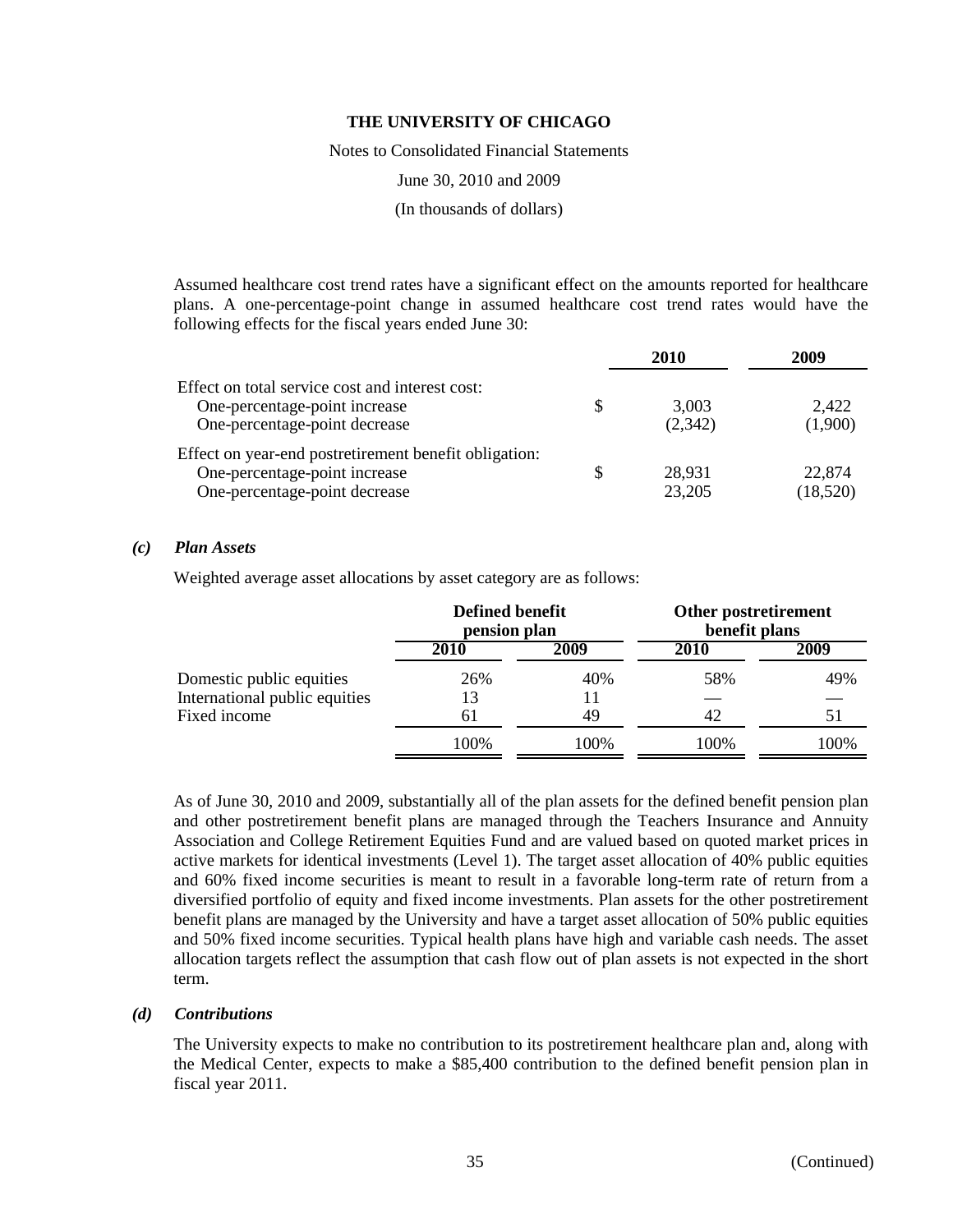Notes to Consolidated Financial Statements

June 30, 2010 and 2009

(In thousands of dollars)

#### *(e) Estimated Future Benefits Payments*

The following benefit payments, which reflect expected future service, are expected to be paid for each of the fiscal years ending June 30:

| <b>Fiscal year</b> |                           | <b>Defined</b><br>benefit<br>pension<br>plan | <b>Other</b><br>postretirement<br>benefit plans |  |
|--------------------|---------------------------|----------------------------------------------|-------------------------------------------------|--|
| 2011               | $\boldsymbol{\mathsf{S}}$ | 27,679                                       | 6,401                                           |  |
| 2012               |                           | 29,377                                       | 6,550                                           |  |
| 2013               |                           | 31,149                                       | 8,923                                           |  |
| 2014               |                           | 32,816                                       | 9,361                                           |  |
| 2015               |                           | 35,449                                       | 9,810                                           |  |
| $2016 - 2020$      |                           | 212,754                                      | 57,459                                          |  |

### *(f) Prescription Drug Act*

The Medicare Prescription Drug, Improvement and Modernization Act of 2003 (the Act) provides for special tax-free subsidies to employers that offer retiree medical benefit plans with qualifying drug coverage. The University's postretirement plan currently meets Medicare's criteria for the tax-free subsidy because the University's plan provides for a higher level of reimbursement than Medicare. The University has recognized the effect of this subsidy in the calculation of its postretirement benefit obligation, the impact of which is to reduce the benefit obligation by \$50,542 and \$39,282 at June 30, 2010 and 2009, respectively.

## *(g) Curtailed Pension Plan*

The Medical Center maintains a separate noncontributory defined benefit pension plan on behalf of a former affiliated organization. Prior to assumption, the benefit plan was curtailed by freezing participation and benefit accruals. At June 30, 2010 and 2009, the benefit obligation for the plan exceeded the plan's assets thus creating an unfunded liability of \$19,903 and \$18,939 at June 30, 2010 and 2009, respectively.

## *(h) Defined Contribution Pension Plan*

Defined contribution pension plan costs included in the consolidated statements of activities amounted to \$41,060 in fiscal year 2010 and \$39,004 in fiscal year 2009 for the University and \$10,632 in fiscal year 2010 and \$9,400 in fiscal year 2009 for the Medical Center.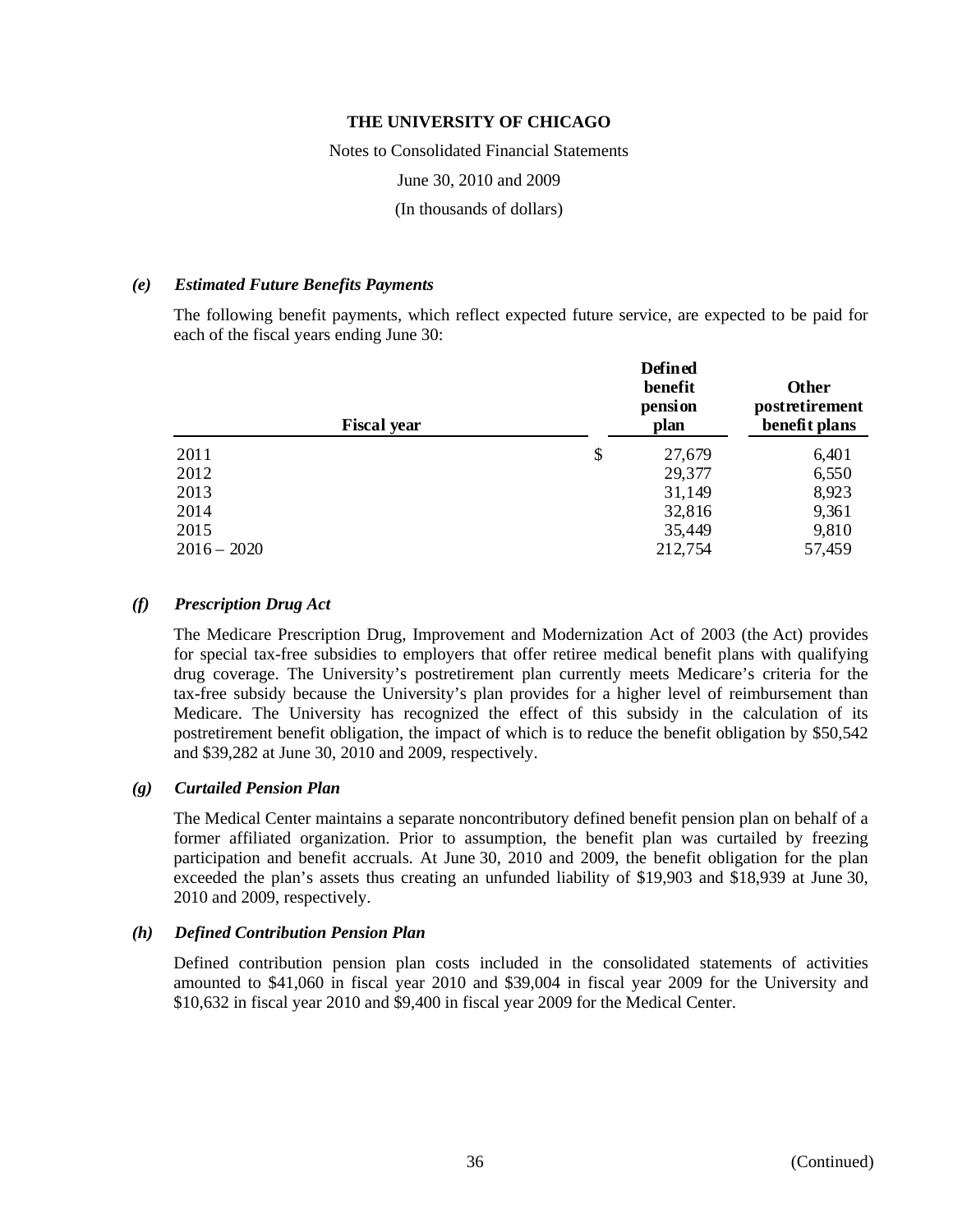Notes to Consolidated Financial Statements

June 30, 2010 and 2009

(In thousands of dollars)

### **(11) Functional Classification of Expenses**

Expenses by functional classification for the years ended June 30, 2010 and 2009 are shown as follows:

| University:<br>Academic and research:<br>\$<br>Instruction<br>725,867<br>Research<br>287,144 | 722,405<br>263,012<br>159,675<br>16,690 |
|----------------------------------------------------------------------------------------------|-----------------------------------------|
|                                                                                              |                                         |
|                                                                                              |                                         |
|                                                                                              |                                         |
|                                                                                              |                                         |
| 163,908<br>Auxiliary enterprises                                                             |                                         |
| 18,126<br>Library                                                                            |                                         |
| 47,827<br>Student services                                                                   | 40,994                                  |
| Operation and maintenance of physical plant<br>88,127                                        | 95,994                                  |
| 107,458<br>Depreciation                                                                      | 87,103                                  |
| Interest on notes and bonds<br>25,618                                                        | 30,032                                  |
| Total academic and research<br>1,464,075                                                     | 1,415,905                               |
| Administration:                                                                              |                                         |
| Institutional support<br>120,226                                                             | 99,074                                  |
| Informational services<br>46,265                                                             | 47,949                                  |
| Development<br>54,108                                                                        | 50,021                                  |
| Operation and maintenance of physical plant<br>7,221                                         | 5,350                                   |
| 24,288<br>Depreciation                                                                       | 15,807                                  |
| Interest on notes and bonds<br>9,651                                                         | 5,588                                   |
| 261,759<br>Total administration                                                              | 223,789                                 |
| 1,725,834<br><b>Total University</b>                                                         | 1,639,694                               |
| <b>Medical Center:</b>                                                                       |                                         |
| Healthcare service<br>957,618                                                                | 927,103                                 |
| General and administrative<br>77,064                                                         | 104,068                                 |
| 1,034,682<br>1,031,171                                                                       |                                         |
| Total<br>2,760,516<br>S                                                                      | 2,670,865                               |

The University's primary program service is instruction and research. Expenses reported as auxiliary enterprises, library, and student services are incurred in support of this primary program activity.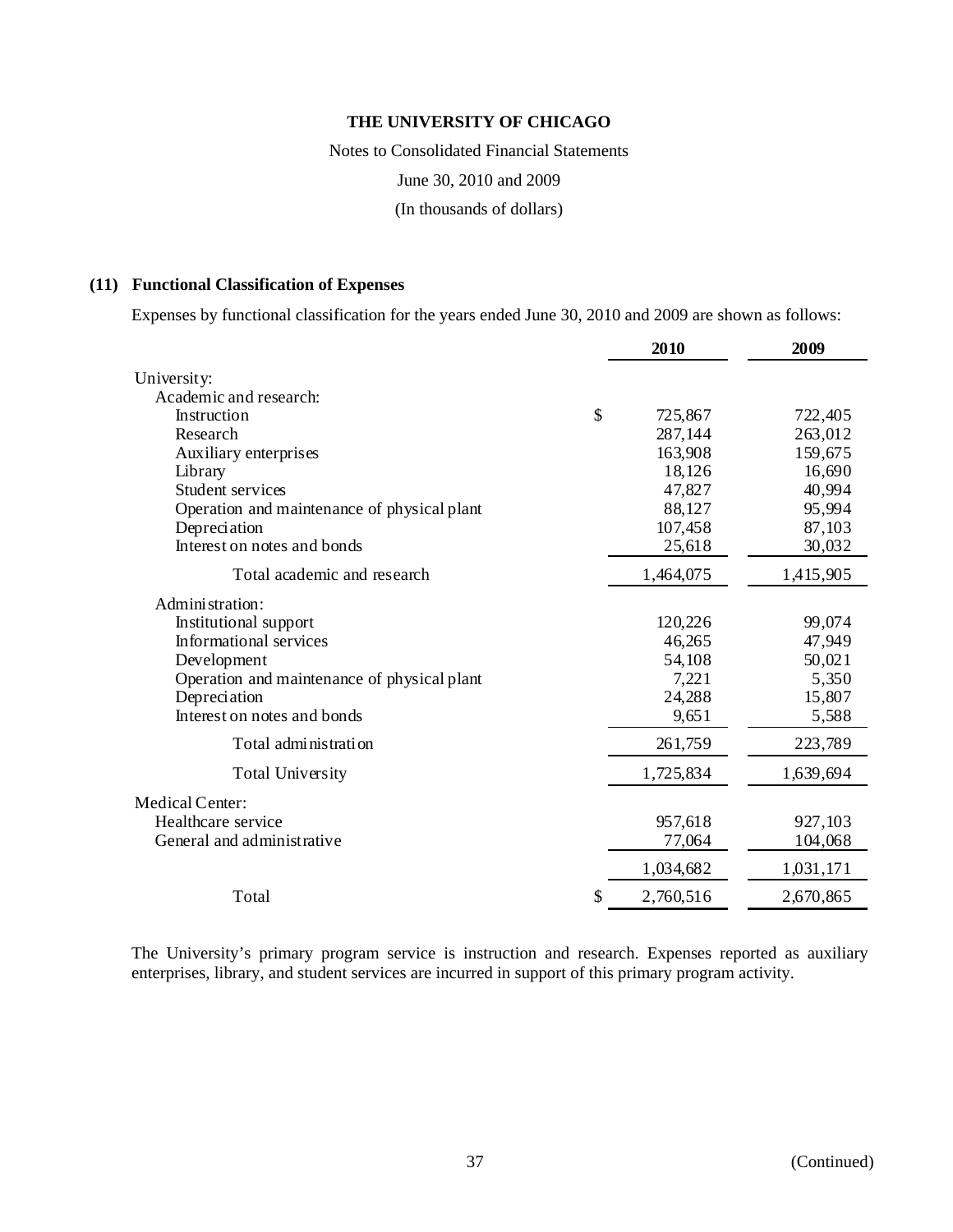Notes to Consolidated Financial Statements June 30, 2010 and 2009 (In thousands of dollars)

#### **(12) Affiliated Organizations**

The University has an ongoing relationship with the National Opinion Research Center (NORC), a not-for-profit organization that conducts research in the public interest primarily for various federal agencies. The majority of NORC's board of trustees are faculty members or officers of the University. Program-related revenue for the years ended December 31, 2009 and 2008 was \$116,220 and \$105,795, respectively. Unrestricted net assets at December 31, 2009 and 2008 were \$20,521 and \$18,873, respectively. Consolidation of this not-for-profit organization is not required because the University does not have both control and an economic interest.

The University, through its affiliate UChicago Argonne, LLC, operates Argonne National Laboratory (ANL) under a contract with the U.S. Department of Energy (DOE). This contract provides for the payment of a fixed management allowance and an additional fee based on performance judged against established measures. The University is the sole member of UChicago Argonne, LLC; however, the performance fee is shared with a subcontractor that assists UChicago Argonne, LLC with the management and operation of ANL.

Beginning in fiscal year 2008, the University, as a member of Fermi Research Alliance, LLC (FRA), also operates Fermi National Accelerator Laboratory (Fermilab) on behalf of DOE. The Fermilab contract between DOE and FRA provides for the payment of a fixed management allowance and an additional performance fee. The University shares the performance fee with Universities Research Association, the other member of FRA, and with a subcontractor that assists FRA with the management and operation of Fermilab.

The expenditures under the respective contracts and the related reimbursements of \$642,671 for ANL and \$403,845 for Fermilab in fiscal year 2010, and \$534,664 for ANL and \$369,515 for Fermilab in fiscal year 2009, are not included in the consolidated statements of activities. Net assets relating to ANL and to Fermilab are owned by the U.S. government and, therefore, are not included in the consolidated balance sheets.

#### **(13) Contingencies**

Various lawsuits, claims, and other contingent liabilities arise in the ordinary course of the University's education, research, and healthcare activities. In the opinion of management, all such matters have been adequately provided for, are without merit, or are of such kind that if disposed of unfavorably, would not have a material adverse effect on the consolidated financial position of the University.

#### **(14) Subsequent Event**

In August 2010, the Medical Center sold its four chronic dialysis units with annual revenues of approximately \$25,000 to an unrelated public company for approximately \$28,000.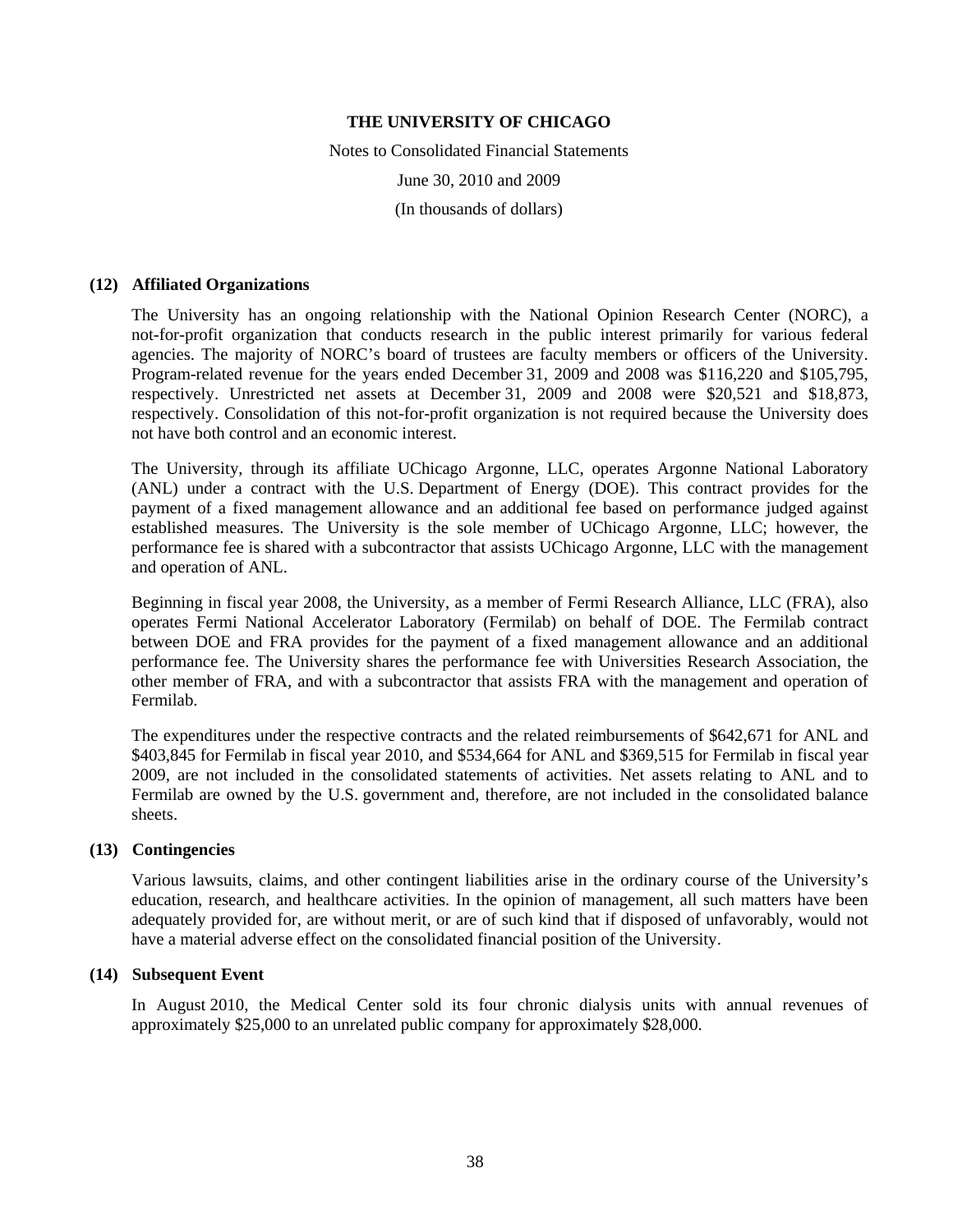#### Consolidated Balance Sheet

#### June 30, 2010

(In thousands of dollars)

| <b>University</b><br><b>Medical</b><br>2010<br><b>Excluding</b><br><b>BSD</b><br><b>BSD</b><br><b>Total</b><br><b>Center</b><br><b>Consolidated</b><br><b>Assets</b><br>\$<br>16,245<br>(131,206)<br>147,451<br>107.513<br>123,758<br>Cash and cash equivalents<br>Notes and accounts receivable<br>130,556<br>45,208<br>175,764<br>126,974<br>302,738<br>12,507<br>44,285<br>Prepaid expenses and other assets<br>56.792<br>61.853<br>118,645<br>377,249<br>Pledges receivable<br>377,249<br>9,914<br>387,163<br>Internal loan receivable (payable)<br>430,182<br>(430, 182)<br>5.651.182<br>831.577<br>6.482.759<br><b>Investments</b><br>4.554.574<br>1.096.608<br>Land, buildings, equipment, and books<br>583,953<br>1,664,249<br>2,248,202<br>706.467<br>2,954,669<br><b>Total assets</b><br>7,038,111<br>1,487,323<br>8,525,434<br>1,844,298<br>10,369,732<br>\$.<br><b>Liabilities and Net Assets</b><br>Liabilities:<br>\$<br>Accounts payable and accrued expenses<br>267.916<br>19.239<br>287.155<br>277,582<br>564,737<br>Deferred revenue<br>70,590<br>14.775<br>85,365<br>85,365<br>Assets held in custody for others<br>240<br>55,269<br>55,029<br>55,269<br>6,354<br>240,492<br>246,846<br>7,362<br>Self-insurance liability<br>254,208<br>Pension and other postretirement benefit<br>494,374<br>494,374<br>19.903<br>514,277<br>obligations<br>Asset retirement obligation<br>57,168<br>57,168<br>8.052<br>65,220<br>Notes and bonds payable<br>2,124,104<br>590,807<br>2,714,911<br>2,124,104<br>Refundable U.S. government student loan<br>37,202<br>309<br>37,511<br>funds<br>37,511<br><b>Total liabilities</b><br>903,706<br>3,112,737<br>275,055<br>3,387,792<br>4,291,498<br>Net assets:<br>688,184<br>1,185,539<br>2,042,652<br>Unrestricted<br>497,355<br>857,113<br>Temporarily restricted<br>2,213,760<br>450,699<br>2,664,459<br>77,376<br>2,741,835<br>Permanently restricted<br>1,023,430<br>264,214<br>1,287,644<br>6,103<br>1,293,747<br>940,592<br>Total net assets<br>3,925,374<br>1,212,268<br>5,137,642<br>6,078,234<br>7,038,111<br>Total liabilities and net assets<br>\$<br>1,487,323<br>8,525,434<br>1.844.298<br>10.369.732 |  | University |  |  |
|------------------------------------------------------------------------------------------------------------------------------------------------------------------------------------------------------------------------------------------------------------------------------------------------------------------------------------------------------------------------------------------------------------------------------------------------------------------------------------------------------------------------------------------------------------------------------------------------------------------------------------------------------------------------------------------------------------------------------------------------------------------------------------------------------------------------------------------------------------------------------------------------------------------------------------------------------------------------------------------------------------------------------------------------------------------------------------------------------------------------------------------------------------------------------------------------------------------------------------------------------------------------------------------------------------------------------------------------------------------------------------------------------------------------------------------------------------------------------------------------------------------------------------------------------------------------------------------------------------------------------------------------------------------------------------------------------------------------------------------------------------------------------------------------------------------------------------------------------------------------------------------------------------------------------------------------------------------------------------------------------------------------------------------------------------------------------------------------------------------------------------------------------------------------|--|------------|--|--|
|                                                                                                                                                                                                                                                                                                                                                                                                                                                                                                                                                                                                                                                                                                                                                                                                                                                                                                                                                                                                                                                                                                                                                                                                                                                                                                                                                                                                                                                                                                                                                                                                                                                                                                                                                                                                                                                                                                                                                                                                                                                                                                                                                                        |  |            |  |  |
|                                                                                                                                                                                                                                                                                                                                                                                                                                                                                                                                                                                                                                                                                                                                                                                                                                                                                                                                                                                                                                                                                                                                                                                                                                                                                                                                                                                                                                                                                                                                                                                                                                                                                                                                                                                                                                                                                                                                                                                                                                                                                                                                                                        |  |            |  |  |
|                                                                                                                                                                                                                                                                                                                                                                                                                                                                                                                                                                                                                                                                                                                                                                                                                                                                                                                                                                                                                                                                                                                                                                                                                                                                                                                                                                                                                                                                                                                                                                                                                                                                                                                                                                                                                                                                                                                                                                                                                                                                                                                                                                        |  |            |  |  |
|                                                                                                                                                                                                                                                                                                                                                                                                                                                                                                                                                                                                                                                                                                                                                                                                                                                                                                                                                                                                                                                                                                                                                                                                                                                                                                                                                                                                                                                                                                                                                                                                                                                                                                                                                                                                                                                                                                                                                                                                                                                                                                                                                                        |  |            |  |  |
|                                                                                                                                                                                                                                                                                                                                                                                                                                                                                                                                                                                                                                                                                                                                                                                                                                                                                                                                                                                                                                                                                                                                                                                                                                                                                                                                                                                                                                                                                                                                                                                                                                                                                                                                                                                                                                                                                                                                                                                                                                                                                                                                                                        |  |            |  |  |
|                                                                                                                                                                                                                                                                                                                                                                                                                                                                                                                                                                                                                                                                                                                                                                                                                                                                                                                                                                                                                                                                                                                                                                                                                                                                                                                                                                                                                                                                                                                                                                                                                                                                                                                                                                                                                                                                                                                                                                                                                                                                                                                                                                        |  |            |  |  |
|                                                                                                                                                                                                                                                                                                                                                                                                                                                                                                                                                                                                                                                                                                                                                                                                                                                                                                                                                                                                                                                                                                                                                                                                                                                                                                                                                                                                                                                                                                                                                                                                                                                                                                                                                                                                                                                                                                                                                                                                                                                                                                                                                                        |  |            |  |  |
|                                                                                                                                                                                                                                                                                                                                                                                                                                                                                                                                                                                                                                                                                                                                                                                                                                                                                                                                                                                                                                                                                                                                                                                                                                                                                                                                                                                                                                                                                                                                                                                                                                                                                                                                                                                                                                                                                                                                                                                                                                                                                                                                                                        |  |            |  |  |
|                                                                                                                                                                                                                                                                                                                                                                                                                                                                                                                                                                                                                                                                                                                                                                                                                                                                                                                                                                                                                                                                                                                                                                                                                                                                                                                                                                                                                                                                                                                                                                                                                                                                                                                                                                                                                                                                                                                                                                                                                                                                                                                                                                        |  |            |  |  |
|                                                                                                                                                                                                                                                                                                                                                                                                                                                                                                                                                                                                                                                                                                                                                                                                                                                                                                                                                                                                                                                                                                                                                                                                                                                                                                                                                                                                                                                                                                                                                                                                                                                                                                                                                                                                                                                                                                                                                                                                                                                                                                                                                                        |  |            |  |  |
|                                                                                                                                                                                                                                                                                                                                                                                                                                                                                                                                                                                                                                                                                                                                                                                                                                                                                                                                                                                                                                                                                                                                                                                                                                                                                                                                                                                                                                                                                                                                                                                                                                                                                                                                                                                                                                                                                                                                                                                                                                                                                                                                                                        |  |            |  |  |
|                                                                                                                                                                                                                                                                                                                                                                                                                                                                                                                                                                                                                                                                                                                                                                                                                                                                                                                                                                                                                                                                                                                                                                                                                                                                                                                                                                                                                                                                                                                                                                                                                                                                                                                                                                                                                                                                                                                                                                                                                                                                                                                                                                        |  |            |  |  |
|                                                                                                                                                                                                                                                                                                                                                                                                                                                                                                                                                                                                                                                                                                                                                                                                                                                                                                                                                                                                                                                                                                                                                                                                                                                                                                                                                                                                                                                                                                                                                                                                                                                                                                                                                                                                                                                                                                                                                                                                                                                                                                                                                                        |  |            |  |  |
|                                                                                                                                                                                                                                                                                                                                                                                                                                                                                                                                                                                                                                                                                                                                                                                                                                                                                                                                                                                                                                                                                                                                                                                                                                                                                                                                                                                                                                                                                                                                                                                                                                                                                                                                                                                                                                                                                                                                                                                                                                                                                                                                                                        |  |            |  |  |
|                                                                                                                                                                                                                                                                                                                                                                                                                                                                                                                                                                                                                                                                                                                                                                                                                                                                                                                                                                                                                                                                                                                                                                                                                                                                                                                                                                                                                                                                                                                                                                                                                                                                                                                                                                                                                                                                                                                                                                                                                                                                                                                                                                        |  |            |  |  |
|                                                                                                                                                                                                                                                                                                                                                                                                                                                                                                                                                                                                                                                                                                                                                                                                                                                                                                                                                                                                                                                                                                                                                                                                                                                                                                                                                                                                                                                                                                                                                                                                                                                                                                                                                                                                                                                                                                                                                                                                                                                                                                                                                                        |  |            |  |  |
|                                                                                                                                                                                                                                                                                                                                                                                                                                                                                                                                                                                                                                                                                                                                                                                                                                                                                                                                                                                                                                                                                                                                                                                                                                                                                                                                                                                                                                                                                                                                                                                                                                                                                                                                                                                                                                                                                                                                                                                                                                                                                                                                                                        |  |            |  |  |
|                                                                                                                                                                                                                                                                                                                                                                                                                                                                                                                                                                                                                                                                                                                                                                                                                                                                                                                                                                                                                                                                                                                                                                                                                                                                                                                                                                                                                                                                                                                                                                                                                                                                                                                                                                                                                                                                                                                                                                                                                                                                                                                                                                        |  |            |  |  |
|                                                                                                                                                                                                                                                                                                                                                                                                                                                                                                                                                                                                                                                                                                                                                                                                                                                                                                                                                                                                                                                                                                                                                                                                                                                                                                                                                                                                                                                                                                                                                                                                                                                                                                                                                                                                                                                                                                                                                                                                                                                                                                                                                                        |  |            |  |  |
|                                                                                                                                                                                                                                                                                                                                                                                                                                                                                                                                                                                                                                                                                                                                                                                                                                                                                                                                                                                                                                                                                                                                                                                                                                                                                                                                                                                                                                                                                                                                                                                                                                                                                                                                                                                                                                                                                                                                                                                                                                                                                                                                                                        |  |            |  |  |
|                                                                                                                                                                                                                                                                                                                                                                                                                                                                                                                                                                                                                                                                                                                                                                                                                                                                                                                                                                                                                                                                                                                                                                                                                                                                                                                                                                                                                                                                                                                                                                                                                                                                                                                                                                                                                                                                                                                                                                                                                                                                                                                                                                        |  |            |  |  |
|                                                                                                                                                                                                                                                                                                                                                                                                                                                                                                                                                                                                                                                                                                                                                                                                                                                                                                                                                                                                                                                                                                                                                                                                                                                                                                                                                                                                                                                                                                                                                                                                                                                                                                                                                                                                                                                                                                                                                                                                                                                                                                                                                                        |  |            |  |  |
|                                                                                                                                                                                                                                                                                                                                                                                                                                                                                                                                                                                                                                                                                                                                                                                                                                                                                                                                                                                                                                                                                                                                                                                                                                                                                                                                                                                                                                                                                                                                                                                                                                                                                                                                                                                                                                                                                                                                                                                                                                                                                                                                                                        |  |            |  |  |
|                                                                                                                                                                                                                                                                                                                                                                                                                                                                                                                                                                                                                                                                                                                                                                                                                                                                                                                                                                                                                                                                                                                                                                                                                                                                                                                                                                                                                                                                                                                                                                                                                                                                                                                                                                                                                                                                                                                                                                                                                                                                                                                                                                        |  |            |  |  |
|                                                                                                                                                                                                                                                                                                                                                                                                                                                                                                                                                                                                                                                                                                                                                                                                                                                                                                                                                                                                                                                                                                                                                                                                                                                                                                                                                                                                                                                                                                                                                                                                                                                                                                                                                                                                                                                                                                                                                                                                                                                                                                                                                                        |  |            |  |  |
|                                                                                                                                                                                                                                                                                                                                                                                                                                                                                                                                                                                                                                                                                                                                                                                                                                                                                                                                                                                                                                                                                                                                                                                                                                                                                                                                                                                                                                                                                                                                                                                                                                                                                                                                                                                                                                                                                                                                                                                                                                                                                                                                                                        |  |            |  |  |
|                                                                                                                                                                                                                                                                                                                                                                                                                                                                                                                                                                                                                                                                                                                                                                                                                                                                                                                                                                                                                                                                                                                                                                                                                                                                                                                                                                                                                                                                                                                                                                                                                                                                                                                                                                                                                                                                                                                                                                                                                                                                                                                                                                        |  |            |  |  |
|                                                                                                                                                                                                                                                                                                                                                                                                                                                                                                                                                                                                                                                                                                                                                                                                                                                                                                                                                                                                                                                                                                                                                                                                                                                                                                                                                                                                                                                                                                                                                                                                                                                                                                                                                                                                                                                                                                                                                                                                                                                                                                                                                                        |  |            |  |  |

The Biological Sciences Division (BSD) consists of the Pritzker School of Medicine, twenty-one clinical and basic science Departments, and thirteen interdisciplinary Committees that provide education, research, and patient care

See accompanying independent auditors' report.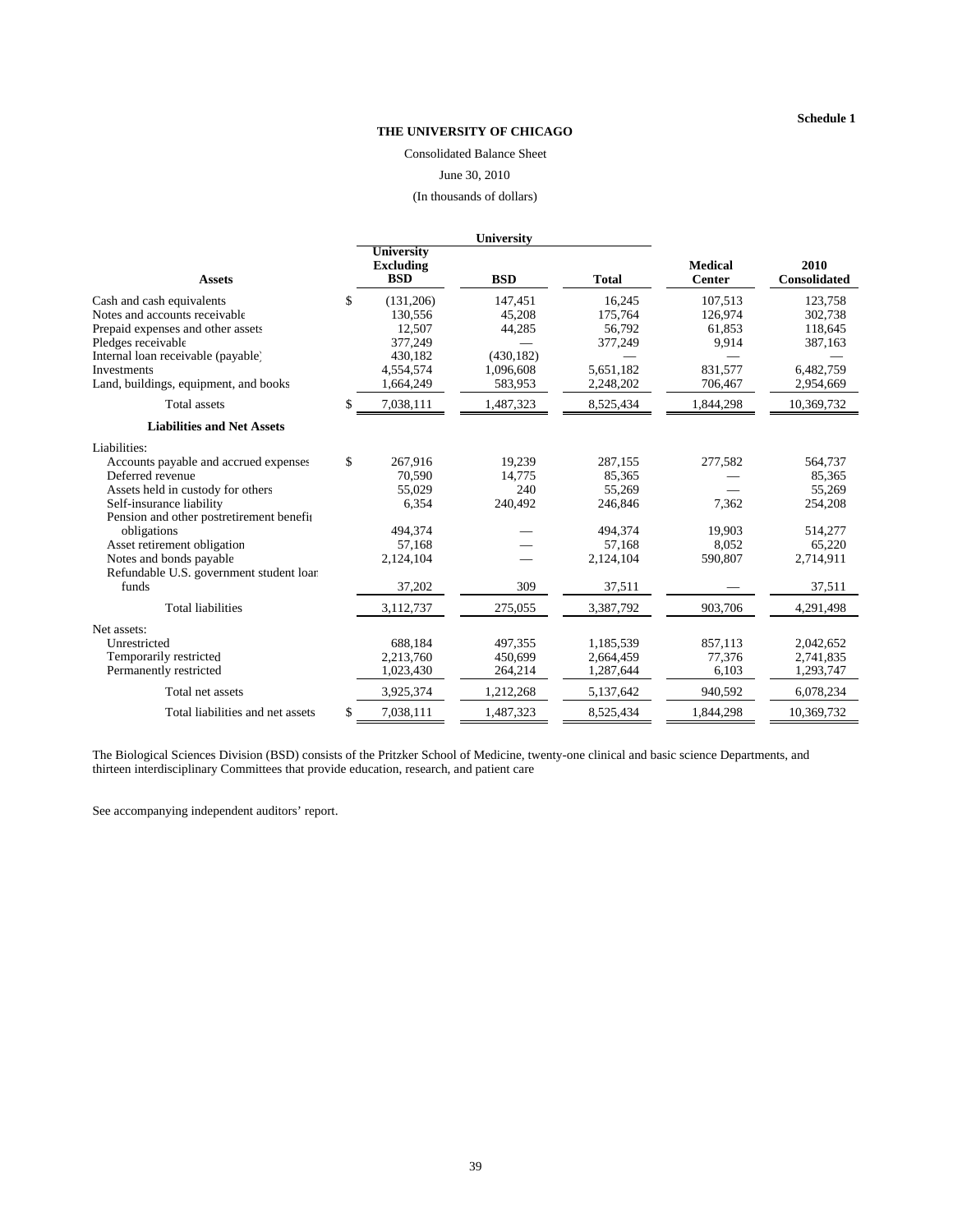#### **Schedule 2**

#### **THE UNIVERSITY OF CHICAGO**

Consolidated Statement of Activities

Year ended June 30, 2010

(In thousands of dollars)

|                                                                                                                                                   |                                                     | University                             |                                                   |                                                |                                                     |
|---------------------------------------------------------------------------------------------------------------------------------------------------|-----------------------------------------------------|----------------------------------------|---------------------------------------------------|------------------------------------------------|-----------------------------------------------------|
|                                                                                                                                                   | <b>University</b><br><b>Excluding</b><br><b>BSD</b> | <b>BSD</b>                             | <b>Total</b>                                      | <b>Medical</b><br>Center                       | 2010<br><b>Consolidated</b>                         |
| Changes in unrestricted net assets:<br>Operating:<br>Revenue:                                                                                     |                                                     |                                        |                                                   |                                                |                                                     |
| Tuition and fees $-$ gross<br>Less student aid                                                                                                    | \$<br>538,598<br>(219,089)                          | 35.126<br>(36,951)                     | 573.724<br>(256,040)                              |                                                | 573.724<br>(256,040)                                |
| Tuition and fees – net                                                                                                                            | 319,509                                             | (1,825)                                | 317,684                                           |                                                | 317,684                                             |
| Government grants and contracts<br>Private gifts, grants, and contracts<br>Endowment payout<br>Earnings on other investments<br>Patient care      | 154.582<br>83,956<br>263,798<br>1,824               | 239.812<br>52,762<br>47,930<br>189,768 | 394.394<br>136,718<br>311,728<br>1,824<br>189,768 | 1.105<br>34,437<br>1,076,731                   | 394.394<br>137,823<br>346,165<br>1,824<br>1,266,499 |
| Auxiliaries<br>Other income                                                                                                                       | 148.726<br>101,559                                  | 51.097<br>42,631                       | 199,823<br>144,190                                | 40,697                                         | 199,823<br>184,887                                  |
| Net assets released from restrictions                                                                                                             | 45,060                                              | 24,103                                 | 69,163                                            |                                                | 69,163                                              |
| Total operating revenue                                                                                                                           | 1,119,014                                           | 646,278                                | 1,765,292                                         | 1,152,970                                      | 2,918,262                                           |
| Expenses:<br>Compensation:<br>Academic salaries<br>Staff salaries<br><b>Benefits</b>                                                              | 212,464<br>288.616<br>141,395                       | 213,553<br>137,877<br>82,938           | 426,017<br>426,493<br>224,333                     | 373.569<br>107,304                             | 426,017<br>800,062<br>331,637                       |
| Total compensation                                                                                                                                | 642,475                                             | 434,368                                | 1,076,843                                         | 480,873                                        | 1,557,716                                           |
| Other operating expenses:<br>Utilities, alterations, and repairs<br>Depreciation<br><b>Interest</b><br>Supplies, services, and other<br>Insurance | 43.113<br>93,981<br>35,269<br>272,221<br>3.257      | 1.584<br>37,765<br>129,731<br>32,070   | 44.697<br>131,746<br>35,269<br>401,952<br>35,327  | 26.231<br>61,316<br>9,695<br>430,362<br>26,205 | 70.928<br>193,062<br>44,964<br>832,314<br>61,532    |
| Total other operating expenses                                                                                                                    | 447,841                                             | 201.150                                | 648,991                                           | 553,809                                        | 1,202,800                                           |
| Total operating expenses                                                                                                                          | 1,090,316                                           | 635,518                                | 1,725,834                                         | 1,034,682                                      | 2,760,516                                           |
| Excess of operating revenue over<br>expenses                                                                                                      | 28,698                                              | 10,760                                 | 39,458                                            | 118,288                                        | 157,746                                             |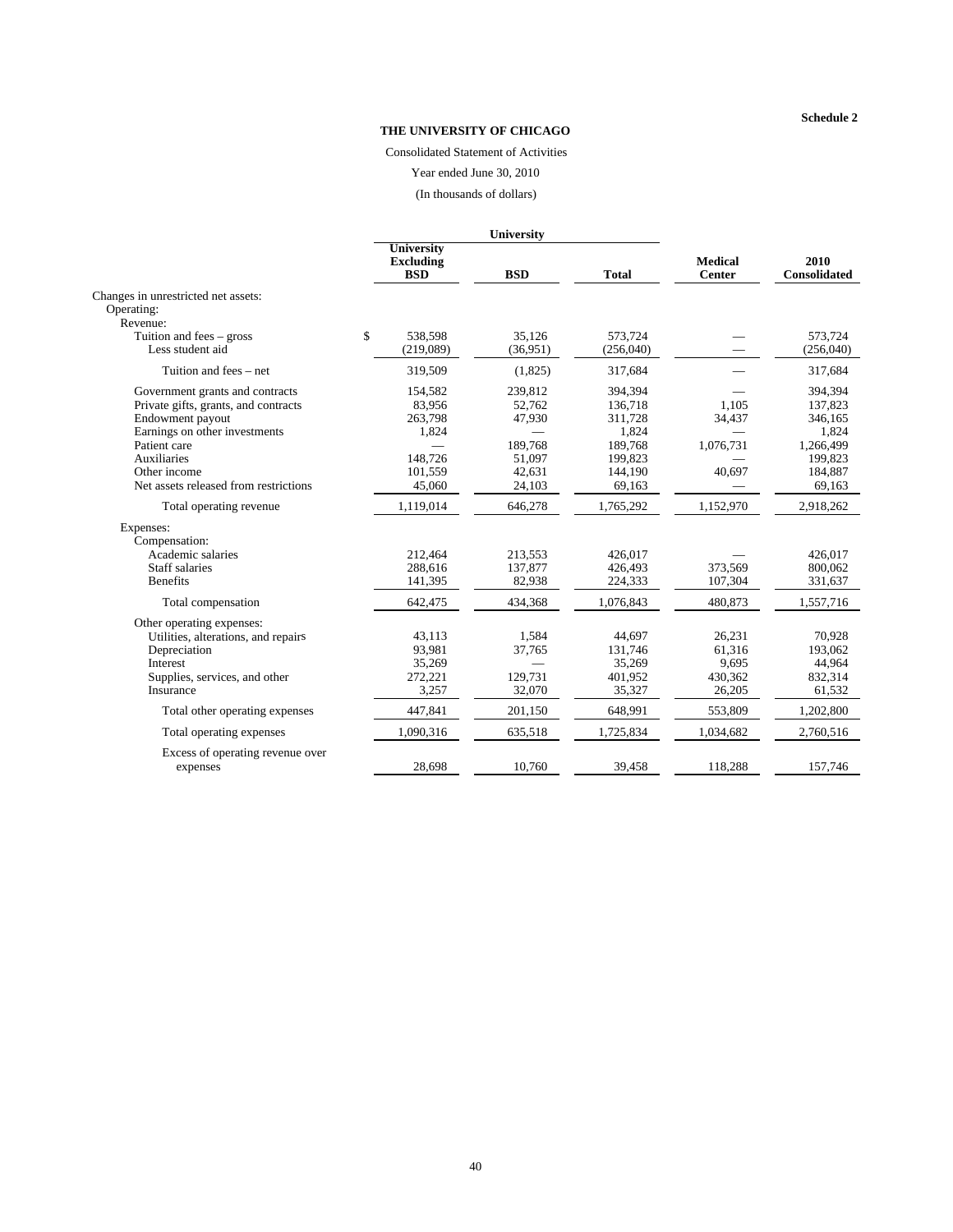#### **Schedule 2**

#### **THE UNIVERSITY OF CHICAGO**

Consolidated Statement of Activities

Year ended June 30, 2010

(In thousands of dollars)

|                                                      |                                              | <b>University</b> |              |                                 |                             |
|------------------------------------------------------|----------------------------------------------|-------------------|--------------|---------------------------------|-----------------------------|
|                                                      | University<br><b>Excluding</b><br><b>BSD</b> | <b>BSD</b>        | <b>Total</b> | <b>Medical</b><br><b>Center</b> | 2010<br><b>Consolidated</b> |
| Changes in unrestricted net assets:                  |                                              |                   |              |                                 |                             |
| Nonoperating:                                        |                                              |                   |              |                                 |                             |
| Investment gains                                     | \$<br>69,843                                 | 19,431            | 89,274       | 16,042                          | 105,316                     |
| Postretirement benefit changes other than            |                                              |                   |              |                                 |                             |
| net periodic benefit cost                            | (137, 234)                                   |                   | (137, 234)   | (2,831)                         | (140,065)                   |
| Others, net                                          | 16,314                                       | 26,444            | 42,758       | 12,686                          | 55,444                      |
| Change in unrestricted net assets                    |                                              |                   |              |                                 |                             |
| from nonoperating activities                         | (51,077)                                     | 45,875            | (5,202)      | 25,897                          | 20.695                      |
| Increase (decrease) in unrestricted                  |                                              |                   |              |                                 |                             |
| net assets                                           | (22, 379)                                    | 56,635            | 34,256       | 144,185                         | 178,441                     |
|                                                      |                                              |                   |              |                                 |                             |
| Changes in temporarily restricted net assets:        |                                              |                   |              |                                 |                             |
| Private gifts                                        | 60,007                                       | 632               | 60,639       | 6,779                           | 67,418                      |
| Investment gains                                     | 249,087                                      | 23,269            | 272,356      | 9,962                           | 282,318                     |
| Others, net<br>Net assets released from restrictions | (53,619)                                     | 2,552             | (51,067)     | (42, 455)                       | (93,522)                    |
|                                                      | (65, 130)                                    | (4,033)           | (69, 163)    |                                 | (69, 163)                   |
| Increase (decrease) in temporary                     |                                              |                   |              |                                 |                             |
| restricted net assets                                | 190,345                                      | 22,420            | 212,765      | (25, 714)                       | 187,051                     |
| Changes in permanently restricted net assets:        |                                              |                   |              |                                 |                             |
| Private gifts                                        | 36,606                                       | 2,640             | 39,246       |                                 | 39.246                      |
| Endowment payout                                     | 3,534                                        | 327               | 3,861        |                                 | 3,861                       |
| Investment gains                                     | 5,656                                        | 537               | 6,193        |                                 | 6,193                       |
| Others, net                                          | 35,409                                       | 8,919             | 44,328       | (20)                            | 44,308                      |
| Increase (decrease) in permanently                   |                                              |                   |              |                                 |                             |
| restricted net assets                                | 81,205                                       | 12,423            | 93,628       | (20)                            | 93,608                      |
| Increase in net assets                               | 249,171                                      | 91,478            | 340,649      | 118,451                         | 459,100                     |
| Net assets at beginning of year                      | 3,676,203                                    | 1,120,790         | 4,796,993    | 822,141                         | 5,619,134                   |
| Net assets at end of year                            | \$<br>3,925,374                              | 1,212,268         | 5,137,642    | 940,592                         | 6,078,234                   |

See accompanying independent auditors' report.